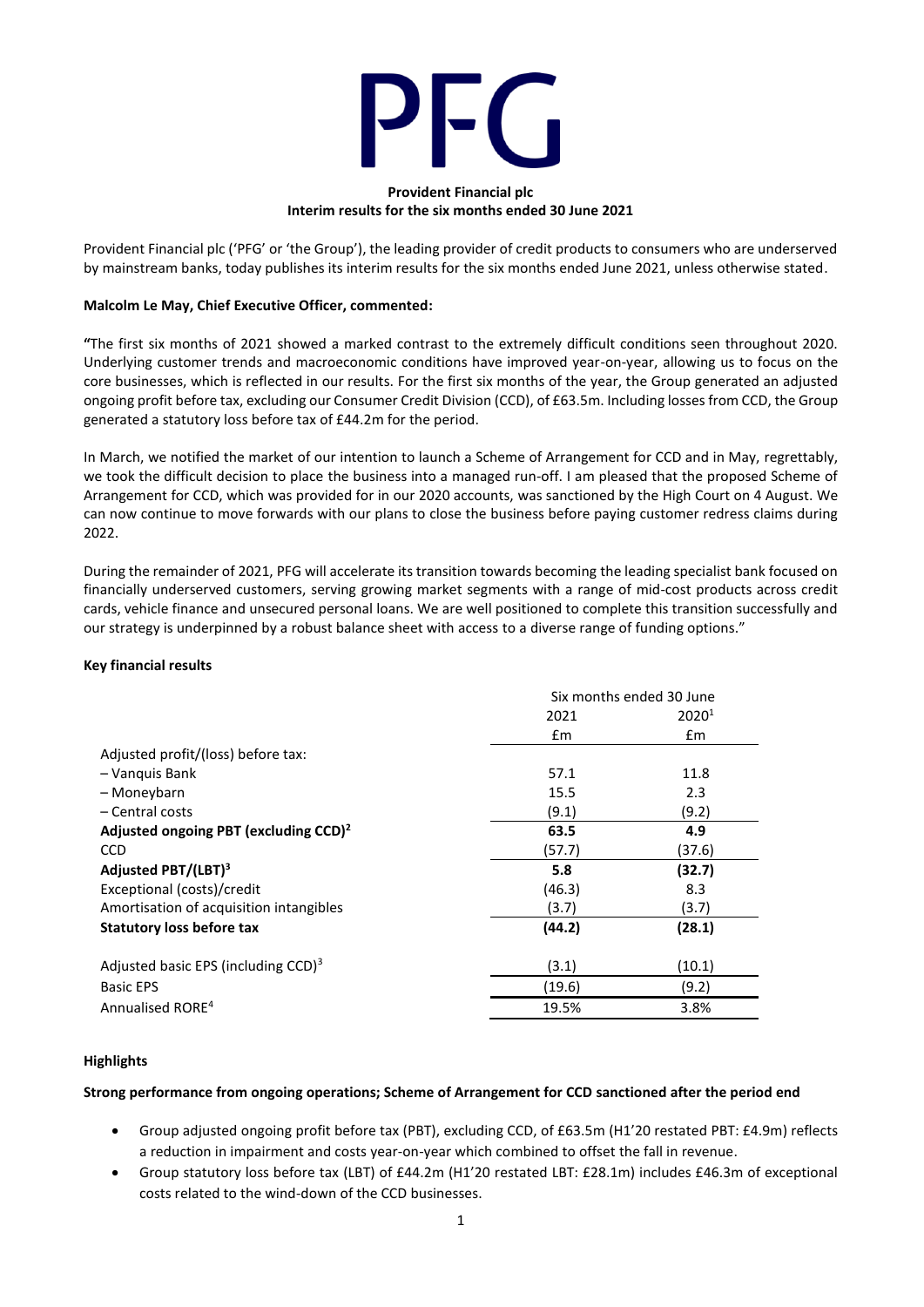- Vanquis Bank and Moneybarn were profitable for the period, including and excluding the impact of provision releases triggered by an improvement in macroeconomic outlook. The businesses remain conscious of potential macroeconomic shocks that may arise during H2'21 as government support schemes come to an end.
- At the end of June, the Group held regulatory capital of approximately £585m, which equated to a CET1 ratio of 32.5% (H1'20: 35.4%). The reduction year-on-year predominantly reflects the performance in the period and the transitional impact of IFRS 9.
- Total Group liquidity at the end of June stood at approximately £510m (H1'20: £1.2bn) including approximately £280m held by Vanquis Bank, which represents a more normalised level of liquidity for the Bank.
- Shortly after the period end, the Group successfully refinanced its Revolving Credit Facility and Moneybarn's securitisation facility to at least 2023, increasing its net committed funding by approximately £120m since the year end.
- The Board is not proposing a dividend with respect to this interim period (H1'20: nil) as the focus remains on preserving capital during the period of closure of the CCD business. The Group will revisit its policy at the year end, allowing time for the Board to assess the impact of the end of furlough, and any future lockdown restrictions, on the Group's customers.

# **Credit card customer expenditure improved during H1'21; delinquency trends remain favourable**

- The Group's credit card and personal loans business, Vanquis Bank, reported an adjusted PBT for the first six months of the year of £57.1m (H1'20: £11.8m), driven by lower impairments as a result of more favourable macroeconomic conditions.
- New customer bookings for the period were 97k (H1'20: 147k) as the business retained a cautious approach to risk appetite and as lockdown restrictions reduced customer demand.
- Customer expenditure trends improved progressively throughout the first six months of the year as lockdown restrictions were lifted. At the end of June, expenditure levels were up by 17% year-on-year and were in-line with levels seen in June 2019 on a per customer basis.
- Customer receivables ended the period at £994m (H1'20: £1,202m), including unsecured personal loan receivables of c.£16m. The overall reduction year-on-year reflects lower customer acquisition and a reduction in customer expenditure during lockdown.
- The take-up of payment holidays amounted to approximately 0.4% (H1'20: 2%) of customers and 0.1% (H1'20: 4%) of receivables at the end of June.
- The annualised impairment rate at the end of June of 6.1% (H1'20: 22.3%) reflects a significant reduction in the impairment charge year-on-year to £30.8m (H1'20: £149.9m) and the fall in receivables. The coverage ratio increased by 1.3% to 31.5%, as the impact of the improved unemployment outlook has been more than offset by the lower than usual charge offs observed over the last 12 months as customers have been supported by government support on a reduced receivables book.

# **Vehicle finance receivables passed £600m for the first time and customer demand remains buoyant**

- The Group's vehicle finance business, Moneybarn, delivered an adjusted PBT for the period of £15.5m (H1'20 restated: £2.3m) driven by higher revenue year-on-year, as a result of the growth in the receivables book, and lower impairment.
- For the first six months of the year, customer demand for used vehicles improved progressively as lockdown restrictions were eased and this resulted in credit issued increasing by nearly 30% to approximately £150m (H1'20: £121m).
- Customer receivables were £602m at the end of June (H1'20 restated: £516m), representing the first time that receivables have exceeded £600m, vs. the £130m of receivablesthe business had when it was acquired in August 2014.
- Payment holiday take-up by Moneybarn customers remains extremely low and ended the period at just 0.1% of customers (H1'20: 3.5%).
- The annualised impairment rate improved to 6.8% during the period (H1'20: 14.1%) following Moneybarn's inability to repossess vehicles last year and due to an improved arrears picture across the book.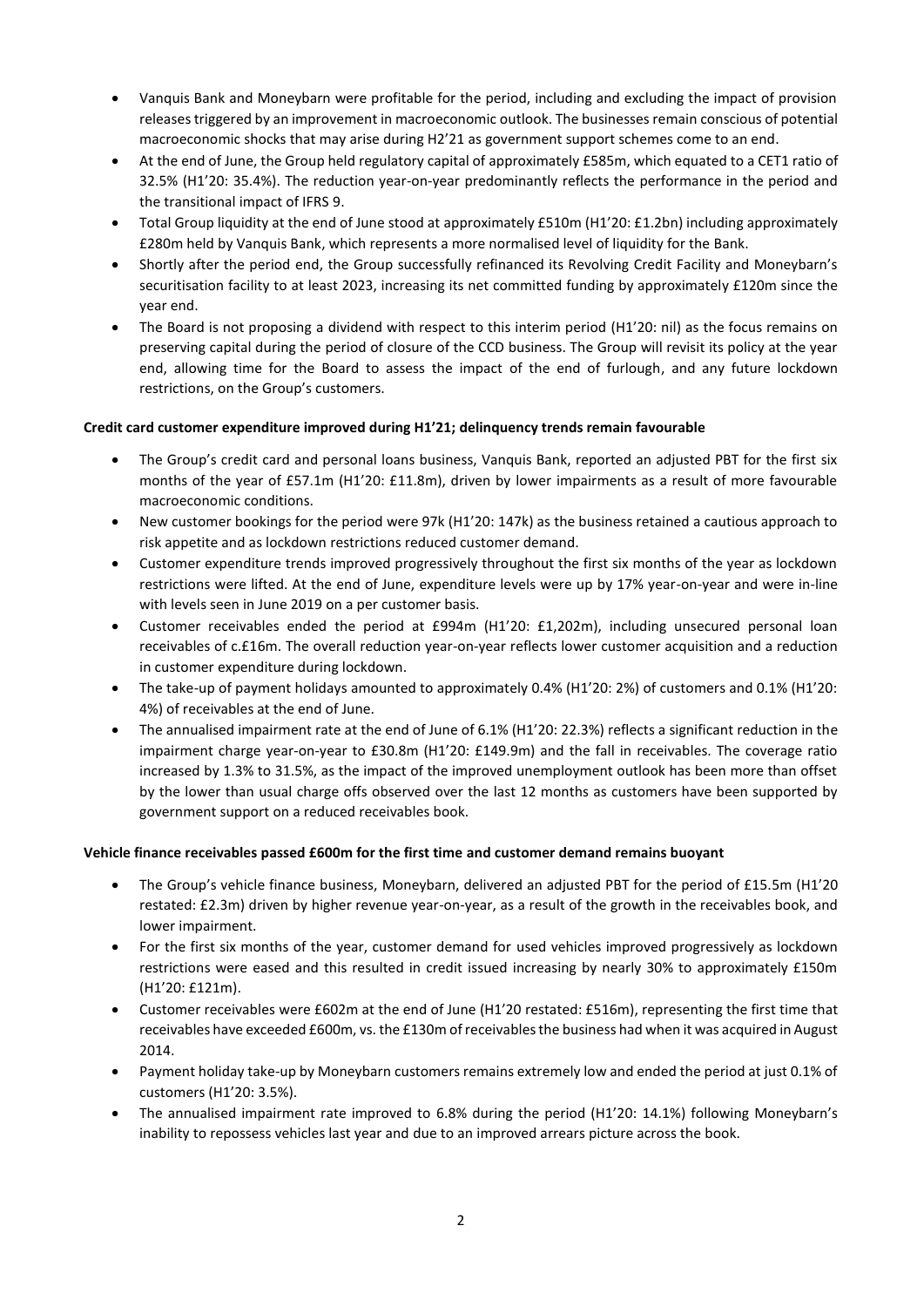• Shortly after the period end, PFG signed a new warehouse securitisation facility for Moneybarn. This increases its committed funding to £325m (from £150m at 31 December 2020) over a new 24 month period (plus any amortisation thereafter) and will increase the weighted average duration of the Group's funding sources and decrease its weighted average cost of funds to Moneybarn.

# **Managed run-off of CCD is progressing well; Scheme of Arrangement sanctioned by the High Court**

- On 10 May 2021, PFG announced the regrettable decision to withdraw from the home credit market and subsequently placed the home credit business into a managed run-off, with the expectation that the run-off will be completed by 2022.
- The Scheme received creditor approval of approximately 98% and was sanctioned by the High Court on 4 August 2021, following the hearing on 30 July 2021.
- As at the end of July, the CCD receivables book stood at approximately £37m and, as previously announced, PFG expects the closure of CCD to lead to losses of up to £100m.

# **Enquiries:**

| Analysts and shareholders:                   |              |
|----------------------------------------------|--------------|
| Owen Jones, Group Head of Investor Relations | 07341 007842 |
| Owen.jones@providentfinancial.com            |              |
|                                              |              |
| Media:                                       |              |
| Richard King, Provident Financial            | 07919 866876 |
| Nick Cosgrove/Simone Selzer, Brunswick       | 0207 4045959 |
| providentfinancial@brunswickgroup.com        |              |

- *<sup>1</sup> The 2020 June comparatives have been restated to incorporate the changes in Moneybarn accounting policies in relation to the definition of default reflected in the 2020 financial statements*
- *<sup>2</sup> Adjusted profit before tax from ongoing operations is defined as adjusted profit before tax before any losses incurred relating to CCD*
- *<sup>3</sup> Adjusted profit before tax is stated before amortisation of acquisition intangibles and exceptional costs of £46.3m relating to the closure of CCD and the CCD Scheme of Arrangement which include: (i) redundancy costs of £22.9m, net of a curtailment credit of £0.8m on the pension scheme; (ii) costs associated with the wind down of CCD including asset write downs and supplier and property exit costs (£13.4m); (iii) additional costs in relation to the Scheme (£5m); and (iv) expected costs in relation to the CCD enforcement investigation where a provision of £5m has now been recognised, which includes management's estimate of liabilities which have not yet been discussed or agreed with the FCA.*
- *<sup>4</sup> Return on average required regulatory capital (RORE) reflects statutory profit after tax for the period, excluding CCD, multiplied by 365/181 divided by the average regulatory capital requirement for the period.*

# **Note:**

This report may contain certain "forward looking statements" regarding the financial position, business strategy or plans for future operations of the Group. All statements other than statements of historical fact included in this document may be forward looking statements. Forward looking statements often use words such as "believe", "expect", "estimate", "intend", "anticipate" and words of a similar meaning. By their nature, forward looking statements involve risk and uncertainty that could cause actual results to differ from those suggested by them. Much of the risk and uncertainty relates to factors that are beyond PFG's ability to control or estimate precisely, such as future market conditions and the behaviours of other market participants, and therefore undue reliance should not be placed on such statements which speak only as at the date of this report. These statements are made by the directors in good faith based on the information available to them up to the time of their approval of this report, but such statements should be treated with caution due to the inherent uncertainties, including both economic and business risk factors. PFG does not assume any obligation to, and does not intend to, revise or update these forward-looking statements, except as required pursuant to applicable law or regulation.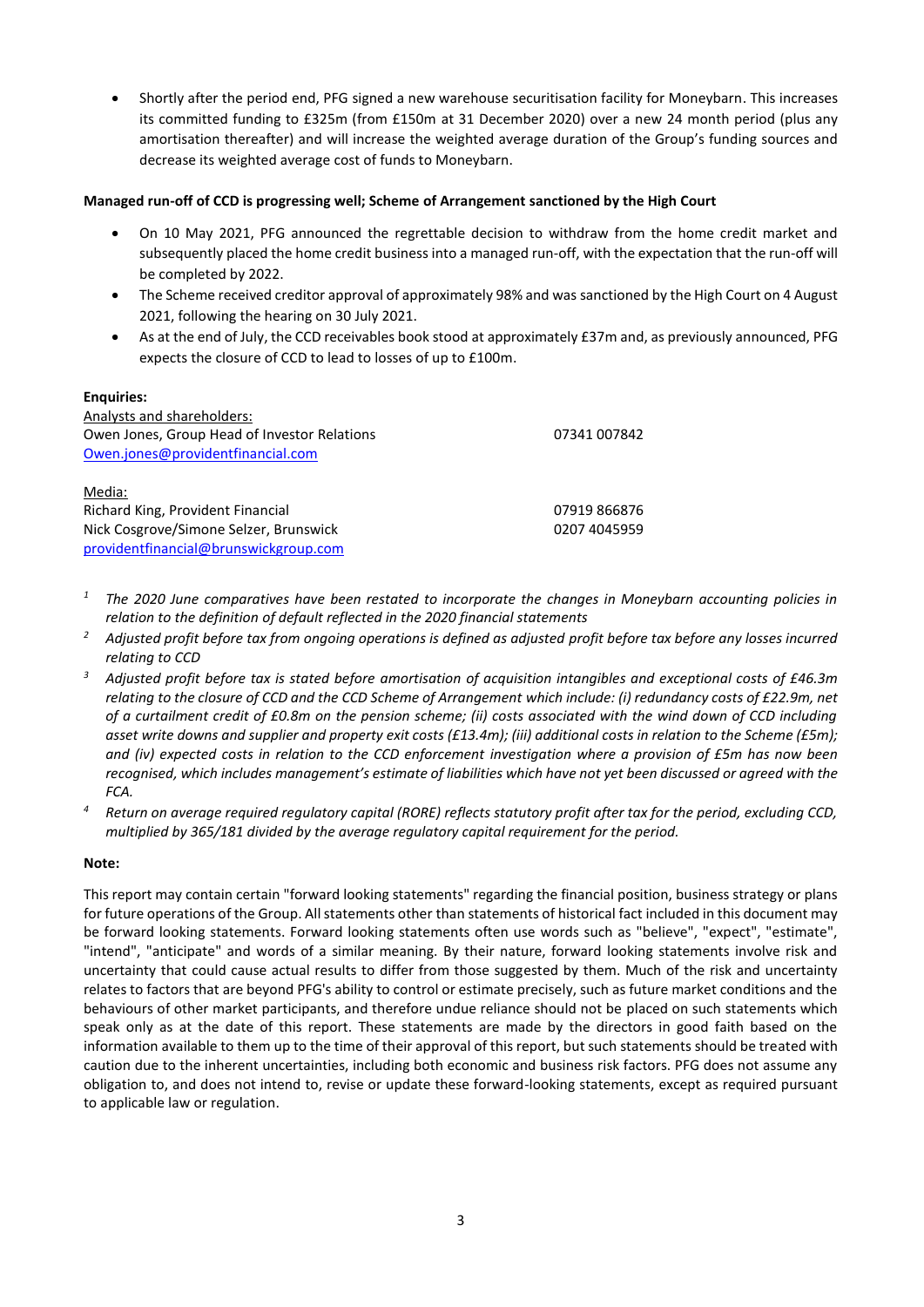No statement in this report is intended as a profit forecast or estimate for any period. No statement in this report should be interpreted to indicate a particular level of profit and, as a consequence, it should not be possible to derive a profit figure for any future period from this report.

This report is intended solely to provide information to shareholders to assess the group's strategies and neither the company nor its directors accept liability to any other person, save as would arise under English law. The report should not be relied on by any other party or for any other purpose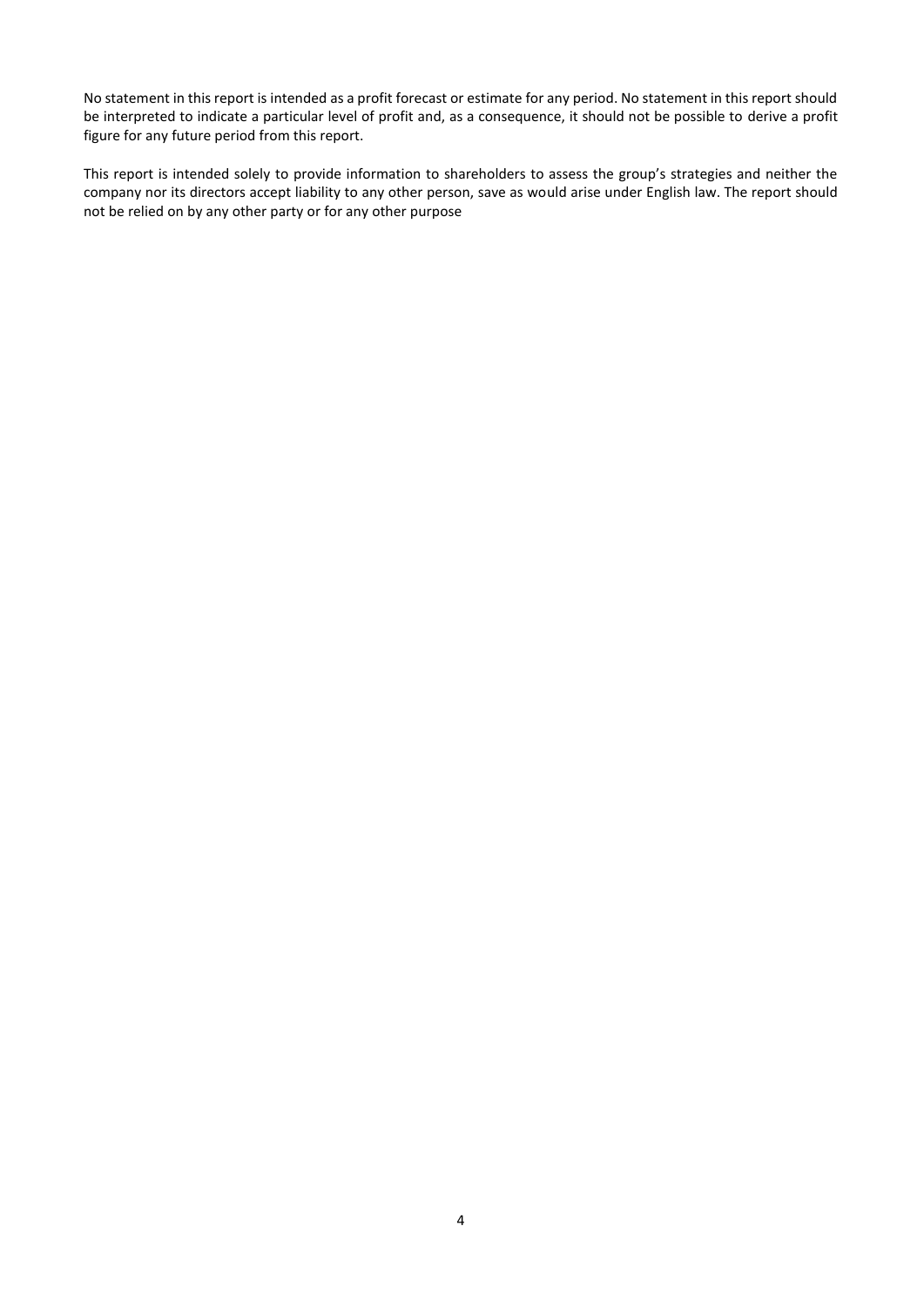#### **INTERIM REPORT**

#### **Chief Executive Officer's review**

#### **Introduction**

As the UK remained under lockdown restrictions during January and February 2021, the financial year began with the Group's businesses focusing on collections from customers and maintaining operational resilience. Demand for credit cards was subdued and consumer expenditure was lower year-on-year by some 20%. However, as restrictions eased in March, consumer activity increased, and this was reflected by improving credit card expenditure and demand for vehicle finance growing sequentially from February.

In March, PFG announced that its Consumer Credit Division would seek to launch a Scheme of Arrangement in relation to potential redress claims arising from complaints based on historic home credit lending prior to 17 December 2020. In April, the High Court made an order enabling CCD to convene a meeting of Scheme creditors to consider the Scheme. In May, PFG announced that it had regrettably made the decision to withdraw from the home credit market and place CCD into a managed run-off with the expectation that this run-off will be completed by 2022. The creditor meeting took place on 19 July 2021 and the Scheme was approved by its creditors with votes cast in favour of approximately 98% by both value and number. Following the sanction hearing on 30 July, the Scheme was sanctioned by the High Court on 4 August 2021.

During the second half of 2021, the Group will continue to evolve into a specialist bank, providing mid-cost credit products to financially underserved customers. Our core products will be credit cards, vehicle finance and unsecured personal loans. As a result, PFG will no longer serve the high-cost segment of the credit market. We see this transition as being a core part of our drive towards making PFG a more sustainable lender, focused on providing much needed credit to our customers, whilst enabling good customer outcomes, and providing sustainable returns for our shareholders over the medium-term.

# **Consumer Credit Division (CCD)**

PFG announced its intention to launch a Scheme of Arrangement for CCD in March 2021. The Scheme received creditor approval of approximately 98% and was sanctioned by the High Court on 4 August 2021, following a hearing on 30 July 2021. On 10 May 2021, PFG announced its decision to withdraw from the home credit market and, regrettably, placed the business into a managed run-off with the expectation that the run-off will be completed by 2022.

Since the announcement on 10 May, the run-off of the CCD businesses has progressed well. The Irish home credit business has been closed and, at the end of June, approximately 1,200 colleagues from across CCD left the organisation. PFG plans to move forward with the closure of the business, following the sanction of the Scheme, during the remainder of 2021. At the end of July 2021, the CCD receivables book stood at approximately £37m and, as previously announced, PFG expects the closure of CCD to lead to losses of up to £100m.

As a separate matter, CCD was informed in March by the FCA that it had opened an enforcement investigation focusing on the consideration of affordability and sustainability of lending to customers, as well as the application of a FOS decision into the complaint handling process, in the period between February 2020 and February 2021. During H1'21, PFG worked closely with the FCA to help with their investigation. The Group has taken a provision of £5m during the first half to cover expected cost (including potential liabilities) related to the investigation which, as previously stated, is not expected to conclude until 2022 at the earliest.

# **Group financials**

For the first six months of the year, the Group reported an adjusted profit before tax of £5.8m (H1'20 restated loss before tax (LBT) of £32.7m), which improved year-on-year as a result of lower revenues, following lower levels of lending, being offset by a reduction in costs and impairment. Adjusted profit from ongoing operations, excluding CCD, was £63.5m (H1'20: £4.9m) reflecting an improvement in profitability from the Group's credit card and vehicle finance businesses. The Group reported a statutory loss of £44.2m for the period (H1'20 restated LBT: £28.1m).

Group receivables ended the period at £1,637m (H1'20 restated: £1,865m) split between credit cards of £978m (H1'20: £1,174m), vehicle finance of £602m (H1'20 restated: £516m) and unsecured personal loans of £16m (H1'20: £28m). CCD receivables stood at £42m (H1'20: £147m) at the end of June.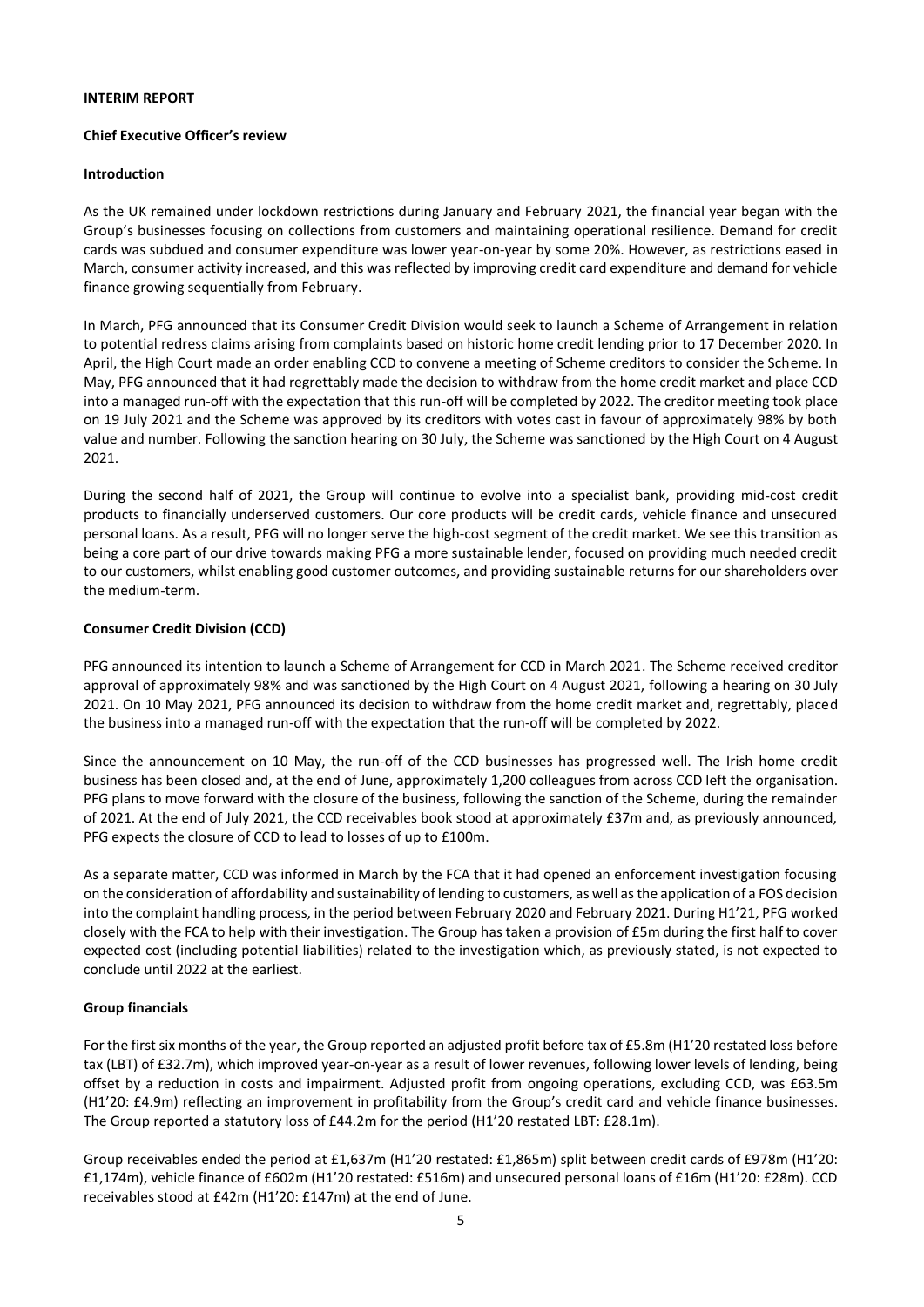The Group's balance sheet remains appropriately and adequately capitalised to execute the Group's strategy. At the end of June, the Group held total regulatory capital of approximately £585m (H1'20: £705m), equating to a total CET1 ratio of 32.5% (H1'20: 35.4%) and a surplus above the minimum regulatory requirement of approximately £210m (H1'20: £215m).

# **Funding update**

After the period end, the Group extended both its Moneybarn securitisation facility and its Revolving Credit Facility (RCF).

In January 2020, Moneybarn entered into a securitisation warehouse which provided £150m of committed funding over an 18 month period to July 2021. The new facility, announced today, will result in the committed amount increasing to £325m over a new extended period of 24 months (plus any period of amortisation thereafter). The cost of the new facility is broadly unchanged from the previous warehouse and its advance rate is significantly higher, resulting in a reduction in the weighted average cost of funding for Moneybarn.

At present, PFG also has a multi-currency RCF in place provided by several banks which had a total facility size of approximately £148m as at 31 December 2020. In line with the Group's existing strategy of reducing the reliance on its RCF, some of the new securitisation funds will be used to reduce the Group's RCF commitments, initially to £90m. The facility has also been extended to the second half of 2023. The net result of these changes will see the Group's access to funding and its weighted average duration increase.

# **Regulation**

In February, the initial findings of the Woolard Review were published. The recommendations included encouraging alternatives to high-cost credit, promoting better access to debt advice and that the FCA work with the Bank of England and the UK Government to allow credit unions to expand their product offering. PFG is reviewing the recommendations set out in the Woolard Review and will look to incorporate anything taken forward by the FCA. Notably, the Group's new unsecured personal loan product will be a mid-cost offering, in keeping with the Review's suggestions.

In February, Moneybarn was able to start collecting vehicles from customers where a Default Termination (DT) had occurred. Prior to this, as per FCA guidance, Moneybarn was only able to collect vehicles from Voluntary Terminations (VT).

During the period, the FCA's 'Breathing Space' guidelines came into force which enable customers in financial or mental distress to seek protection from creditors for up to 60 days. The Group's businesses have adopted the guidelines and are already helping customers who meet the requirements.

# **Environmental, Social and Corporate Governance (ESG)**

PFG's purpose of helping to put people on a path to a better everyday life is key to ensuring that we provide our customers with sustainable and responsible products and services. It also ensures that we have the right corporate culture and commits us to play an active role in wider society. As such, an important part of our ESG strategy is to be a sustainable and successful business.

Throughout the first half of 2021, PFG has continued to develop its ESG agenda and focus attention on addressing the most pressing ESG related issues. The Group has supported colleagues and other stakeholders of CCD, who have been impacted by the announcement made in May 2021 to withdraw from the home credit market and place the division into a managed run-off and this effort will continue.

During the period, a group-wide Climate Risk Committee was established to support our reporting obligations under the Taskforce on Climate-related Financial Disclosures (TCFD). It is designed to ultimately help PFG disclose the actual and potential impacts of climate-related risks and opportunities on our businesses and Group strategy. In the second half of 2021, PFG will focus on developing its climate impact stress testing and continuing to improve its TCFD disclosures.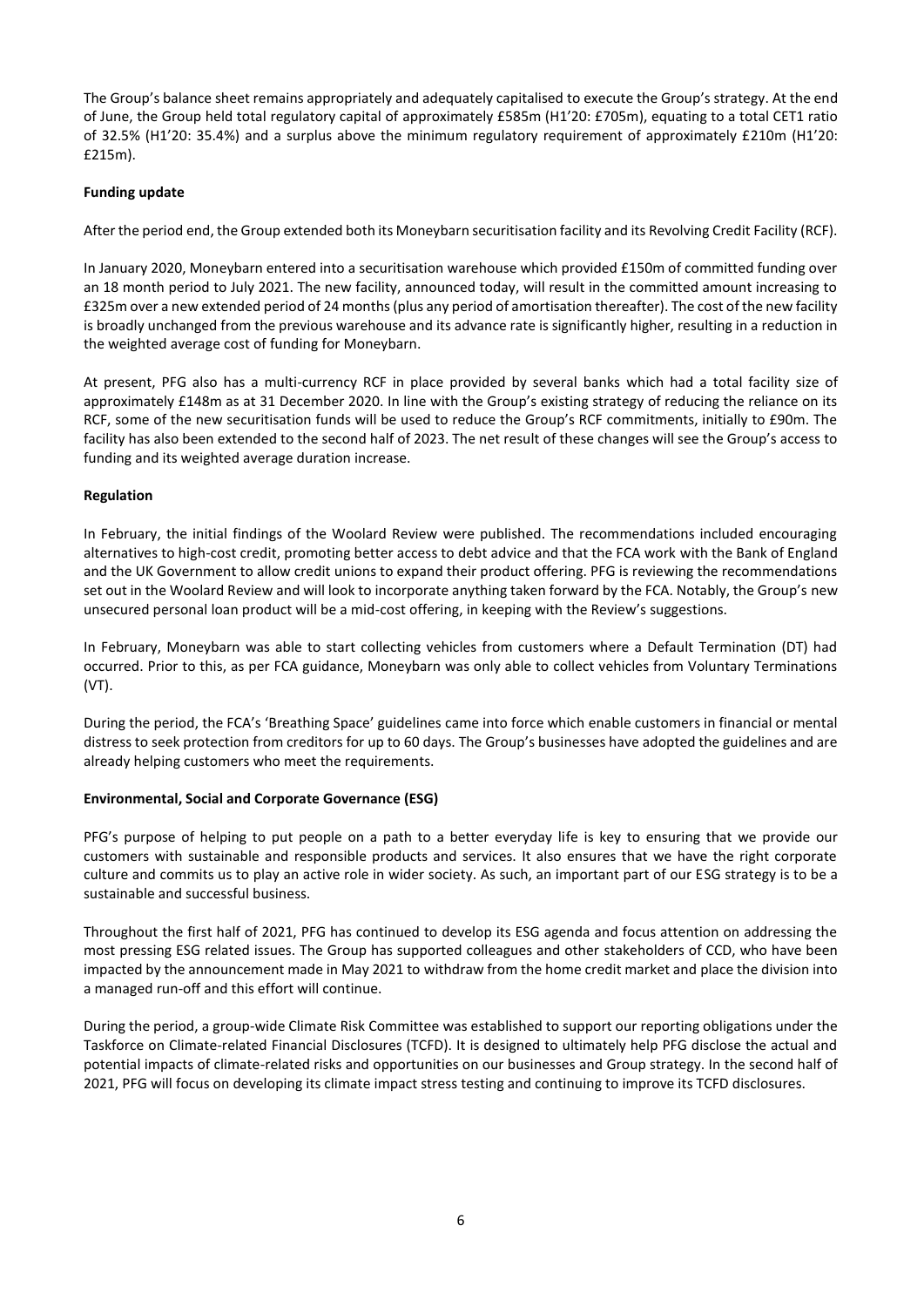#### **Outlook**

The last 18 months have been extremely challenging for customers, colleagues, and the wider economy. However, the sanction of the Scheme and closure of CCD, coupled with the Covid-19 vaccination programme, should provide clarity around the future of PFG.

Macroeconomic uncertainty will remain as government support schemes, including furlough, come to an end. However, the Board and I can see scope for cautious optimism as our chosen markets return to growth. As we progress through the remainder of the year, the Board will seek to update its perspective on the potential for a phased release of provisions taken at the height of the Covid-19 pandemic.

We will continue to work towards the strategic initiatives, first introduced in November 2019, during the remainder of 2021 and over the medium-term. These include: fortifying our strong positions in growing market segments with a focus on growth in our core offerings; enabling funding efficiencies across the Group which leverage our existing deposit taking capabilities and seeking to streamline our governance and corporate framework. We will revisit these topics in greater depth at a Capital Markets Day during Q1'22, whilst keeping the market updated during the second half of this year.

As we finalise the closure of CCD, the Group will no longer serve the high-cost segment of the market. Instead, it will focus on becoming a specialist bank providing mid-cost products via its credit card, vehicle finance and unsecured personal loan offerings. In aggregate these products will target a growing market of over £16bn. The unsecured personal loan product is on track to launch its open market offering during the fourth quarter and complements our existing offerings extremely well.

We are confident in both the market opportunity and our ability to execute our strategic initiatives to deliver improving and sustainable returns for our shareholders. As we focus on providing credit to the underserved customer in the midcost credit card, vehicle finance and personal loan markets, we will see a step change in our addressable markets from £11bn to c.£16bn. Furthermore, as a result of Covid-19, the number of potential customers in these markets is set to increase to approximately 14 million (from 10-12 million historically). In this market context, the Group's strategic ambitions and its capital allocation framework, the Board will review the Group's ability to resume dividend payments at the end of the year.

Our credit card and vehicle finance businesses have started the second half of 2021 in line with our expectations. There continues to be positive momentum in customer spend on credit cards and delinquency remains stable. Our vehicle finance business reported lower volumes in July month-on-month, in line with seasonal trends seen across the vehicle finance market, and delinquency also remains stable.

**Malcolm Le May Chief Executive Officer 11 August 2021**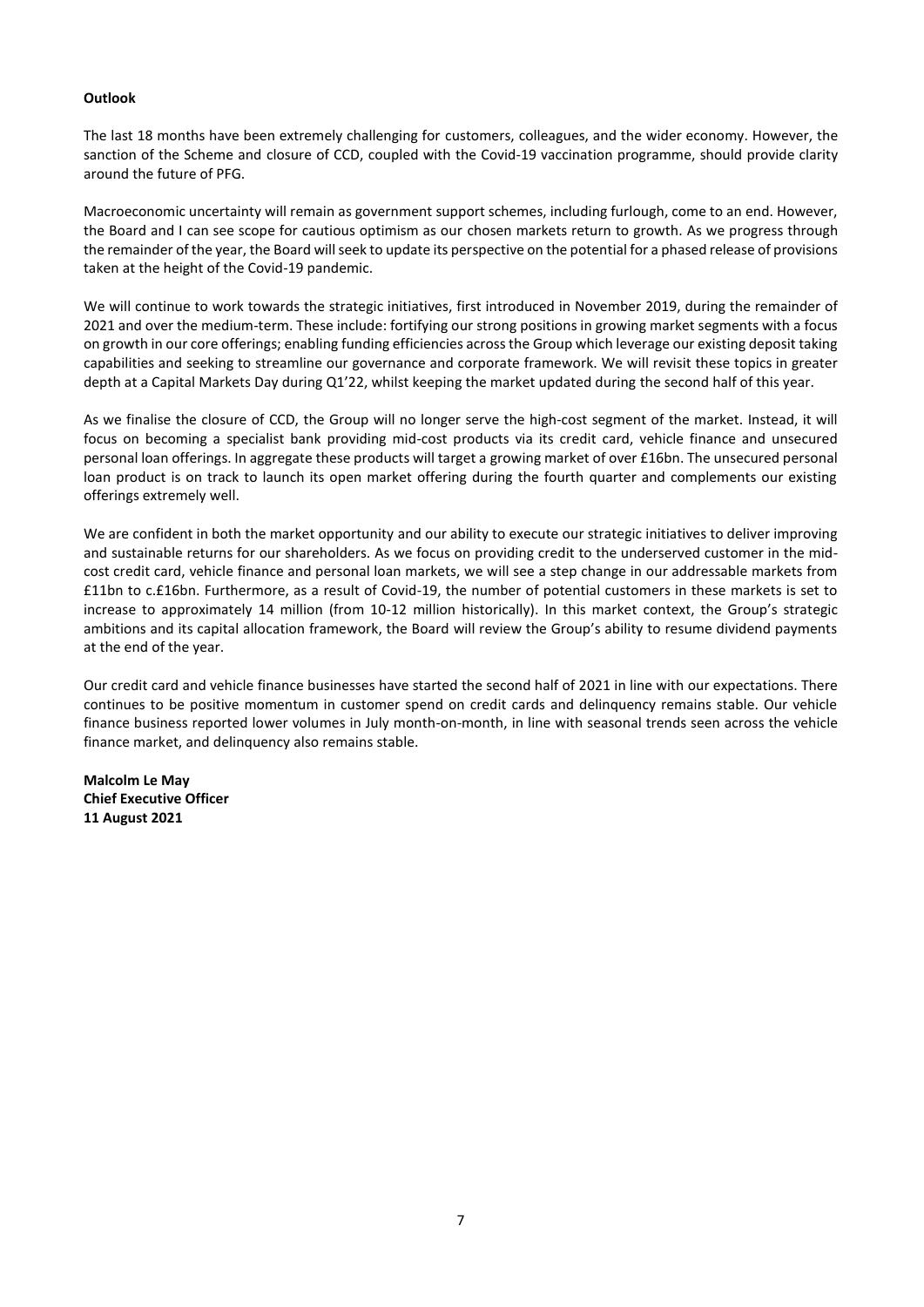#### **Financial Review**

#### **Group performance**

The Group's 2021 interim results can be summarised as follows:

|                                                      | Six months ended 30 June |                   |  |
|------------------------------------------------------|--------------------------|-------------------|--|
|                                                      | 2021                     | 2020 <sup>1</sup> |  |
|                                                      | Em                       | £m                |  |
| Adjusted profit/(loss) before tax:                   |                          |                   |  |
| - Vanquis Bank                                       | 57.1                     | 11.8              |  |
| – Moneybarn                                          | 15.5                     | 2.3               |  |
| - Central costs                                      | (9.1)                    | (9.2)             |  |
| Adjusted ongoing PBT (excluding $CCD$ ) <sup>2</sup> | 63.5                     | 4.9               |  |
| <b>CCD</b>                                           | (57.7)                   | (37.6)            |  |
| Adjusted PBT/(LBT) <sup>3</sup>                      | 5.8                      | (32.7)            |  |
| Exceptional (costs)/credit                           | (46.3)                   | 8.3               |  |
| Amortisation of acquisition intangibles              | (3.7)                    | (3.7)             |  |
| <b>Statutory loss before tax</b>                     | (44.2)                   | (28.1)            |  |
| Adjusted basic EPS (including CCD) $3$               | (3.1)                    | (10.1)            |  |
| <b>Basic EPS</b>                                     | (19.6)                   | (9.2)             |  |
| Annualised RORE <sup>4</sup>                         | 19.5%                    | 3.8%              |  |

*<sup>1</sup> The 2020 June comparatives have been restated to incorporate the changes in Moneybarn accounting policies in relation to the definition of default reflected in the 2020 financial statements*

- *<sup>2</sup> Adjusted profit before tax from ongoing operations is defined as adjusted profit before tax before any losses incurred relating to CCD*
- <sup>3</sup> Adjusted profit before tax is stated before amortisation of acquisition intangibles and exceptional costs of £46.3m *relating to the closure of CCD and the CCD Scheme of Arrangement which include: (i) redundancy costs of £22.9m, net of a curtailment credit of £0.8m on the pension scheme; (ii) costs associated with the wind down of CCD including asset write downs and supplier and property exit costs (£13.4m); (iii) additional costs in relation to the Scheme (£5m); and (iv) expected costs in relation to the CCD enforcement investigation where a provision of £5m has now been recognised, which includes potential liabilities.*
- *<sup>4</sup> Return on average required regulatory capital (RORE) reflects statutory profit after tax for the period, excluding CCD, multiplied by 365/181 divided by the average regulatory capital requirement for the period.*

The Group reported an adjusted ongoing PBT (excluding CCD) of £63.5m for the period. Including CCD, the Group reported an adjusted profit before tax of £5.8m (H1'20 restated adjusted LBT: £32.7m) for the first six months of the year. The significant improvement year-on-year is driven by lower revenues, from a lower receivables base, being offset by significantly lower impairment and costs in the business. The Group statutory loss before tax of £44.2m (H1'20 restated LBT: £28.1m) includes £46.3m of exceptional items which relate to the closure of the CCD business.

The Group's credit card and personal loan business, Vanquis Bank, reported an adjusted profit before tax for the period of £57.1m (H1'20: £11.8m) and receivables ended the period at £993m (H1'20: £1,202m).

The Group's vehicle finance business, Moneybarn, generated an adjusted profit before tax of £15.5m (H1'20 restated: £2.3m), with the increase driven by significantly lower impairment and higher revenues year-on-year. Receivables crossed the £600m mark for the first time and ended the period at £602m (H1'20 restated: £516m).

For the first six months, CCD reported an adjusted loss before tax of £57.7m (H1'20: £37.6m), driven by the cessation of new lending during the period.

The Group reported a basic loss per share of (19.6p) for the period vs. a basic loss per share of (9.2p) in H1'20. This reflects the loss-making position of the Group on a statutory basis. On an adjusted basis, the Group reported a loss per share of (3.1p) vs. a loss per share of (10.1p) in H1'20.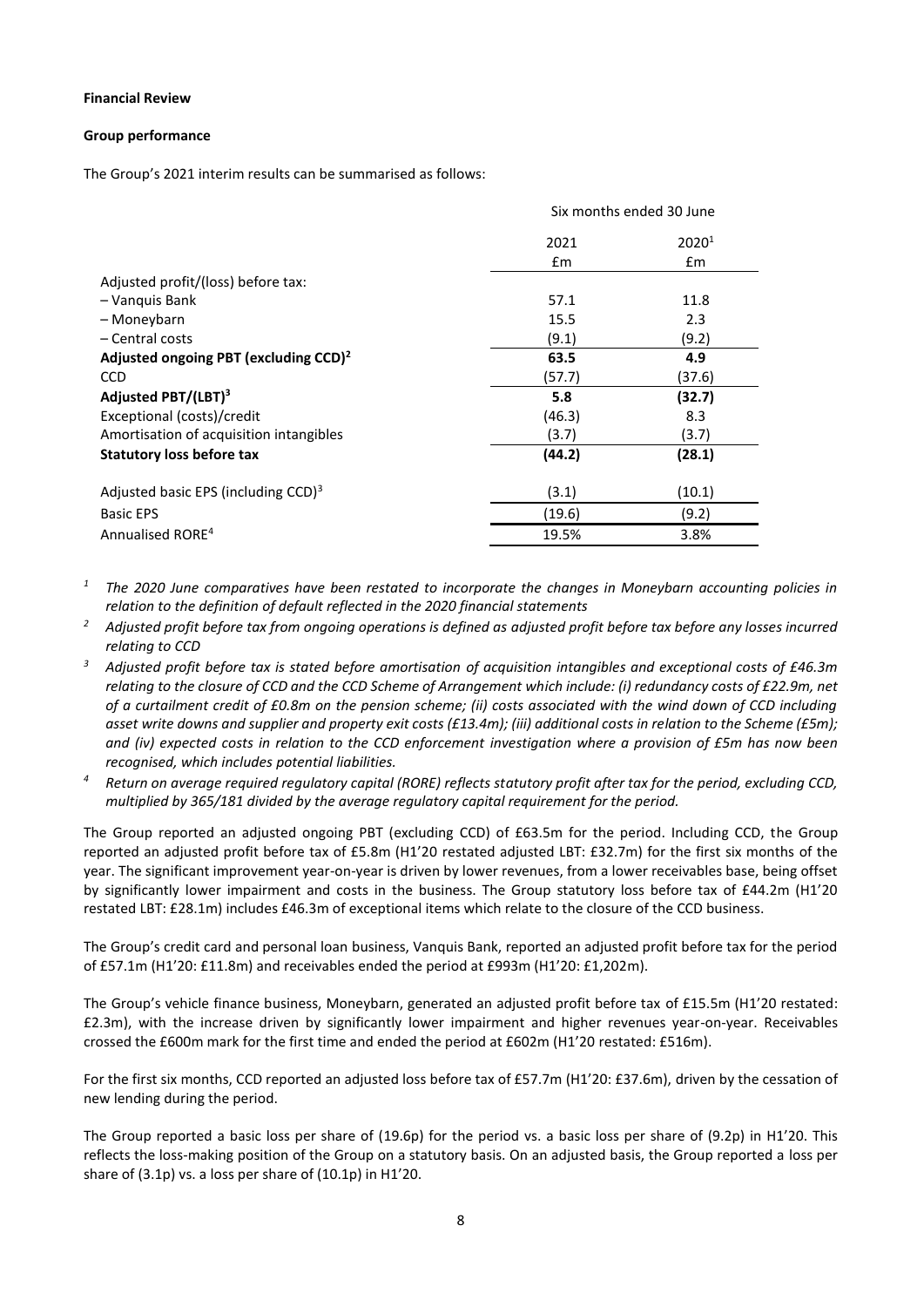#### **Impairment provisioning**

The Group is the leading provider of credit to the underserved in the UK. Our customers have similar traits across all our businesses: they manage their lives on low to average incomes; may have irregular or variable earnings and are often new to credit in the UK or have little or no credit history. It is for these reasons that the impairment provisions held are higher than those which would be reported by prime banks on similar products.

|              | June-21 | December-20 | Change |
|--------------|---------|-------------|--------|
|              |         |             |        |
| Vanguis Bank | 31.5%   | 30.2%       | 1.3%   |
| Moneybarn    | 23.5%   | 22.8%       | 0.7%   |
| CCD          | 88.0%   | 69.4%       | 18.6%  |
| Group        | 36.7%   | 34.7%       | 2.0%   |

The Group's coverage ratio has increased marginally in the period from 34.7% to 36.7%:

The coverage ratio in Vanquis Bank has increased by 1.3% to 31.5%, as the impact of the improved unemployment outlook has been more than offset by the lower than usual charge offs observed over the last 12 months as customers have been supported by furlough, payment freezes and the rent moratorium on a reduced receivables book.

The Moneybarn coverage ratio increased by 0.7% to 23.5% reflecting increased Stage 3 provisions following the end of the FCA moratorium allowing customer agreements to be terminated.

The coverage ratio in CCD increased by 18.6% to 88.0% reflecting the expected deterioration in the customer recoveries as collections transfer from the field-based CEM's to third-party Debt Collection Agencies.

Our customers are also typically less sensitive to changes in economic conditions as they are more used to managing on tight budgets and they have lower levels of debt than prime customers. They are, therefore, often better placed to manage a recession than prime customers which is why our businesses have proven to be resilient during a downturn in economic conditions. However, underwriting has been tightened over the last 18 months to manage exposure during the period of uncertainty.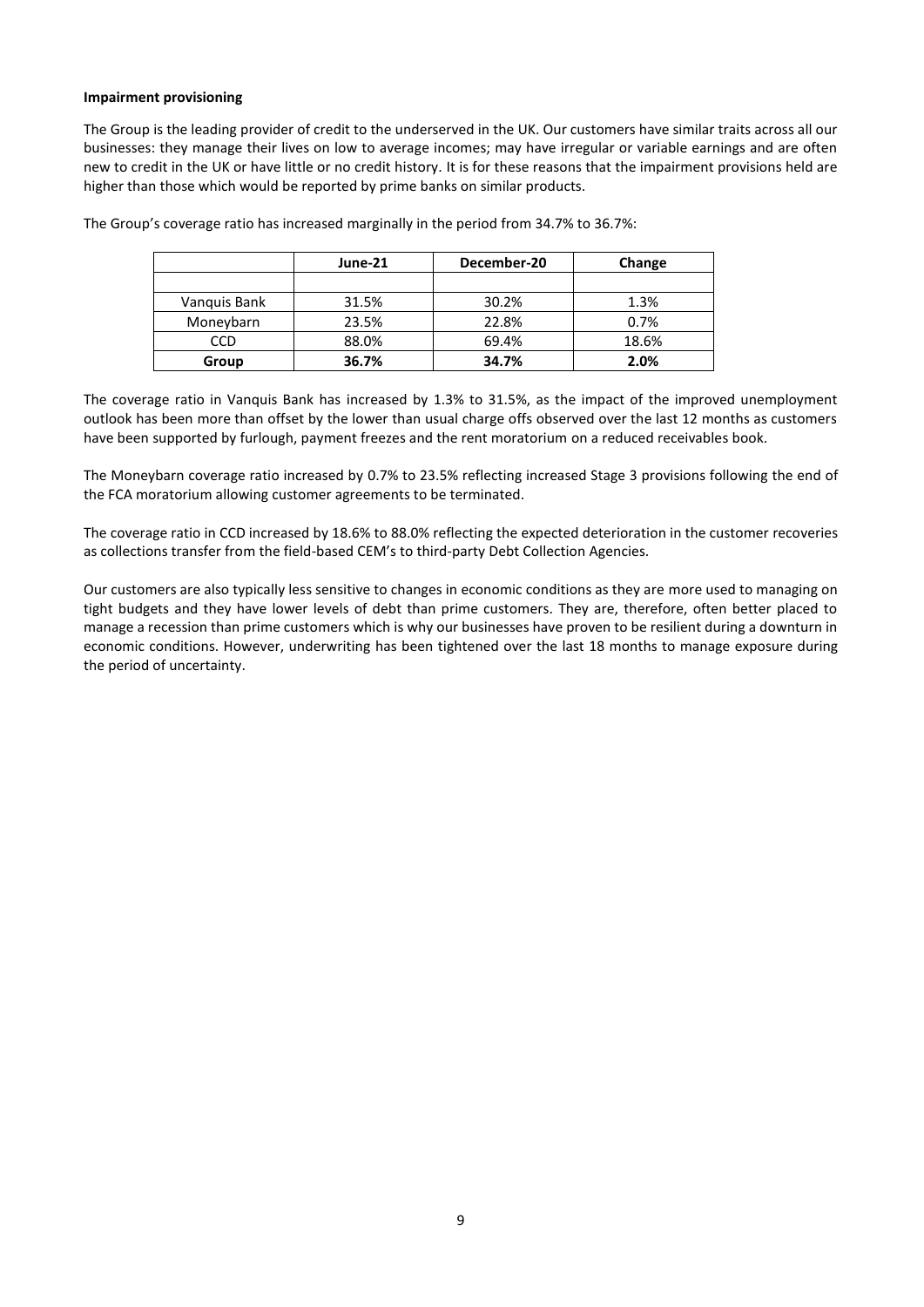#### **Credit cards – Vanquis Bank**

|                                          |               | Six months ended 30 June |         |  |
|------------------------------------------|---------------|--------------------------|---------|--|
|                                          | 2021          | 2020                     |         |  |
|                                          | $\mathsf{fm}$ | £m                       | Change  |  |
|                                          |               |                          |         |  |
| Customer numbers ('000)                  | 1,537         | 1,694                    | (9.3%)  |  |
| Period-end receivables                   | 993           | 1,202                    | (17.4%) |  |
| Average receivables <sup>1</sup>         | 1,004         | 1,341                    | (25.1%) |  |
|                                          |               |                          |         |  |
| Revenue                                  | 195.6         | 261.1                    | (25.1%) |  |
| Interest                                 | (14.2)        | (16.3)                   | 12.9%   |  |
| Net interest margin                      | 181.4         | 244.8                    | (25.9%) |  |
| Impairment                               | (30.8)        | (149.9)                  | 79.5%   |  |
| Risk-adjusted net interest margin        | 150.6         | 94.9                     | (58.7%) |  |
| Costs                                    | (93.5)        | (83.1)                   | (12.5%) |  |
| <b>Adjusted Profit before tax</b>        | 57.1          | 11.8                     | 383.9%  |  |
|                                          |               |                          |         |  |
| Annualised revenue yield <sup>2</sup>    | 39.0%         | 38.9%                    | 0.1%    |  |
| Annualised impairment rate <sup>3</sup>  | (6.1%)        | (22.4%)                  | 16.2%   |  |
| Annualised return on equity <sup>4</sup> | 28.2%         | 5.6%                     | 22.4%   |  |

*1 Calculated as the average of month end receivables for the 6 months ended 30 June.*

*<sup>2</sup> Revenue for the period multiplied by 365/181 as a percentage of average receivables for the 6 months ended 30 June.*

*3 Impairment for the period multiplied by 365/181 as a percentage of average receivables for the 6 months ended 30 June.*

*<sup>4</sup> Adjusted profit after tax for the period multiplied by 365/181 as a percentage of average equity for the 6 months ended 30 June.* 

The Group's credit card business, Vanquis Bank, is a leading specialist in the large and established credit card market in the UK. The business reported an adjusted profit before tax of £57.1m in H1'21, up from £11.8m in H1'20. This reflects a significant reduction in impairment as H1'20 was impacted by the initial phase of the Covid-19 pandemic and a more pessimistic view of the economic outlook. Receivables at the end of the first half stood at £993m (H1'20: £1,202m), approximately 17% lower year-on-year, as customer acquisition and customer expenditure reduced significantly during 2020 as a result of Covid-19 restrictions.

New account bookings for the first half were 97k, down from 147k in H1'20. Vanquis continues to maintain a cautious stance compared with pre-Covid-19 risk appetite although there has been a modest relaxation in underwriting standards since the reduction in volumes of 75% implemented in April 2020 at the onset of Covid-19. Accordingly, new account bookings during May 2021 and June 2021 were approximately 50% higher than the corresponding period last year following a new TV advertising campaign. Customer numbers ended the period at 1,537k (H1'20: 1,694k) reflecting the closure of approximately 114k dormant accounts and lower new business volumes. This has been partly offset by lower charge offs which are currently at c.50% of historical levels reflecting the impact of Government measures such as the furlough and payment freezes.

Net receivables ended the period at £993m (H1'20: £1,202m), with the year-on-year fall being driven by lower customer acquisition volumes, reduced card expenditure during 2020 and increased impairment provision.

Customer expenditure remained below historical levels through the first quarter of the year, as lockdown restrictions persisted. However, during the second quarter, spend per customer returned to the levels last seen in the equivalent period in 2019. Accordingly, the gross receivables (before impairment provision) plateaued through the second quarter and showed modest growth in June.

Revenue of £195.6m in the first half was down from £261.1m in the first half of 2020. The reduction was driven by a combination of the fall in receivables and a stable revenue yield. The annualised revenue yield at the end of June was 39.0% vs. 38.9% in H1'20. This reflected the ongoing reduction in non-interest income associated with ROP and changes to over limit and default charges being offset by the higher average impairment provision held over the last 12 months.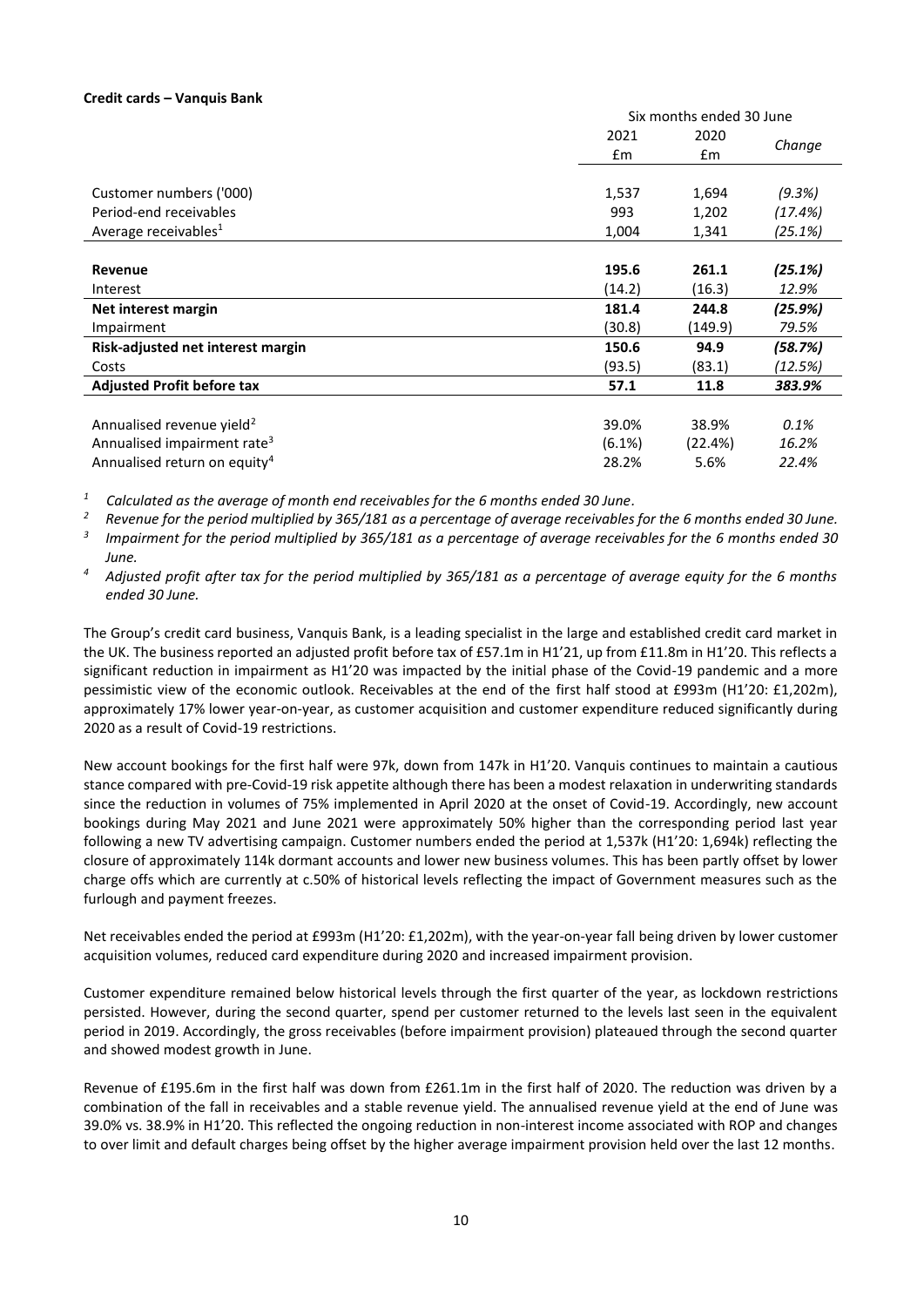The impairment charge for the period was £30.8m, a significant improvement compared to H1'20 of £149.9m, which reflected a materially worse economic outlook at that stage of Covid-19. Delinquency and charge-off levels are currently at historical lows reflecting the impact of Government measures as noted earlier. However, there remains ongoing uncertainty in H2'21 as Government measures are withdrawn and unemployment is expected to increase. The impairment provision coverage ratio has increased by 1.3% to 31.5%, as the impact of the improved unemployment outlook has been more than offset by the lower than usual charge offs observed over the last 12 months as customers have been supported by furlough, payment freezes and the rent moratorium on a reduced receivables book.

The lower impairment charge equates to an annualised impairment rate at the end of June of 6.1% vs. 22.4% for H1'20. The number of customers on payment freezes amounted to approximately 0.4% (H1'20: 2%) of customers and 0.1% (H1'20: 4%) of receivables at the end of June, significantly lower than at the equivalent time last year.

The risk-adjusted net interest margin increased to 30.0% at June 2021 vs. 14.2% at June 2020 reflecting the materially lower impairment charge during the period, which offsets the fall in revenue.

First half costs increased by £10.4m to £93.5m (H1'20: £83.1m), reflecting the launch of the new brand campaign (Walk Tall), including TV advertising, investment in change and IT resource and the ongoing increase in risk, controls and compliance costs.

Interest costs showed a year-on-year reduction of nearly 13% to £14.2m (H1'20: £16.3m) during H1'21, in line with the reduction in gross receivables. The net funding rate for Vanquis was unchanged at broadly 2.8% in H1'21.

Vanquis Bank has continued to support both customers and colleagues through the significant disruption caused by Covid-19. The business has delivered an increase in first half profits and has strong capital and liquidity positions. As a result, the business is well-placed to navigate the ongoing effects of Covid-19 and deliver sustainable growth in customers and receivables in the future. Further investment in the bank's data and digital capability, as well as broadening the product range, remain key strategic aims.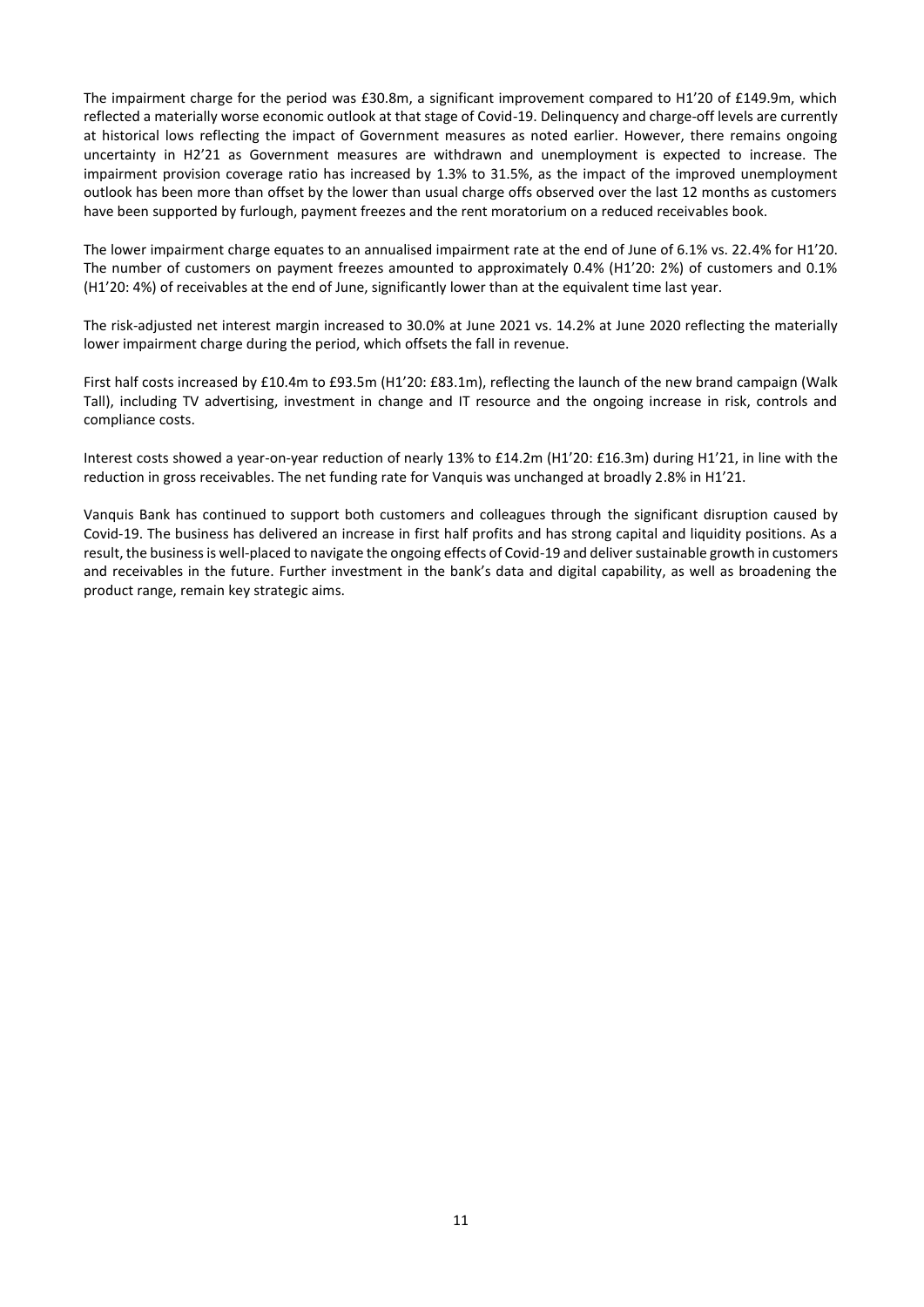#### **Vehicle finance – Moneybarn**

|                                          | Six months ended 30 June |                   |           |
|------------------------------------------|--------------------------|-------------------|-----------|
|                                          | 2021                     | 2020 <sup>1</sup> |           |
|                                          | £m                       | £m                | Change    |
|                                          |                          |                   |           |
| Customer numbers ('000)                  | 94                       | 82                | 14.8%     |
| Period-end receivables                   | 602                      | 516               | 16.5%     |
| Average receivables <sup>2</sup>         | 588                      | 505               | 16.5%     |
|                                          |                          |                   |           |
| <b>Revenue</b>                           | 68.8                     | 64.1              | 7.3%      |
| Interest                                 | (14.1)                   | (13.3)            | (6.0%)    |
| Net interest margin                      | 54.7                     | 50.8              | 7.7%      |
| Impairment                               | (20.0)                   | (35.6)            | 43.8%     |
| Risk-adjusted net interest margin        | 34.7                     | 15.2              | (128.3%)  |
| Costs                                    | (19.2)                   | (12.9)            | (48.8%)   |
| Adjusted profit before tax <sup>3</sup>  | 15.5                     | 2.3               | 573.9%    |
| Annualised revenue yield <sup>4</sup>    | 23.4%                    | 25.4%             | $(2.0\%)$ |
| Annualised impairment rate <sup>5</sup>  | (6.8%)                   | (14.1%)           | 7.3%      |
| Annualised return on assets <sup>6</sup> | 10.3%                    | 6.2%              | (4.1%)    |

*<sup>1</sup> The 2020 June comparatives have been restated to incorporate the changes in Moneybarn accounting policies in relation to the definition of default reflected in the 2020 financial statements.*

*<sup>2</sup> Calculated as the average of month end receivables for the 6 months ended 30 June.* 

<sup>3</sup> Adjusted profit before tax is stated before the amortisation of acquisition intangibles of £3.7m (2020: £3.7m).

*<sup>4</sup> Revenue for the period multiplied by 365/181 as a percentage of average receivables for the 6 months ended 30 June.*

*5 Impairment for the period multiplied by 365/181 as a percentage of average receivables for the 6 months ended 30 June.*

*<sup>6</sup> Profit before interest after tax for the period multiplied by 365/181 as a percentage of average receivables for the 6 months ended 30 June.*

The Group's vehicle finance business, Moneybarn, was acquired in 2014 and has grown since to become one of the largest suppliers of vehicle finance to underserved customers in the UK. For the first six months of the year, Moneybarn generated an adjusted profit before tax of £15.5m (H1'20 restated: £2.3m), with the increase driven by growth in receivables, enabling higher revenue generation, and a significant reduction in impairment year-on-year.

New business volumes during January and February were lower year-on-year as the lockdown restrictions dampened demand for vehicles. However, from March onwards as restrictions eased, customer demand picked up accordingly and new customer volumes increased. Underwriting standards have not been eased since they were tightened in H1'20 and, as a result, new business written continues to be to customers with a higher credit rating on average. A second feature of new business written during the period was that approximately 34% went to people classed as key workers.

Moneybarn ended the period with 93.8k customers, representing an increase vs. H1'20 of 12.1k or 14.8%. At the end of June, receivables stood at £602m vs. £516m in H1'20 driven by continued healthy new business volumes of 20k (H1'20: 16k) and credit issued of approximately £155m (H1'20: £121m).

As a result of the higher receivables base, revenues during H1'21 increased by 7.3% year-on-year to £68.8m (H1'20 restated: £64.1m). The annualised revenue yield at the end of June was 23.4% vs. 25.4% in June 2020, which reflects a shift in the make-up of the lending book away from higher risk, higher APR loans towards near-prime and lower APR loans.

Impairment reduced by 43.8% during the period to £20.0m (H1'20 restated: £35.6m) as H1'20 was impacted by the early stages of the Covid-19 pandemic, and as a result of favourable delinquency trends and lower arrears rates year-on-year, which have been helped by the stock of repossessions reducing from February onwards. As a result, the annualised impairment rate decreased from 14.1% in June 2020 to 6.8%.

At the end of June, the number of customers with active payment holidays was 69 which equates to less than 0.1% of customers.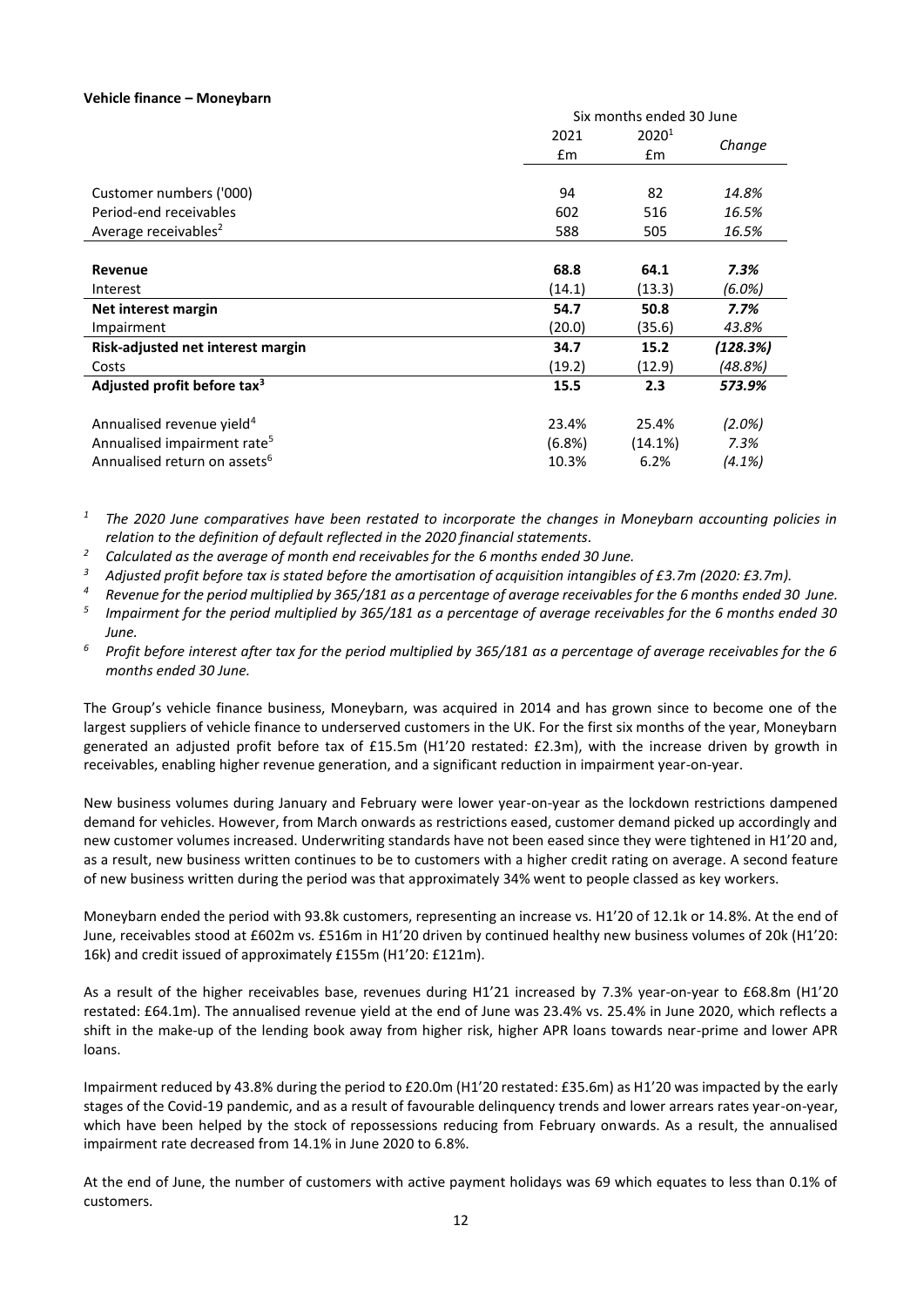The marginally lower revenue yield seen during the period was offset by the reduction in the impairment rate, resulting in the risk-adjusted net interest margin increasing to 11.8% at the end of June vs. 6.0% a year earlier.

Costs and expenses increased in the period to £19.2m, from £12.9m last year, reflecting an increase in headcount, volume driven costs and increased collections costs as the company dealt with higher levels of repossessions than in H1'20. In addition, approximately £1m of capitalised software costs were written off during H1'21.

Interest costs were stable year-on-year at £14.1m (H1'20: £13.3m) as a lower cost of funding was offset by a higher receivables base.

For the remainder of the year and into 2022, Moneybarn will continue to focus on strengthening its partnerships with key introducers, whilst also developing its direct proposition. It will continue to focus on developing its core offering as well, which includes evaluating new products and services for its customers.

#### **Consumer Credit Division**

|                                          | Six months ended 30 June |         |         |
|------------------------------------------|--------------------------|---------|---------|
|                                          | 2021                     | 2020    | Change  |
|                                          | £m                       | £m      |         |
|                                          |                          |         |         |
| Customer numbers ('000)                  | 198                      | 379     | (47.6%) |
| Period-end receivables                   | 42.1                     | 146.9   | (71.3%) |
| Average receivables <sup>1</sup>         | 89                       | 191     | (53.7%) |
|                                          |                          |         |         |
| Revenue                                  | 52.3                     | 118.4   | (55.8%) |
| Interest                                 | (6.1)                    | (4.6)   | (32.6%) |
| Net interest margin                      | 46.2                     | 113.8   | (59.4%) |
| Impairment                               | (38.5)                   | (52.9)  | 27.2%   |
| Risk-adjusted net interest margin        | 7.7                      | 60.9    | (87.4%) |
| Costs                                    | (65.4)                   | (98.5)  | 33.6%   |
| Adjusted loss before tax <sup>2</sup>    | (57.7)                   | (37.6)  | (53.5%) |
| Annualised revenue yield <sup>3</sup>    | 118.2%                   | 123.8%  | (5.6%)  |
| Annualised impairment rate <sup>4</sup>  | $(90.9\%)$               | (62.6%) | (28.3%) |
| Annualised return on assets <sup>5</sup> | (116.4%)                 | (34.5%) | (81.9%) |

*<sup>1</sup> Calculated as the average of month end receivables for the 6 months ended 30 June.*

- *2 In 2021, adjusted loss before tax was stated before exceptional costs of £46.3m predominantly in relation to the scheme of arrangement and closure of CCD.*
- *3 Revenue for the period multiplied by 365/181 as a percentage of average receivables for the 6 months ended June 30.*
- *4 Impairment for the period multiplied by 365/181 as a percentage of average receivables for the 6 months ended 30 June.*
- *<sup>5</sup> Profit before interest after tax for the period multiplied by 365/181 as a percentage of average receivables for the 6 months ended 30 June.*

For the first six months of 2021, CCD reported an adjusted loss before tax of £57.7m (H1'20: £37.6m). The loss for the period reflects materially lower lending year-on-year, reflecting tighter underwriting standards and operational restrictions due to Covid-19 and the subsequent decision to place the division into a managed run-off.

In May, PFG announced that it had taken the difficult decision to withdraw from the home collected credit market and, as a result, to place the division into managed run-off. At that point, all lending stopped, and the business focused on ensuring customers were able to make their repayments. Since then, collections performance has remained within management expectations facilitated by the operational capabilities put in place as part of the response to Covid-19 which have enabled remote and digital repayments from customers online, through card payments over the phone, Allpay cards and Provident Direct.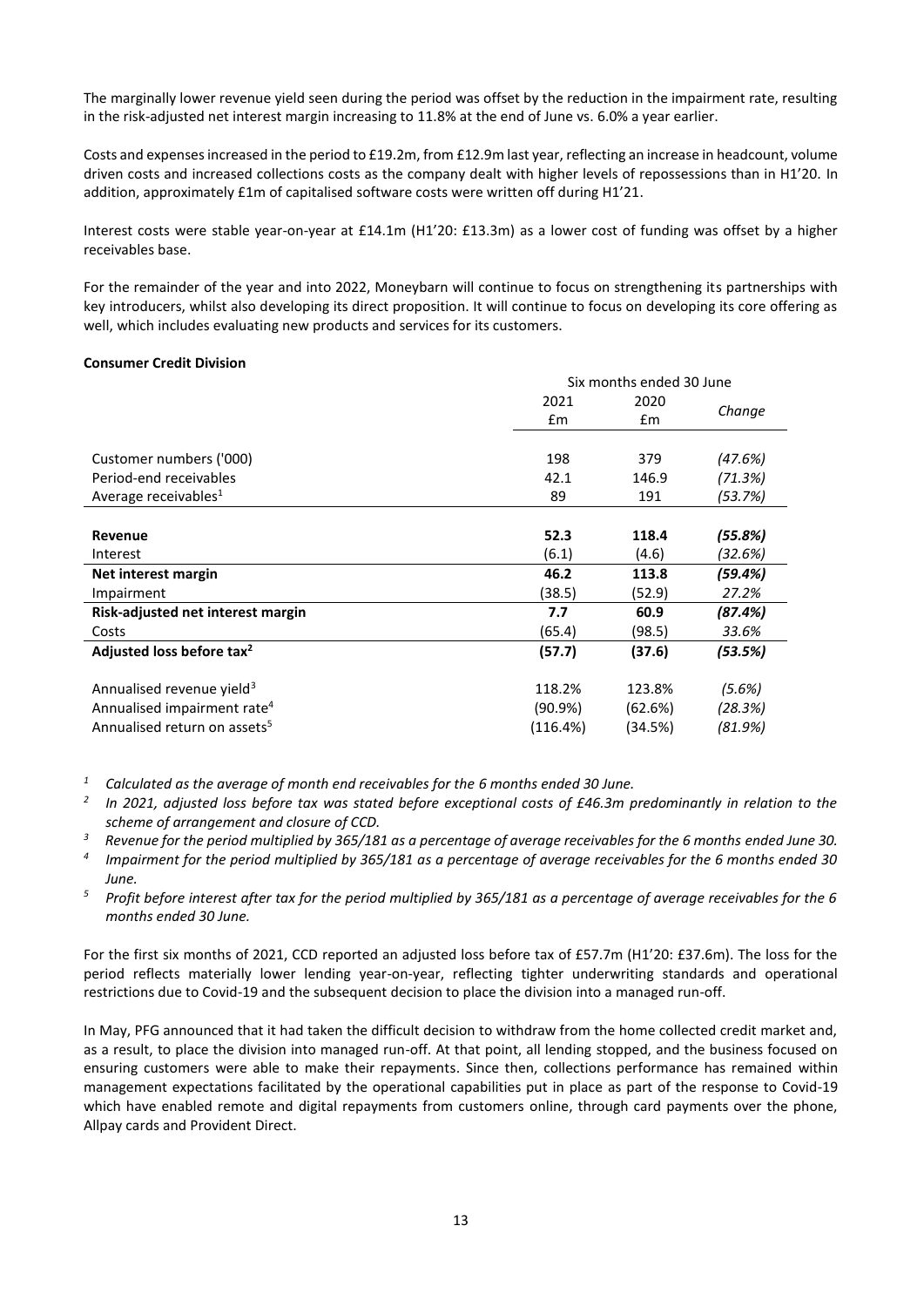Customer numbers ended the period at 198k (H1'20: 379k), which represents a reduction vs. H1'20 of c.48%, driven by significantly reduced new customer bookings, higher levels of customer attrition during the period and the closure of the Republic of Ireland business at the end of June. New credit issue value also reduced by c.80% vs. H1'20 to £14.1m (H1'20: £72.0m) as a result of operational restrictions and as the business was placed into run-off.

CCD receivables at the period end stood at £42.1m (H1'20: £146.9m) split between home credit (£39.9m) and Satsuma (£2.2m), which in total represents a decline of approximately 71% year-on-year reflecting the wind down of the business.

Revenue for the period was £52.3m, a reduction of 56% vs. H1'20, reflecting the lower receivables base year-on-year. The reported annualised revenue yield at the end of June is 118.2% (H1'20: 123.8%).

Impairment for the first six months of the year amounted to £38.5m (H1'20: £52.9m), a decrease of c.27% vs. H1'20 reflecting the receivables balance as the company is wound down and a more supportive economic environment during the period. The impairment charge equates to an annualised impairment rate at the end of June of 90.9% vs. 62.6% in H1'20.

Costs of £65.4m were £33.1m lower vs. H1'20 predominantly reflecting a reduction in complaint related costs following the announcement of the proposed Scheme of Arrangement and a reduction in headcount year-on-year. Interest costs for the period stood at £6.1m (H1'20: £4.6m) reflecting a higher cost of funds being offset by a lower receivables base.

# **Central costs**

Central costs were broadly flat year-on-year at £9.1m (H1'20: £9.2m).

# **Exceptional items**

Exceptional costs in the first half of 2021 of £46.3m relate to the closure of CCD and the CCD Scheme of Arrangement and include: (i) redundancy costs of £22.9m, net of a curtailment credit of £0.8m on the pension scheme; (ii) costs associated with the wind down of CCD including asset write downs and supplier and property exit costs (£13.4m); (iii) additional costs in relation to the Scheme (£5m); and (iv) expected costsin relation to the CCD enforcement investigation where a provision of £5m has now been recognised, which includes potential liabilities.

The exceptional credit in the first half of 2020 reflects the £8.3m exceptional release of provisions established in 2017 following the completion of the ROP refund programme in 2019 and the re-evaluation of the forward flow of claims which may arise in respect of ROP complaints more generally.

# **Tax**

The tax charge for the period on profit before tax, amortisation of acquisition intangibles and exceptional items is £13.6m (H1'20: tax credit £7.0m). The tax charge (H1'20: credit) reflects (i) the impact of the bank corporation tax surcharge of 8% which applies to Vanquis Bank profits in excess of £25m; and (ii) the impact of losses in the branch in the Republic of Ireland for which no tax relief is available. It also reflects (i) the beneficial impact of measuring deferred tax balances at 25% to the extent the underlying temporary differences will reverse after 1 April 2023 (H1'20: 19%), and in the case of Vanquis Bank at 33% (H1'20: 27%), following the announcement in the March 2021 Budget that the rate of mainstream UK corporation tax would be increased to 25% from 1 April 2023; and (ii) the adverse impact of the write off of deferred tax assets in CCD amounting to £14.8m (H1'20: nil) in respect of losses carried forward and other temporary differences for which tax relief is now unlikely to be available following the announcement of the closure of the business.

The tax credit in respect of the exceptional charge amounts to £7.5m and represents tax at the mainstream corporation tax rate of 19% in respect of the exceptional costs apart from those costs which are attributable to the Irish branch in respect of which tax relief will not be available and costs which may be considered capital and therefore non-deductible for tax purposes. The tax charge in respect of the exceptional credit in 2020 amounted to £2.2m which represented tax at the combined mainstream corporation tax rate and bank corporation tax surcharge rate of 27% in respect of the £8.3m exceptional release of provisions established in 2017 following the completion of the ROP refund programme in 2019 and the re-evaluation of the forward flow of claims that may arise in respect of ROP complaints more generally.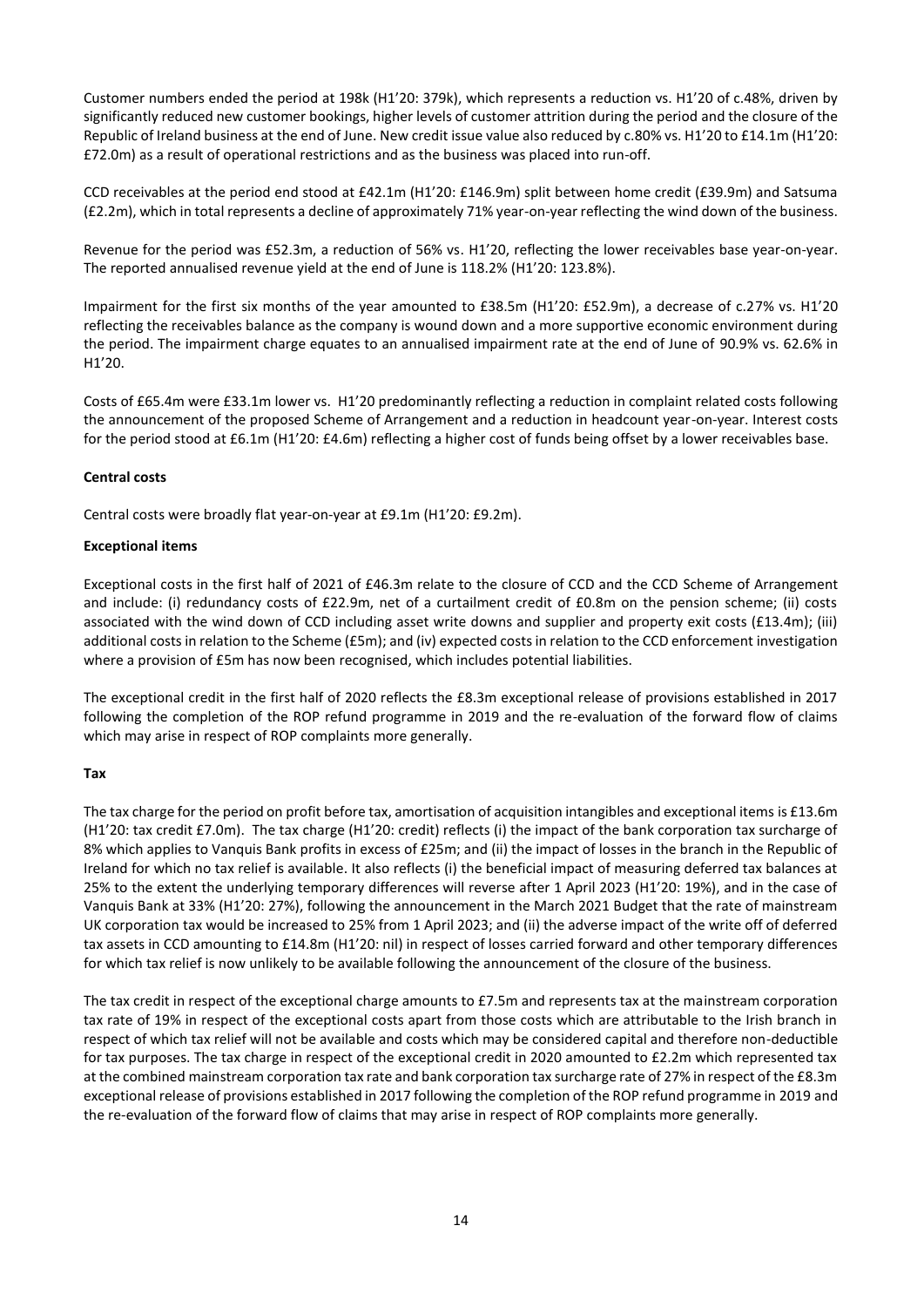The tax credit in respect of the amortisation of acquisition intangibles is £0.7m (H1'20: £0.1m) and represents a tax credit of £0.7m (H1'20: £0.7m) in respect of the amortisation, and in the case of 2020 is net of £0.6m, being the impact of measuring the related deferred tax liability at 19% following the announcement in 2020 that the rate of mainstream UK corporation tax would remain at 19% from 1 April 2020 rather than the previously enacted rate of 17%. The change in the rate of mainstream corporation tax to 25% from 1 April 2023 has no impact in the period as the temporary differences in respect of the related deferred tax liability are all expected to reverse prior to 1 April 2023.

# **Dividends**

The Board is not proposing an interim dividend with respect to this interim period (H1'20: 0.0p per share). The focus remains on preserving capital during the period of closure of the CCD business. The Group will revisit its policy at the year end, allowing time for the Board to assess the impact of the end of furlough, and any future lockdown restrictions, on the Group's customers.

# **Funding and Capital**

The Group maintained its capital and liquidity positions, comprising:

- Total regulatory capital of approximately £585m, equating to a total CET1 ratio of 32.5% and a surplus above its regulatory capital requirements and capital buffers of approximately £210m.
- Liquidity resources comprising surplus cash and headroom on committed facilities of c.£226m. Thisisin addition to an excess of £220m of liquid resources held by Vanquis Bank above Group Liquidity Coverage Ratio requirements which represents a more normalised level of liquidity resource held by the Bank.
- Shortly after 30 June, the Group completed a refinancing of the securitisation of Moneybarn assets for £325m of which £275m is now drawn (£200m at 30 June). It also refinanced its Revolving Credit Facility for £90m (£141m on 30 June). Both facilities in aggregate provide funding of £415m with contractual maturities that have been extended to at least H2'23. The incremental funding lowers the weighted average cost of funds to the Moneybarn book and further strengthens the Group's liquidity and funding position.
- The Group continues to maintain its £2bn EMTN Programme from which it can issue Senior Unsecured Debt and Tier 2 Subordinated Debt Capital, subject to market conditions.

The Group's CET1 ratio at 30 June 2021 was 32.5% vs. a minimum regulatory requirement of 20.8% including combined buffers but excluding any confidential PRA and management buffers, if any. This represents regulatory capital headroom above the Group's minimum regulatory requirement of approximately £210m. The decrease in headroom from £264m at 31 December 2020 predominantly reflects the performance in the period and the transitional impact of IFRS 9.

The Group continues to phase-in the impact of adopting IFRS 9 over the five-year period ending 31 December 2022 through add-back factors of 95%, 85%, 70%, 50% and 25% over years one to five of the transitional period. This is in addition to any subsequent increase in expected credit losses (ECL) in the non-credit-impaired book from transition to the end of the reporting period.

The PRA ratified additional capital mitigation proposed by the Basel Committee, in response to Covid-19, with these measures coming into force from 27 June 2020. The new measures allow for the impact on regulatory capital of any increase in ECL in the non-credit impaired book arising from 1 January 2020 to be phased in over the five-year period to 31 December 2024 (2020: 100%, 2021: 100%, 2022: 75%, 2023: 50%, 2024: 25%). The impact of the IFRS 9 transitional arrangements (including relief from the new measures in response to Covid-19) on CET1 as at 30 June 2021 was £155m.

The Group continues to explore a number of options to improve capital efficiency. These include supplementing the existing capital base that is made up entirely of Common Equity Tier one with debt capital (in particular Tier 2) to support growth and the Group's return on capital, and that can be issued from the Group's EMTN programme. The Board continually monitors its risk appetite in respect of the appropriate level of regulatory capital headroom.

The performance of retail deposits in Vanquis Bank has continued to be strong and, at 30 June 2021, Vanquis Bank had retail deposit funding of £1.1bn. The decrease from £1.9bn a year earlier represents a managed return to normalised levels following the steps taken by Vanquis Bank to increase liquidity in response to Covid-19. There remains a significant excess of liquidity of £220m over the Bank's regulatory requirements.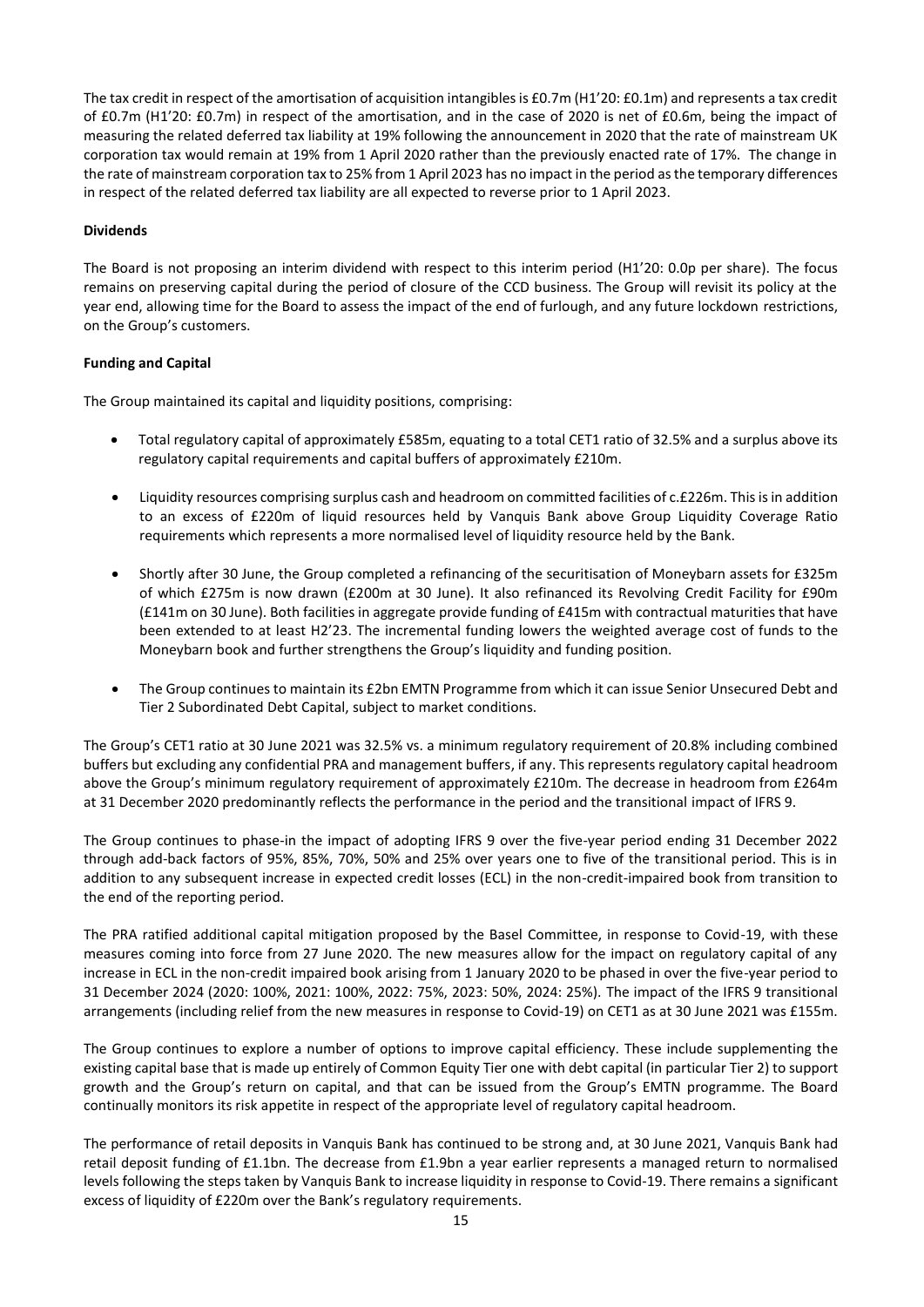At 30 June 2021, headroom on committed facilities (£77m) and surplus cash and liquid resources (£149m) amounted to approximately £226m of available liquidity compared to £144m at 31 December 2020. The strengthening of the position reflects a further £50m drawing from the Moneybarn securitisation in February 2021 to £200m, together with the receipt of dividends from Vanquis Bank in line with the Group's internal Capital Management Policy that requires subsidiaries, including Vanquis Bank, to maintain sufficient capital to meet regulatory requirements, manage for 12 months growth and investment whilst maintaining a management buffer. Any excesses are distributed to the Group.

Shortly after 30 June 2021, the Group extended both its Moneybarn securitisation facility and its Revolving Credit Facility. The new Moneybarn facility will result in the committed amount increasing to £325m, of which £275m is initially drawn, over a new extended period of 24 months (plus any period of amortisation thereafter). The cost of the new facility is broadly unchanged from the previous warehouse and its advance rate is significantly higher, resulting in a reduction in the weighted average cost of funding for Moneybarn.

The Group also had a multi-currency RCF in place provided by several banks with a total facility size of approximately £148m as at 31 December 2020. In line with the Group's existing strategy of reducing any potential reliance on the RCF, a portion of the new securitisation funds were used to reduce the Group's RCF commitments, initially to £90m, alongside an extension to the facility to the second half of 2023. It is also now funded by fewer banks.

In aggregate, the new Moneybarn securitisation facility and RCF refinancing provides £415m funding with a contractual maturity of H2 2023 and beyond, so increasing the weighted average duration of the Group's funding sources. It further strengthens the Group's liquidity resources. Beyond the scheduled maturity of the Group's 2021 Retail Bond for £65m in September 2021 the Group has no further external contractual maturities until mid-2023.

Shortly after the period end, we received notification that Vanquis Bank AAA-rated notes have been accepted as eligible collateral for the Bank of England funding and liquidity schemes.

#### **Macroeconomic provision**

Separate macroeconomic provisions are recognised to reflect an increased probability of default (PD) and loss given default (LGD), in addition to the core impairment provisions, already recognised based on future macroeconomic scenarios.

For Vanquis Bank, the provision reflects the potential for future changes in unemployment under a range of unemployment forecasts. For Moneybarn, typically changes in unemployment and used car sales values are assumed. The PD impacts from rising unemployment in Moneybarn, follows consistent methodology with Vanquis Bank. Given the favourable trends on used car sales prices through 2021, a macro-economic overlay has not been recognised for used vehicle resale values at 30 June 2021 which would normally reflect estimated recoveries from the sale of repossessed vehicles at auction.

CCD customers are not considered to be reflective of the wider economy as they are less indebted and are therefore not impacted by the same macroeconomic factors or to the same degree.

Consequently, there is no evidence of any significant correlation between the impairment charge and macro employment statistics. Consistent with the 2020 year end, a separate macroeconomic provision is not held for CCD.

For Vanquis Bank and Moneybarn, the unemployment data has been compiled from a consensus of sources including the Bank of England, HM Treasury, the Office for Budget Responsibility (OBR), Bloomberg and several the prime banks.

The table below shows the annual peak and average unemployment assumptions adopted by Vanquis Bank and Moneybarn and the weightings applied to each. The weightings used are consistent with those used at the year end.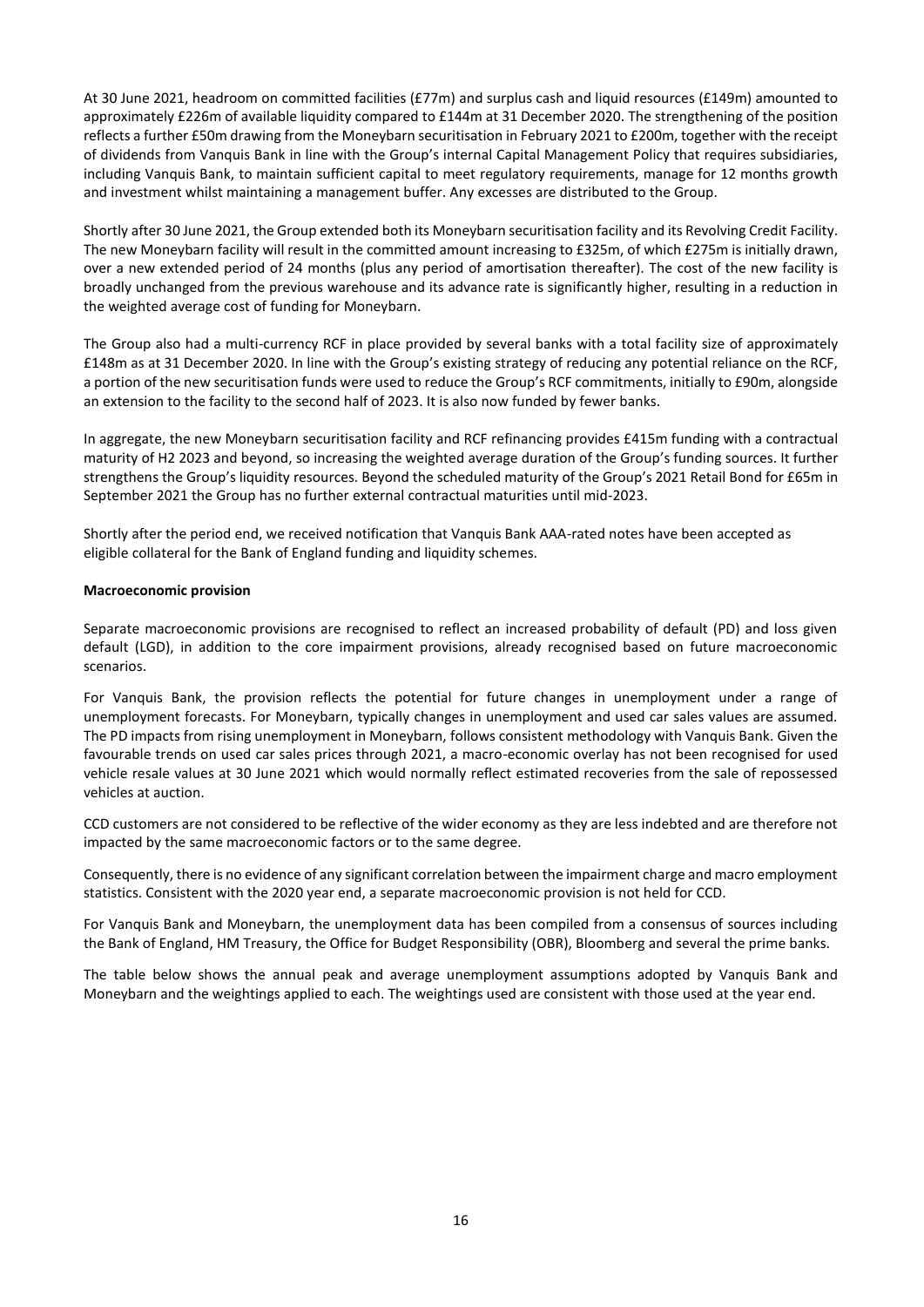|           | Base | <b>Upside</b> | <b>Downside</b> | <b>Severe</b> |
|-----------|------|---------------|-----------------|---------------|
| Weighting | 50%  | 10%           | 35%             | 5%            |
|           |      |               |                 |               |
| 2021      |      |               |                 |               |
| Peak      | 6.0  | 5.0           | 8.6             | 10.1          |
| Average   | 5.4  | 4.6           | 7.3             | 8.8           |
|           |      |               |                 |               |
| 2022      |      |               |                 |               |
| Peak      | 5.9  | 4.9           | 8.4             | 9.8           |
| Average   | 5.5  | 4.6           | 7.9             | 9.2           |

The unemployment assumptions have reduced from the year end reflecting the improving outlook of the UK macroeconomic environment since 31 December 2020.

Whilst the forward-looking nature of IFRS 9 requires provisions to be established for all losses arising out of the current Covid-19 crisis, the level of uncertainty may mean that additional impairment provision, or releases, may be required in future periods.

# **Principal risks and uncertainties**

The principal risks and uncertainties affecting the Group are largely consistent with those set out in the 2020 Annual Report and Financial Statements and comprise the following risks: Capital, Liquidity and Funding, Credit, Strategy and Governance, Legal, Regulatory and Conduct, Operational, People, Business Resilience and Information and Data Security and Model. We are in the process of adding Financial Crime and Climate risk as principal risks in H2'21 and these will feature in the 2021 Annual Report.

A full assessment of the risks and uncertainties, together with the controls and processes which are in place to monitor and mitigate the risks where possible, are set out on pages 48 to 61 of the 2020 Annual Report and Financial Statements which is available on the Group's website, www.providentfinancial.com.

#### **Capital**

This is defined as the risk that the Group has insufficient capital to either meet regulatory requirements or to sustain the long-term viability of the business. The Group and Bank operate within a defined capital risk appetite, with thresholds reported to and monitored by Group and Bank Boards. The Board's current view on risk appetite is to maintain a capital buffer in excess of £100m due to market uncertainties. The Group has also refined the capital buffer it maintains to be proportionate to the risk-weighted exposures and thus reflect the current and expected state of the balance sheet. The Group's capital review (C-SREP) with the PRA concluded in July 2020. The Group's TCR has been lowered from 20.65% to 18.33% during 2020 and the fixed monetary add-on in respect of pension risk has been removed.

#### Liquidity and Funding

This is defined as the risk that the Group has insufficient liquidity to meet its obligations as they fall due, and or is unable to maintain sufficient funding for its future needs. The Group's current funding strategy seeks to maintain a secure funding structure by maintaining committed facilities to pre-fund the Group's liquidity and funding requirements for at least the next 12 months, maintaining access to four main sources of funding comprising: (i) the syndicated revolving bank facility; (ii) external market funding; (iii) securitisation; and (iv) retail deposits.

#### Credit

This is defined as the risk that the Group will suffer loss in the event of a default by a customer, bank counterparty or the UK Government. In 2020 and 2021 in response to the pandemic, each division within the Group reviewed its respective credit profiles and undertook selective tightening of scorecards to ensure any higher than desired risk segments have been addressed. The Group and each division continue to assess the evolving Economic environment to ensure that Credit Risk Appetite remains appropriate. There continues to be enhanced focus on Early Warning Indicators (EWIs) of customer stress, and predictive performance of scorecards.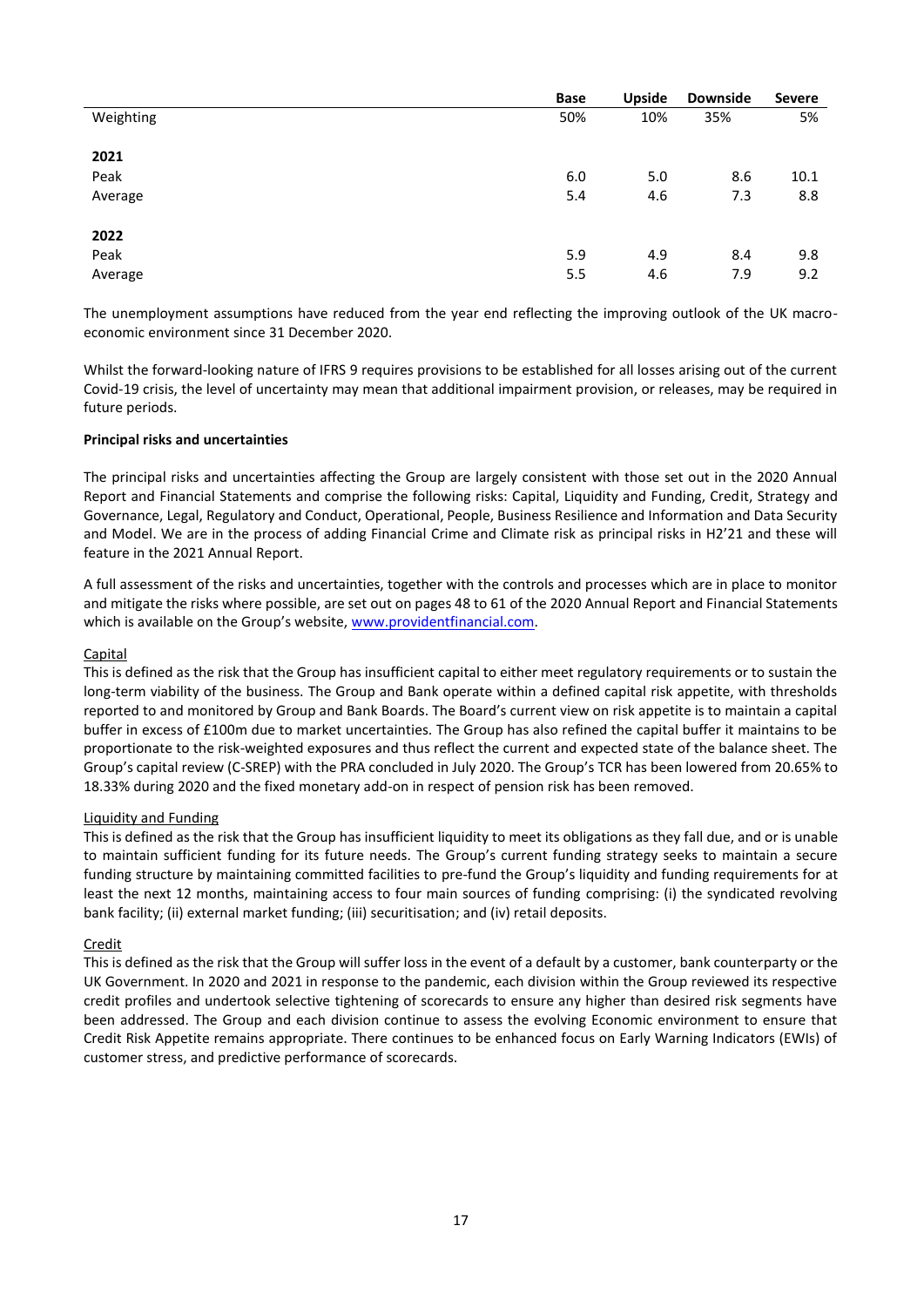# Strategy and Governance

This is defined as the risk of making poor strategic decisions related to acquisitions, products, distribution etc. as a result of ineffective governance arrangements, processes and controls. The Board Governance Manual and Delegated Authorities Manual (DAM) are in place to provide a framework for key decision making at all levels across the Group and divisions. Executive Director scorecards are in place with reward incentives based on a combination of financial and nonfinancial measures, and an effective Risk Adjustment framework has been implemented appropriately.

#### Legal, Regulatory and Conduct

This is defined as the risk that the Group is exposed to financial loss, fines, censure or enforcement action due to failing to comply with regulations (including handbooks, codes of conduct, financial crime etc.). The Group operates in a highly regulated environment and in a sector where its customers are more vulnerable and need careful management. At all levels, the Group has worked hard to build and maintain positive relationships with our key regulators. Any regulatory actions are managed and monitored closely to ensure these are delivered fully and within the spirit of any feedback received. In Q1'21, the FCA opened a CCD enforcement investigation focusing on the consideration of affordability and sustainability of lending to customers, as well as the application of a FOS decision into the complaint handling process, in the period between February 2020 and February 2021. The Business is cooperating fully with the FCA in this matter.

#### Operational, People, Business Resilience and Information and Data Security

This is defined as the risk of loss resulting from inadequate or failed internal processes, people and systems or from external events. The Group continues to assess and enhance its systems resilience. There has been a comprehensive effort to ensure people risk has been managed as effectively as possible. This was particularly heightened due to Covid-19. The three lines of defence model throughout the Group ensures there are clear lines of accountability between management who own the risks, oversight by the Risk function, and independent assurance provided by Group Internal Audit.

#### Model

This is defined as the risk of financial losses where models fail to perform as expected due to poor governance (including design and operation). The Group Head of Model Risk, recruited in 2020, has now fully resourced the team and a series of Model validations have been undertaken in H1'21. This team will embed in H2'21 which should lead to enhanced Model Governance throughout the Group.

#### **Related party transactions**

During the period, Provident Financial plc received dividend payments from Vanquis Bank amounting to £65m.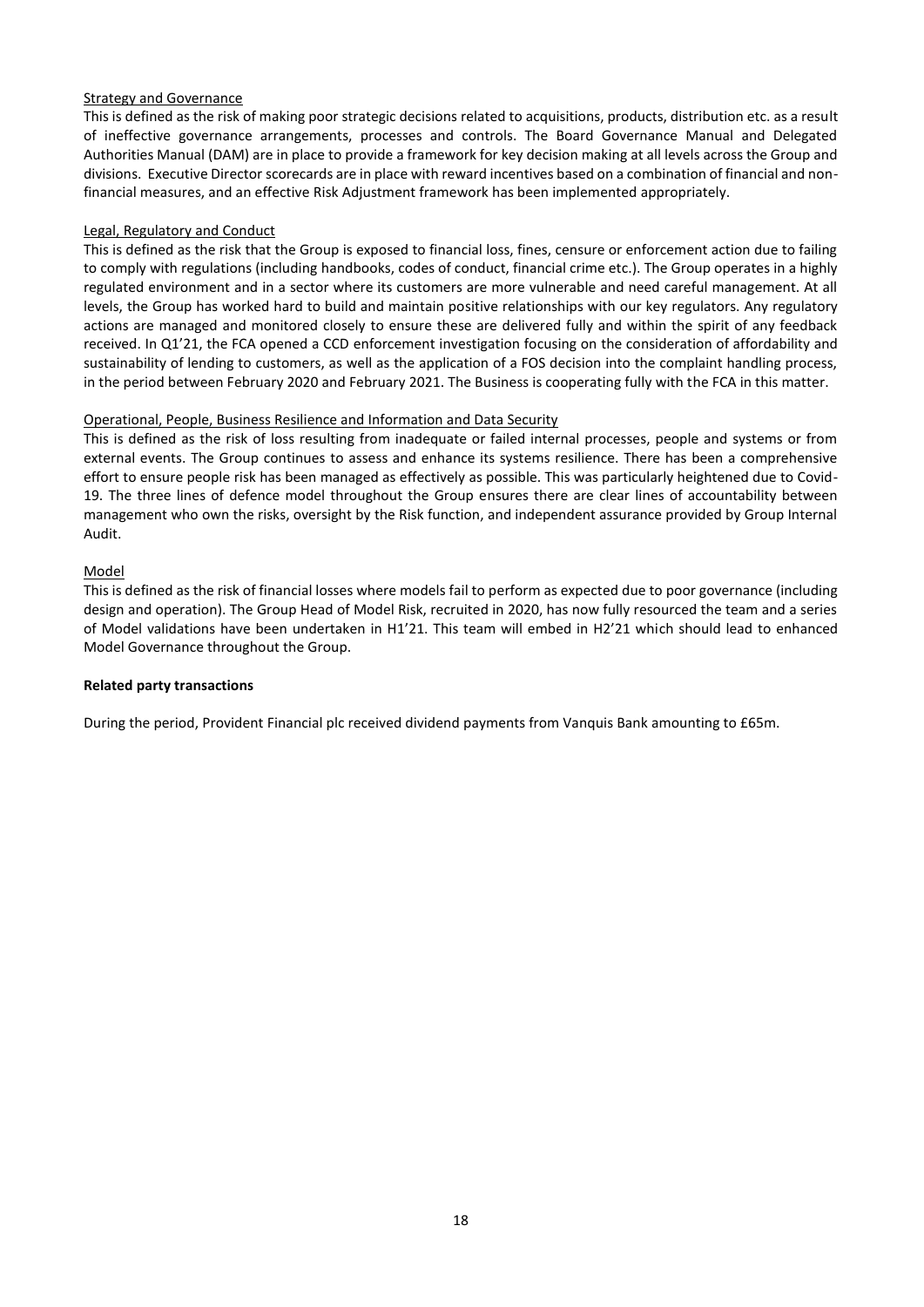# **Unaudited condensed interim financial statements**

# **Consolidated income statement**

|                                                                                   |      | Six months ended 30 June |                 |
|-----------------------------------------------------------------------------------|------|--------------------------|-----------------|
|                                                                                   | Note | 2021                     | 2020            |
|                                                                                   |      |                          | $(re stated)^1$ |
|                                                                                   |      | Em                       | £m              |
| Interest income                                                                   |      | 285.8                    | 398.2           |
| Fee income                                                                        |      | 30.9                     | 45.4            |
| <b>Total revenue</b>                                                              | 4    | 316.7                    | 443.6           |
| Finance costs                                                                     |      | (31.2)                   | (36.0)          |
| Net interest margin                                                               |      | 285.5                    | 407.6           |
| Impairment charges                                                                |      | (89.3)                   | (238.4)         |
| Risk-adjusted net interest margin                                                 |      | 196.2                    | 169.2           |
| Operating costs                                                                   |      | (240.4)                  | (197.3)         |
| Loss before tax                                                                   | 4    | (44.2)                   | (28.1)          |
| Profit/(loss) before tax, amortisation of acquisition intangibles and exceptional |      |                          |                 |
| items                                                                             | 4    | 5.8                      | (32.7)          |
| Amortisation of acquisition intangibles                                           | 4    | (3.7)                    | (3.7)           |
| Exceptional items                                                                 | 4    | (46.3)                   | 8.3             |
| Tax (charge)/credit                                                               | 5    | (5.4)                    | 4.9             |
| Loss for the period attributable to equity shareholders                           |      | (49.6)                   | (23.2)          |

All of the above activities relate to continuing operations.

# **Consolidated statement of comprehensive income**

|                                                                           |             | Six months ended 30 June |                 |
|---------------------------------------------------------------------------|-------------|--------------------------|-----------------|
|                                                                           | <b>Note</b> | 2021                     | 2020            |
|                                                                           |             |                          | $(re stated)^1$ |
|                                                                           |             | £m                       | £m              |
| Loss for the period attributable to equity shareholders                   |             | (49.6)                   | (23.2)          |
| Items that will not be reclassified subsequently to the income statement: |             |                          |                 |
| - actuarial movements on retirement benefit asset                         | 9           | 10.7                     | 38.3            |
| - fair value movement in investments                                      | 10          | 0.5                      | 1.4             |
| - tax on items taken directly to other comprehensive income               |             | (2.7)                    | (7.7)           |
| - impact of change in UK tax rate on items in other comprehensive income  |             | (5.1)                    | (1.9)           |
| Other comprehensive income for the period                                 |             | 3.4                      | 30.1            |
| Total comprehensive (expense)/income for the period                       |             | (46.2)                   | 6.9             |
|                                                                           |             |                          |                 |
| Loss per share                                                            |             | Six months ended 30 June |                 |
|                                                                           | <b>Note</b> | 2021                     | 2020            |
|                                                                           |             |                          | $(re stated)^1$ |
|                                                                           |             | pence                    | pence           |
| Basic                                                                     | 6           | (19.6)                   | (9.2)           |
| <b>Diluted</b>                                                            | 6           | (19.6)                   | (9.2)           |
|                                                                           |             |                          |                 |
| Dividends per share                                                       |             | Six months ended 30 June |                 |
|                                                                           |             | 2021                     | 2020            |

|                                 | pence                    | pence |
|---------------------------------|--------------------------|-------|
| Interim dividend                | $\overline{\phantom{0}}$ |       |
| Paid in the period <sup>2</sup> | $\overline{\phantom{0}}$ |       |
|                                 |                          |       |

<sup>1</sup> Refer to note 2 for details of restatement.

<sup>2</sup> Dividends paid in the period were £nil (2020: £nil).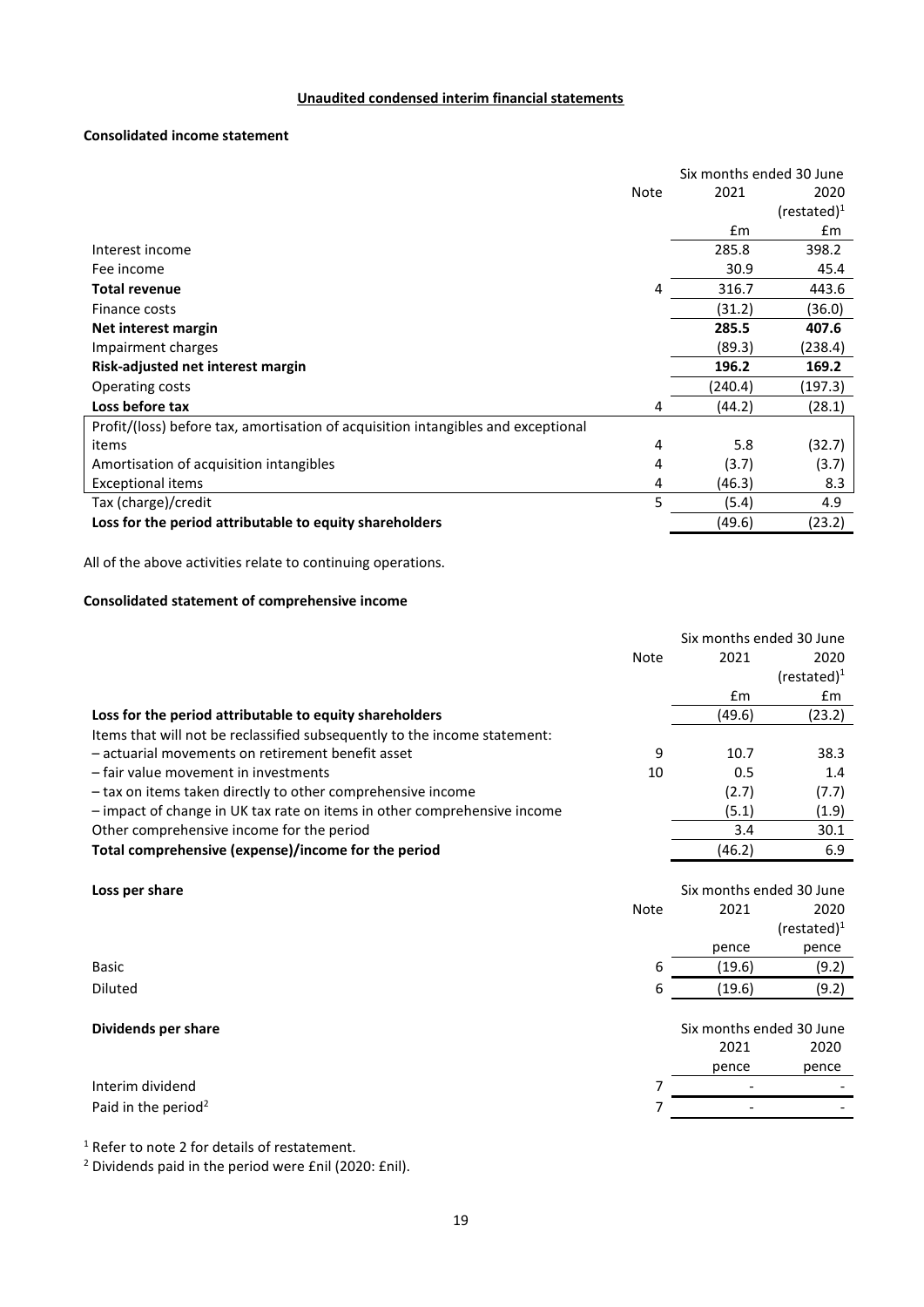# **Consolidated balance sheet**

|                                             | <b>Note</b> | 30 June | 31 December | 30 June        |
|---------------------------------------------|-------------|---------|-------------|----------------|
|                                             |             | 2021    | 2020        | 2020           |
|                                             |             |         |             | (restated) $1$ |
|                                             |             | £m      | £m          | £m             |
| <b>ASSETS</b>                               |             |         |             |                |
| Cash and cash equivalents                   |             | 485.8   | 919.7       | 1,042.7        |
| Amounts receivable from customers           | 8           | 1,637.2 | 1,799.8     | 1,865.3        |
| Trade and other receivables                 |             | 37.4    | 35.7        | 45.5           |
| Current tax asset                           |             | 3.5     |             |                |
| Investment held as fair value through other |             |         |             |                |
| comprehensive income                        | 10          | 9.7     | 9.2         | 18.0           |
| Property, plant and equipment               |             | 12.9    | 15.5        | 19.1           |
| Right of use assets                         |             | 52.0    | 58.0        | 62.4           |
| Goodwill                                    |             | 71.2    | 71.2        | 71.2           |
| Other intangible assets                     |             | 40.8    | 45.3        | 40.7           |
| Retirement benefit asset                    | 9           | 92.7    | 79.7        | 118.4          |
| Deferred tax assets                         | 5           | 26.7    | 44.0        | 21.0           |
| <b>TOTAL ASSETS</b>                         | 4           | 2,469.9 | 3,078.1     | 3,304.3        |
| <b>LIABILITIES AND EQUITY</b>               |             |         |             |                |
| <b>Liabilities</b>                          |             |         |             |                |
| Retail deposits                             |             | 1,062.8 | 1,683.2     | 1,917.3        |
| Bank and other borrowings                   |             | 567.2   | 520.0       | 476.3          |
| Trade and other payables                    |             | 106.2   | 64.9        | 80.1           |
| Derivative financial instrument             |             | 0.2     | 1.3         | 1.2            |
| Lease liabilities                           |             | 64.9    | 69.4        | 73.6           |
| <b>Current tax liabilities</b>              | 5           |         | 0.6         | 10.2           |
| Provisions                                  | 12          | 65.6    | 91.0        | 9.0            |
| <b>Total liabilities</b>                    |             | 1,866.9 | 2,430.4     | 2,567.7        |
| Equity attributable to owners of the parent |             |         |             |                |
| Share capital                               |             | 52.6    | 52.6        | 52.6           |
| Share premium                               |             | 273.2   | 273.2       | 273.2          |
| Merger reserves                             |             | 278.2   | 278.2       | 278.2          |
| Other reserves                              |             | 14.8    | 14.6        | 17.3           |
| Retained earnings                           |             | (15.8)  | 29.1        | 115.3          |
| <b>Total equity</b>                         | 4           | 603.0   | 647.7       | 736.6          |
| <b>TOTAL LIABILITIES AND EQUITY</b>         |             | 2,469.9 | 3,078.1     | 3,304.3        |
|                                             |             |         |             |                |

<sup>1</sup> Refer to note 2 for details of restatement.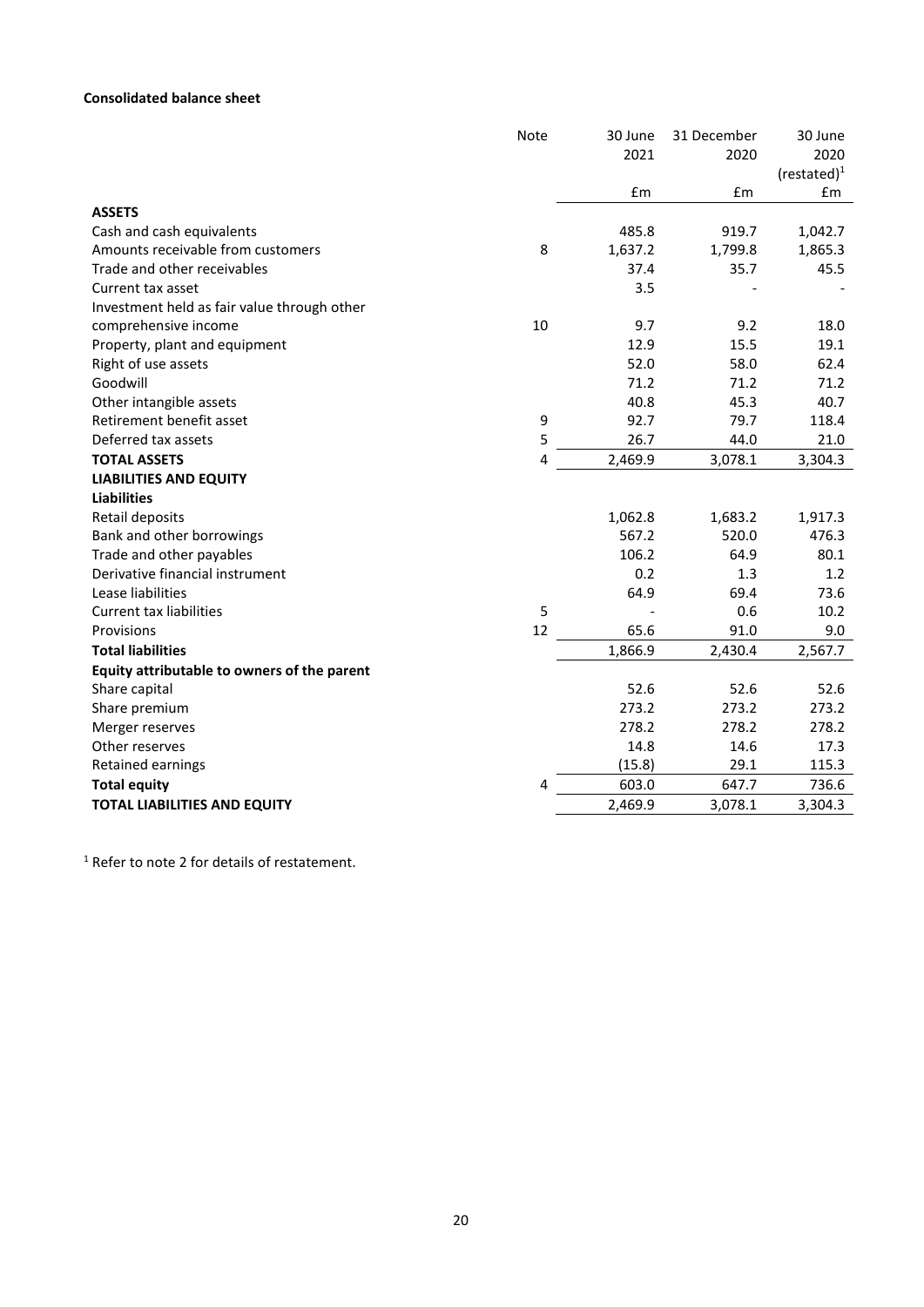# **Consolidated statement of changes in shareholders' equity**

|                                                   | Share                        | Share                        | Merger                       | Other                        | Retained           |        |
|---------------------------------------------------|------------------------------|------------------------------|------------------------------|------------------------------|--------------------|--------|
|                                                   | capital                      | premium                      | reserve                      | reserves                     | earnings           | Total  |
|                                                   | £m                           | £m                           | £m                           | £m                           | $(rested)^1$<br>£m | £m     |
| At 1 January 2020                                 | 52.5                         | 273.2                        | 278.2                        | 17.7                         | 107.7              | 729.3  |
| Loss for the period                               | $\qquad \qquad -$            | $\qquad \qquad \blacksquare$ | $\qquad \qquad -$            |                              | (23.2)             | (23.2) |
| Other comprehensive income/(expense):             |                              |                              |                              |                              |                    |        |
| - fair value movement in investments              |                              |                              |                              | 1.4                          |                    | 1.4    |
| - actuarial movements on retirement benefit asset |                              |                              |                              |                              |                    |        |
| (note 9)                                          |                              |                              |                              |                              | 38.3               | 38.3   |
| - tax on items taken directly to OCI              |                              |                              |                              | (0.4)                        | (7.3)              | (7.7)  |
| - impact of change in UK tax rate                 |                              |                              |                              | (0.3)                        | (1.6)              | (1.9)  |
| Other comprehensive income for the period         |                              |                              |                              | 0.7                          | 29.4               | 30.1   |
| Total comprehensive income for the period         | $\qquad \qquad \blacksquare$ | $\qquad \qquad \blacksquare$ | $\qquad \qquad \blacksquare$ | 0.7                          | 6.2                | 6.9    |
| Issue of share capital                            | 0.1                          |                              |                              |                              |                    | 0.1    |
| Share-based payment charge                        |                              |                              |                              | 0.3                          |                    | 0.3    |
| Transfer of share-based payment reserve           |                              |                              |                              | (1.4)                        | 1.4                |        |
| At 30 June 2020 and 1 July 2020                   | 52.6                         | 273.2                        | 278.2                        | 17.3                         | 115.3              | 736.6  |
| Loss for the period                               | $\overline{\phantom{a}}$     | $\qquad \qquad -$            | $\overline{\phantom{a}}$     | $\qquad \qquad \blacksquare$ | (60.2)             | (60.2) |
| Other comprehensive income/(expense):             |                              |                              |                              |                              |                    |        |
| - fair value movement in investments              |                              |                              |                              | 2.4                          |                    |        |
| - actuarial movements on retirement benefit asset |                              |                              |                              |                              |                    | 2.4    |
| (note 9)                                          |                              |                              |                              |                              | (40.0)             | (40.0) |
|                                                   |                              |                              |                              |                              |                    |        |
| - tax on items taken directly to OCI              |                              |                              |                              | (0.6)                        | 7.6                | 7.0    |
| - impact of change in UK tax rate                 |                              |                              |                              | 0.1                          | 0.1                | 0.2    |
| - deferred tax credit on disposal of investments  |                              |                              |                              | 2.0                          |                    | 2.0    |
| - current tax charge on disposal of investments   |                              |                              |                              | (2.0)                        |                    | (2.0)  |
| Other comprehensive income/(expense) for the      |                              |                              |                              |                              |                    |        |
| period                                            |                              | $\overline{\phantom{a}}$     |                              | 1.9                          | (32.3)             | (30.4) |
| Total comprehensive income/(expense) for the      |                              |                              | $\overline{a}$               |                              |                    |        |
| period                                            |                              |                              |                              | 1.9                          | (92.5)             | (90.6) |
| Transfer of cumulative gain on disposal of        |                              |                              |                              |                              |                    |        |
| investment                                        |                              |                              |                              | (7.4)                        | 7.4                |        |
| Transfer of tax on disposal of investment         |                              |                              |                              | 2.0                          | (2.0)              |        |
| Share-based payment charge                        |                              |                              |                              | 2.0                          |                    | 2.0    |
| Transfer of share-based payment reserve           |                              |                              |                              | (1.2)                        | 1.2                |        |
| Purchase of shares for share awards               |                              | $\overline{\phantom{a}}$     | $\overline{\phantom{a}}$     |                              | (0.3)              | (0.3)  |
| At 31 December 2020                               | 52.6                         | 273.2                        | 278.2                        | 14.6                         | 29.1               | 647.7  |
| At 1 January 2021                                 | 52.6                         | 273.2                        | 278.2                        | 14.6                         | 29.1               | 647.7  |
| Loss for the period                               |                              |                              |                              |                              | (49.6)             | (49.6) |
| Other comprehensive income/(expense):             |                              |                              |                              |                              |                    |        |
| - fair value movement in investments              |                              |                              |                              | 0.5                          |                    | 0.5    |
| - actuarial movements on retirement benefit asset |                              |                              |                              |                              |                    |        |
| (note 9)                                          |                              |                              |                              |                              | 10.7               | 10.7   |
| - tax on items taken directly to OCI              |                              |                              |                              | (0.1)                        | (2.6)              | (2.7)  |
| - impact of change in UK tax rate                 |                              |                              |                              | (0.3)                        | (4.8)              | (5.1)  |
| Other comprehensive income for the period         |                              |                              | $\overline{a}$               | 0.1                          | 3.3                | 3.4    |
| Total comprehensive income/(expense) for the      |                              |                              | $\overline{a}$               |                              |                    |        |
| period                                            | -                            | $\overline{\phantom{a}}$     |                              | 0.1                          | (46.3)             | (46.2) |
| Share-based payment charge                        | $\overline{\phantom{a}}$     | $\overline{\phantom{a}}$     | $\qquad \qquad \blacksquare$ | $1.5\,$                      |                    | 1.5    |
| Transfer of share-based payment reserve           |                              |                              |                              | (1.4)                        | 1.4                |        |
| At 30 June 2021                                   | 52.6                         | 273.2                        | 278.2                        | 14.8                         | (15.8)             | 603.0  |

<sup>1</sup> Refer to note 2 for details of restatement.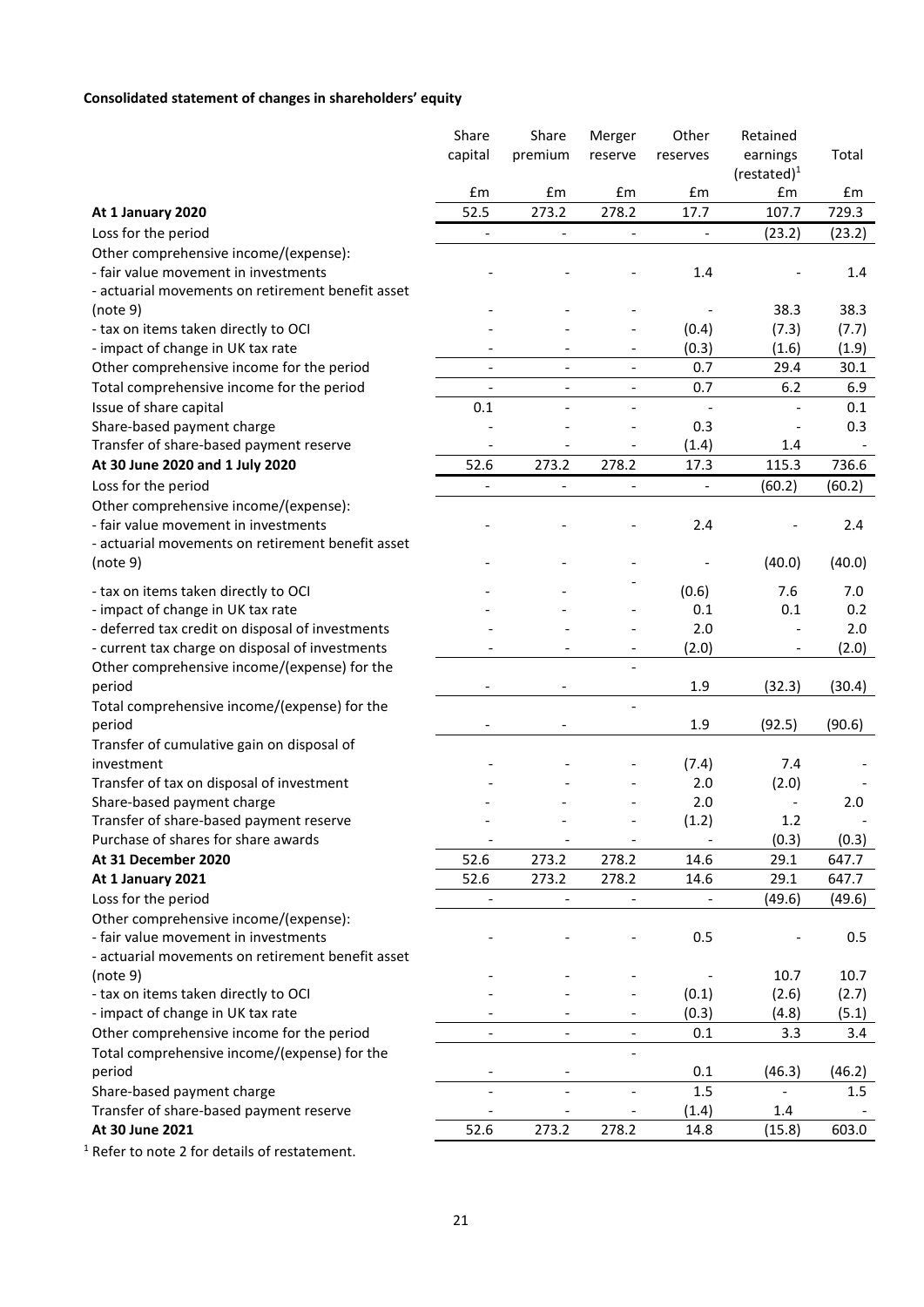The rights issue in April 2018 was undertaken through a cash box structure which allowed merger relief to be applied to the issue of shares rather than recording share premium. Following the transfer of Vanquis Bank to Provident Financial Holdings No. 2 in December 2020 the full merger reserve of £278.2m is now considered distributable.

#### **Consolidated statement of cash flows**

|                                                                  |             | Six months ended 30 June |         |
|------------------------------------------------------------------|-------------|--------------------------|---------|
|                                                                  | <b>Note</b> | 2021                     | 2020    |
|                                                                  |             | £m                       | £m      |
| Cash flows from operating activities                             |             |                          |         |
| Cash generated from operations                                   | 15          | 184.4                    | 330.0   |
| Finance costs paid                                               |             | (36.1)                   | (28.7)  |
| Tax paid                                                         |             |                          | (23.4)  |
| Net cash generated from operating activities                     |             | 148.3                    | 277.9   |
| Cash flows from investing activities                             |             |                          |         |
| Purchase of intangible assets                                    |             | (0.9)                    | (3.8)   |
| Purchase of property, plant and equipment                        |             | (8.2)                    | (3.9)   |
| Proceeds from disposal of property, plant and equipment          |             |                          | 0.7     |
| Net cash used in investing activities                            |             | (9.1)                    | (7.0)   |
| Cash flows from financing activities                             |             |                          |         |
| Proceeds from bank and other borrowings                          |             | 143.9                    | 809.3   |
| Repayment of bank and other borrowings                           |             | (712.5)                  | (384.5) |
| Payment of lease liabilities                                     |             | (4.7)                    | (4.7)   |
| Proceeds from issue of share capital                             |             |                          | 0.1     |
| Net cash (used in)/generated from financing activities           |             | (573.3)                  | 420.2   |
|                                                                  |             |                          |         |
| Net (decrease)/increase in cash, cash equivalents and overdrafts |             | (434.1)                  | 691.1   |
| Cash, cash equivalents and overdrafts at beginning of period     |             | 918.3                    | 350.8   |
| Cash, cash equivalents and overdrafts at end of period           |             | 484.2                    | 1,041.9 |
|                                                                  |             |                          |         |
| Cash, cash equivalents and overdrafts at end of period comprise: |             |                          |         |
| Cash at bank and in hand                                         |             | 485.8                    | 1,042.7 |
| Overdrafts (held in bank and other borrowings)                   |             | (1.6)                    | (0.8)   |
| Total cash, cash equivalents and overdrafts                      |             | 484.2                    | 1,041.9 |

Cash at bank and in hand includes £279.3m (2020: £1,014.4m) in respect of the liquid assets buffer, including other liquidity resources, held by Vanquis Bank in accordance with the PRA's liquidity regime. As at 30 June 2021, £86.3m (2020: £825.0m) of the buffer was available to finance Vanquis Bank's day-to-day operations.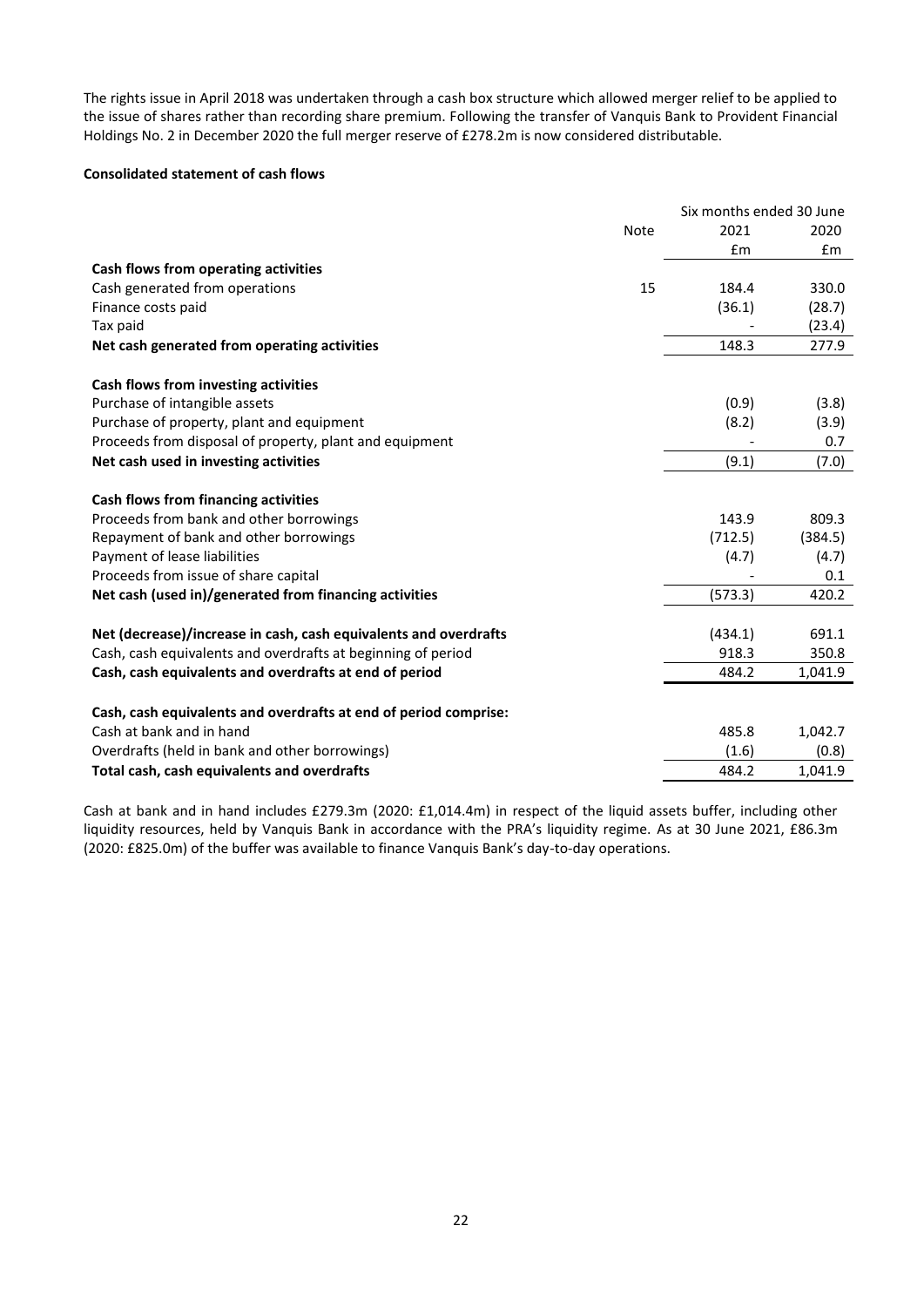# **Notes to the unaudited condensed interim financial statements**

# **1**. **General information**

The company is a public limited company, incorporated and domiciled in the UK. The address of its registered office is No. 1 Godwin Street, Bradford, BD1 2SU. The company is listed on the London Stock Exchange.

The unaudited condensed interim financial statements do not constitute the statutory financial statements of the Group within the meaning of section 434 of the Companies Act 2006. The statutory financial statements for the year ended 31 December 2020 were approved by the board of directors on 10 May 2021 and have been delivered to the Registrar of Companies. The report of the auditor on those financial statements was unqualified, did not draw attention to any matters by way of emphasis and did not contain any statement under section 498(2) or (3) of the Companies Act 2006.

The unaudited condensed interim financial statements for the six months ended 30 June 2021 have been reviewed, not audited, and were approved by the board of directors on 11 August 2021.

# **2. Basis of preparation**

The unaudited condensed interim financial statements for the six months ended 30 June 2021 have been prepared in accordance with IAS 34 'Interim Financial Reporting' as adopted by the UK. The annual report and financial statements for the year ended 2021 will also be prepared on this basis. The change in basis of preparation from IFRS as adopted by the EU to IFRS as adopted by the UK is required as a result of the UK's exit from the EU on 31 January 2020. This change does not constitute a change in accounting policy and there is no impact on recognition, measurement or disclosure between the two frameworks in the period reported. The unaudited condensed interim financial statements should be read in conjunction with the statutory financial statements for the year ended 31 December 2020.

In assessing whether the Group is a going concern, the directors have reviewed the Group's reforecast, as approved in May 2021, which includes capital and liquidity forecasts, on detailed projections for 2021 and 2023. This assessment has included consideration of the Group's principal risks and uncertainties, including that of Covid-19, and the likelihood of these risks materialising into losses.

Given the uncertain outlook as a result of Covid-19, stress testing has been performed through modelling a range of macro-economic scenarios, consistent with the full year assessment performed in May 2021. This assumes a severe but plausible downturn, with 'severe' being defined consistently with the Group's IFRS 9 'severe' macro-economic weighting. The Group's TCR is exceeded in all scenarios modelled both with and without management actions. The point of nonviability has been assessed for both the Group and Vanquis Bank which would need to materialise to prevent the directors from adopting the going concern assumption. This is materially higher than any economic forecasts. The Group's reforecast does not require market access for capital or liquidity during the going concern period.

Based on this review, the directors are satisfied that the Group has the required resources to continue in business for a period of at least twelve months following the approval of the interim financial statements. For this reason, the directors continue to adopt the going concern basis in preparing the unaudited condensed interim financial statements.

# **3. Accounting policies**

The accounting policies applied in preparing the unaudited condensed interim financial statements are consistent with those used in preparing the statutory financial statements for the year ended 31 December 2020. The 2020 June comparatives have been restated to reflect the change in definition of default from 'termination of the vehicle contract' accounting policy reflected in the 2020 financial statements.

# Change in treatment of default of 'termination of the vehicle contract'

Following the scheduled review of the Moneybarn IFRS 9 model in late 2020, it was determined that the previous definition of default of 'termination of the vehicle contract' did not meet the requirements of IFRS 9. Loans in IFRS 9 stage 2 were identified to have been greater than 90 days past due, despite it being inappropriate to rebut the 90-day backstop presumption included within IFRS 9. The change in the point of default from termination to 3 missed payments (90 days) resulted in higher impairment charges being recognised in current and prior periods.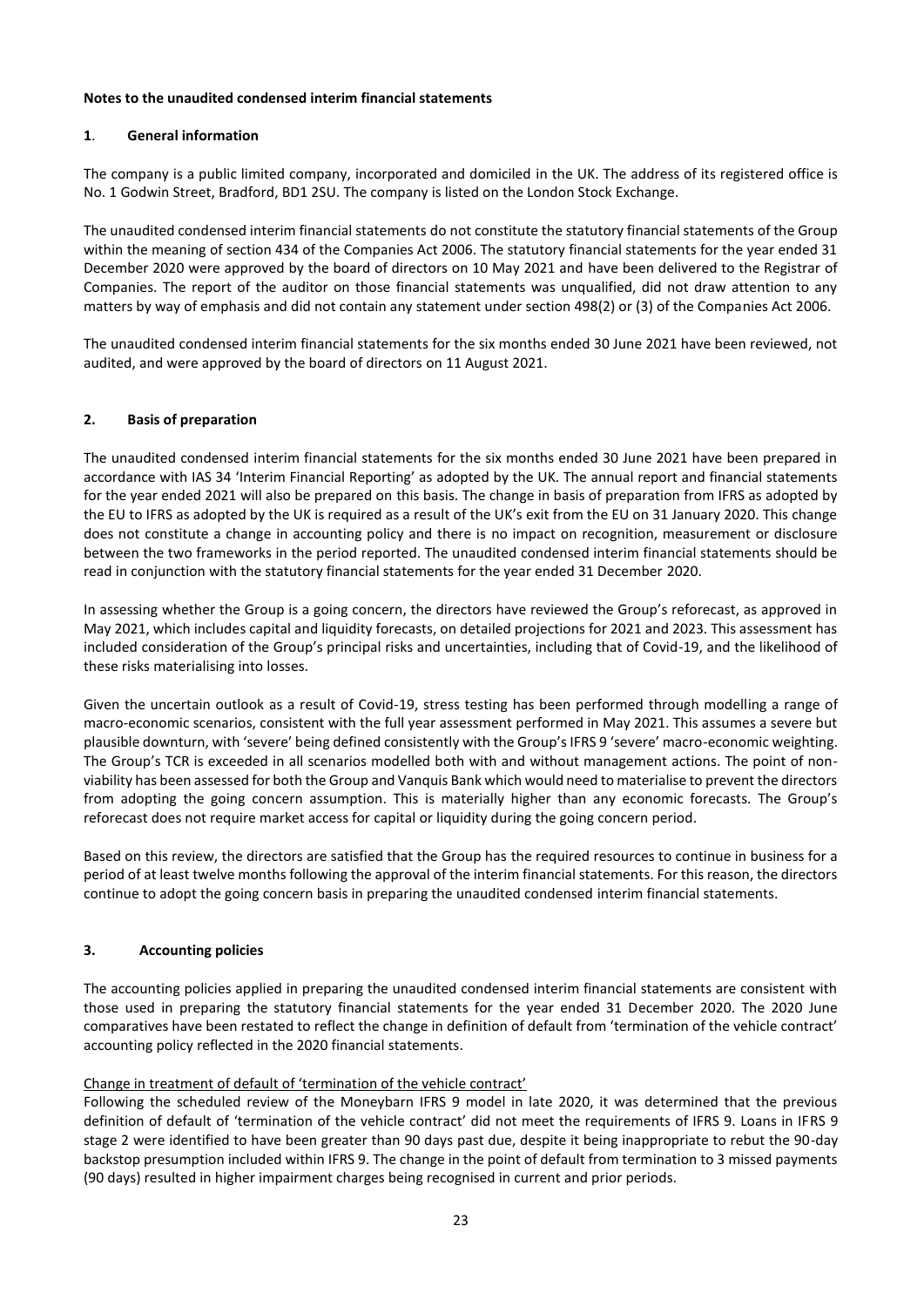# **3. Accounting policies (continued)**

The change in definition of default did not affect the 30 days past due trigger for receivables moving to IFRS 9 stage 2. It did however impact the point at which receivables should have moved to IFRS 9 stage 3. As revenue is calculated based on the net receivable in IFRS 9 stage 3, the change in the point of default resulted in lower revenue as more accounts are considered defaulted. This has no impact profit before tax as it is offset by an equivalent decrease in impairment charges.

At the 2020 year end management concluded that this was a prior period error and therefore retrospectively restated the 2019 results. The June 2020 consolidated income statement, consolidated statement of comprehensive income, balance sheet and statement of changes in shareholders' equity have also been restated.

The 2020 first half loss before tax decreased by £0.1m, comprising a reduction in impairment of £1.9m and a reduction in revenue of £2.0m. Receivables at 30 June 2020 reduced by £13.1m.

# **Critical accounting judgements and key sources of estimation uncertainty**

The significant accounting judgements exercised by management and key sources of estimation uncertainty in the interim financial statements are consistent with those adopted in the statutory financial statements for the year ended 31 December 2020.

# Amounts receivable from customers

As disclosed in the 2020 Annual report and financial statements, the valuation of amounts receivable from customers remains a significant accounting judgement.

The amounts receivable from customers are reviewed for impairment at each balance sheet date. For the purposes of assessing the impairment, customers are categorised into IFRS 9 stages and cohorts which are considered to be the most reliable indication of future payment performance.

# Significant increase in credit risk (SICR):

Assessments are made to determine whether there is objective evidence of a significant increase in credit risk (SICR) which indicates there has been an adverse effect on Probability of Default (PD). A SICR for customers in Vanquis Bank is when there has been a significant increase in behavioural score or when one contractual monthly payment has been missed. In Moneybarn, a SICR is typically when one contractual monthly payment has been missed.

In CCD, collection curves have been used historically to estimate the expected future losses on loans exhibiting similar risk characteristics. The collection curves were based on historical performance. However, collections will now continue both by some CEM's collecting from customers in the field, but increasingly through the transfer of collections to Debt Collection Agencies. The collection curves have therefore been refreshed at 30 June 2021 with judgemental performance haircuts applied to the collections levels in order to reflect the expected reduction in collection performance. The impact of the collections shortfall has been recognised at 30 June 2021. To the extent that the collections performance exceeded/(fell short) from the current expected performance by 5%, this would increase/(reduce) the CCD net receivable at 30 June 2012 by £2.0m.

# Default

For the purpose of IFRS 9, default is assumed in Vanquis Bank and Moneybarn when three contractual repayments have been missed or when a customer enters a payment arrangement.

# **Key sources of estimation uncertainty:**

The level of impairment recognised by each of the Group's businesses is calculated using models which utilise historical payment performance to generate the estimated amount and timing of future cash flows from each cohort of customers in each arrears stage. These are regularly tested using subsequent cash collections to assess accuracy.

The impact of Covid-19 significantly influenced ECL during the pandemic. Each division has reviewed customer behaviour in light of Covid-19 to adjust the previous assumptions within PD, EAD and LGD. This reflects assumptions in respect of:

higher PD for customers who have already activated a payment holiday including the expectation of how a customer will continue to repay following the end of the payment holiday;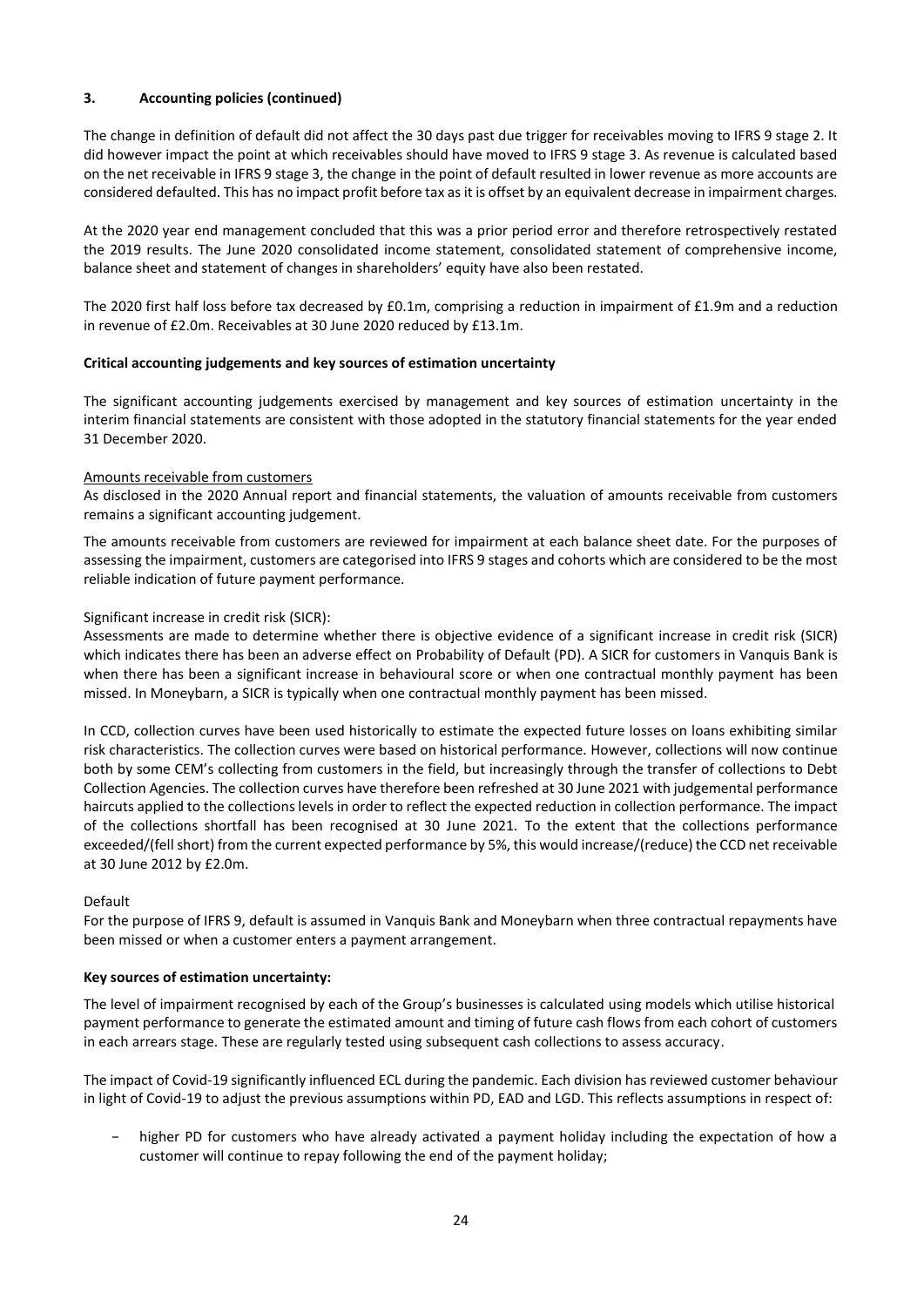- higher PD from increased arrears where a customer may not have been able to meet their repayments but not activated a payment holiday. Future repayment expectations have been derived from detailed analysis of previous customer behaviour, including payment history or evidence of a SICR from bureau analysis;
- higher loss given default where recoveries from the customer may be impacted, as well as lower recoveries from third-party debt collection agencies and external debt sales. For Moneybarn, trends in the used vehicle resale values have been analysed to estimate recoveries from the sale of the vehicle at auction; and
- − the potential impact to PD and LGD as a result of changing forecasts in the macroeconomic environment.

# Macro-economic provision

Macroeconomic provisions are recognised in Vanquis Bank and Moneybarn to reflect an increased PD and LGD, in addition to the core impairment provisions, already recognised based on future macroeconomic scenarios. The provision reflects the potential for future changes in unemployment under a range of unemployment forecasts, as analysis has clearly evidenced correlation between changes in unemployment and credit losses incurred. The Group will continue to analyse and assess if there are any additional macroeconomic indicators which also correlate with credit losses.

For Vanquis Bank and Moneybarn, the unemployment data has been compiled from a consensus of sources including the Bank of England, HM Treasury, the Office for Budget Responsibility (OBR), Bloomberg and a number of prime banks.

The table below shows the annual peak and average unemployment assumptions adopted by Vanquis Bank and Moneybarn and the weightings applied to each. The weightings used are consistent with those used at the year end.

|           | Base | <b>Upside</b> | <b>Downside</b> | <b>Severe</b> |
|-----------|------|---------------|-----------------|---------------|
| Weighting | 50%  | 10%           | 35%             | 5%            |
|           |      |               |                 |               |
| 2021      |      |               |                 |               |
| Peak      | 6.0  | 5.0           | 8.6             | 10.1          |
| Average   | 5.4  | 4.6           | 7.3             | 8.8           |
|           |      |               |                 |               |
| 2022      |      |               |                 |               |
| Peak      | 5.9  | 4.9           | 8.4             | 9.8           |
| Average   | 5.5  | 4.6           | 7.9             | 9.2           |

The unemployment assumptions have reduced from the year end reflecting the improving outlook of the UK macroeconomic environment during 2021.

Increasing the downside weighting by 5% from 35% to 40% and a corresponding reduction in the base case would increase the allowance account by £5.5m for Vanquis Bank and £0.7m for Moneybarn.

Increasing the upside weighting by 5% from 10% to 15%, and a corresponding reduction in the base case would decrease the allowance account by £0.4m for Vanquis Bank and £0.1m for Moneybarn.

Whilst the forward-looking nature of IFRS 9 requires provisions to be established for all potential losses arising out of the Covid-19 pandemic, the level of uncertainty is currently heightened given customer support in the form of furlough, payment freezes and the rent moratorium on a reduced receivables book. Although a conservative approach to provisioning is currently adopted, performance when these support measures come to an end may mean that additional impairment provision, or releases, may be required in future periods.

# **The impact of new standards adopted by the Group from 1 January 2021**

There are no new standards adopted by the Group from 1 January 2021.

# **The impact of new standards not yet effective and not adopted by the Group from 1 January 2021**

There are no new standards not yet effective and not adopted by the Group from 1 January 2021 which are expected to have a material impact on the Group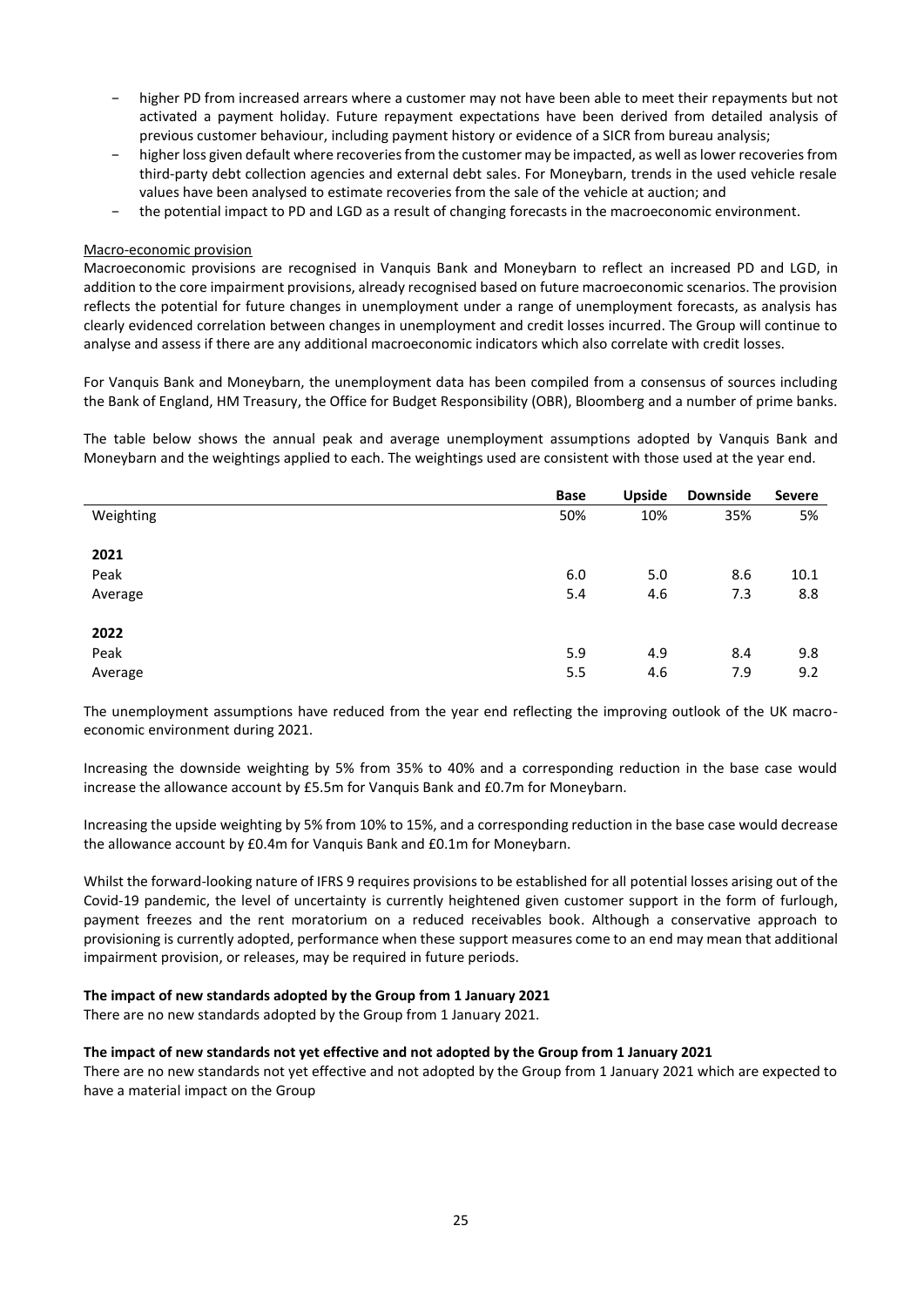# **4. Segment reporting**

|                                                       | Revenue<br>Six months ended 30 June |                              | Profit/(loss) before tax<br>Six months ended 30 June |                        |
|-------------------------------------------------------|-------------------------------------|------------------------------|------------------------------------------------------|------------------------|
|                                                       | 2021                                | 2020<br>$(rested)^1$         | 2021                                                 | 2020<br>$(restated)^1$ |
|                                                       | £m                                  | £m                           | £m                                                   | £m                     |
|                                                       |                                     |                              |                                                      |                        |
| Vanquis Bank                                          | 195.6                               | 261.1                        | 57.1                                                 | 11.8                   |
| Moneybarn                                             | 68.8                                | 64.1                         | 15.5                                                 | 2.3                    |
| <b>CCD</b>                                            | 52.3                                | 118.4                        | (57.7)                                               | (37.6)                 |
| Central costs                                         |                                     |                              | (9.1)                                                | (9.2)                  |
| <b>Total Group before amortisation of acquisition</b> |                                     |                              |                                                      |                        |
| intangibles and exceptional items                     | 316.7                               | 443.6                        | 5.8                                                  | (32.7)                 |
| Amortisation of acquisition intangibles               |                                     | $\qquad \qquad \blacksquare$ | (3.7)                                                | (3.7)                  |
| <b>Exceptional items</b>                              |                                     | $\qquad \qquad \blacksquare$ | (46.3)                                               | 8.3                    |
| <b>Total Group</b>                                    | 316.7                               | 443.6                        | (44.2)                                               | (28.1)                 |

All of the above activities relate to continuing operations. Revenue between business segments is not significant.

Acquisition intangibles represent the fair value of the broker relationships of £75.0m which arose on the acquisition of Moneybarn in August 2014. The intangible asset was calculated based on the discounted cash flows associated with Moneybarn's core broker relationships and is being amortised over an estimated useful life of 10 years. The amortisation charge in the first half of 2021 amounted to £3.7m (2020: £3.7m).

Exceptional costs in the first half of 2021 of £46.3m relate to the closure of CCD and the CCD scheme of arrangement and include: (i) redundancy costs of £22.9m, net of an curtailment credit of £0.8m on the pension scheme; (ii) costs associated with the wind down of CCD including asset write downs and supplier and property exit costs (£13.4m); (iii) additional costs in relation to the Scheme (£5m) and; (iv) cost in relation to the CCD enforcement where a provision of £5.0m has now been recognised.

The exceptional credit in the first half of 2020 reflects the £8.3m exceptional release of provisions established in 2017 following the completion of the ROP refund programme in 2019 and the re-evaluation of the forward flow of claims which may arise in respect of ROP complaints more generally.

|                                 | Segment assets |             |                 |         | Net assets/(liabilities) |                 |  |  |
|---------------------------------|----------------|-------------|-----------------|---------|--------------------------|-----------------|--|--|
|                                 | 30 June        | 31 December | 30 June         | 30 June | 31 December              | 30 June         |  |  |
|                                 | 2021           | 2020        | 2020            | 2021    | 2020                     | 2020            |  |  |
|                                 |                |             | $(re stated)^1$ |         |                          | $(re stated)^1$ |  |  |
|                                 | Em             | £m          | Em              | £m      | £m                       | £m              |  |  |
|                                 |                |             |                 |         |                          |                 |  |  |
| Vanquis Bank                    | 1,389.0        | 2,037.1     | 2,332.1         | 310.7   | 326.5                    | 333.7           |  |  |
| Moneybarn                       | 653.5          | 611.0       | 553.4           | 31.9    | 19.3                     | 28.1            |  |  |
| <b>CCD</b>                      | 58.6           | 187.8       | 183.6           | (330.6) | (215.1)                  | (96.1)          |  |  |
| Central                         | 659.4          | 730.4       | 544.4           | 591.0   | 517.0                    | 470.9           |  |  |
| <b>Total before intra-Group</b> |                |             |                 |         |                          |                 |  |  |
| elimination                     | 2,760.5        | 3,566.3     | 3,613.5         | 603.0   | 647.7                    | 736.6           |  |  |
| Intra-group elimination         | (290.6)        | (488.2)     | (309.2)         |         |                          |                 |  |  |
| <b>Total Group</b>              | 2,469.9        | 3.078.1     | 3,304.3         | 603.0   | 647.7                    | 736.6           |  |  |

The presentation of segment net assets reflects the statutory assets, liabilities and net assets of each of the Group's divisions. This results in an intra Group elimination reflecting the difference between the central intercompany funding provided to the divisions and the external funding raised centrally.

Up to 30 June 2021, the Group's businesses operate in the UK and Republic of Ireland.

<sup>1</sup> Refer to note 2 for details of restatement.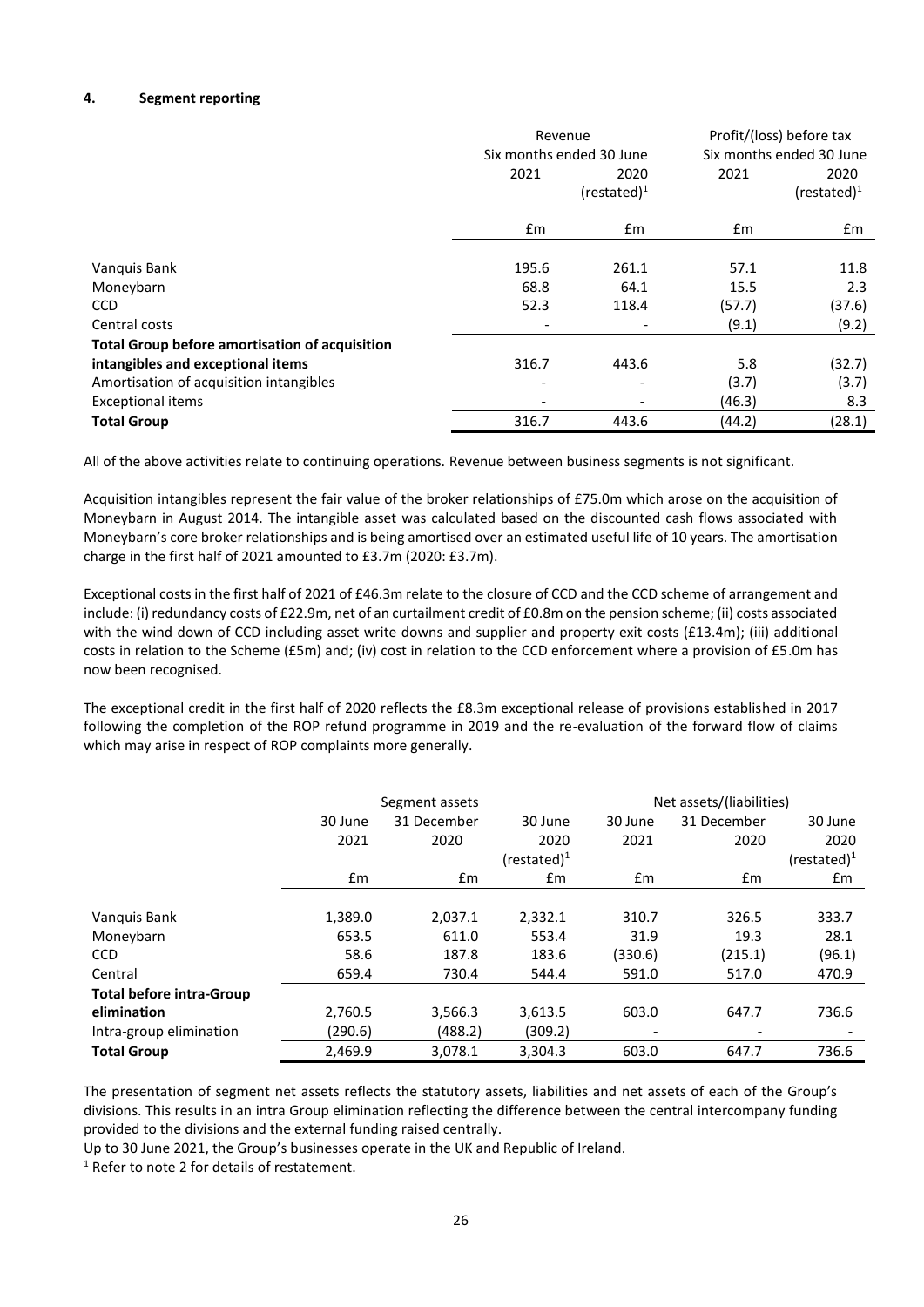# **5. Tax charge**

Given the impact of CCD losses on the tax charge, the H1-21 charge has been calculated by:

- calculating the best estimate of the effective tax rate for each division for the financial year, excluding deferred tax asset write offs and revaluations of deferred tax balances at 31 December 2020;
- applying this to the profit/(loss) before tax, amortisation of acquisition intangibles and exceptional items for the relevant division for the period and aggregating the resultant amount; and
- adding to this the write off of deferred tax assets in CCD and the revaluations of deferred tax balances at 31 December 2020 due to the change in the mainstream corporation tax rate, which are attributable to the first half of the financial year.

The H1-20 tax credit reflected the best estimate of the effective tax rate for the Group for the FY-20 financial year, including revaluations of deferred tax balances and any write off of deferred tax assets. This was applied to the H1-20 loss before tax, amortisation of acquisition intangibles and exceptional items. The treatment of the revaluation of deferred tax balances in H1-21 is a change in accounting policy compared with the comparative period, where the revaluation was included within the estimate of the effective tax rate for the financial year. The prior period comparatives have not been restated as the change in accounting policy would not be material.

This gives a tax charge for the period on profit before tax, amortisation of acquisition intangibles and exceptional items of £13.6m (2020: tax credit £7.0m). The tax charge (2020: credit) reflects:

- the impact of the bank corporation tax surcharge of 8% which applies to Vanquis Bank profits in excess of £25m; and
- the impact of losses in the branch in the Republic of Ireland for which no tax relief is available.

It also reflects:

- the beneficial impact of measuring deferred tax balances at 25% to the extent the underlying temporary differences will reverse after 1 April 2023 (2020: 19%), and in the case of Vanquis Bank at 33% (2020: 27%), following the announcement in the March 2021 Budget that the rate of mainstream UK corporation tax would be increased to 25% from 1 April 2023; and
- the adverse impact of the write off of deferred tax assets in CCD amounting to £14.8m (2020: £nil) in respect of losses carried forward and other temporary differences for which tax relief is now unlikely to be available following the announcement of the closure of the business.

The tax charge reflects the recognition of deferred tax assets in respect of losses and other temporary differences elsewhere across the Group to the extent the Group is expected to have sufficient taxable profits available in the future to enable such deferred tax assets to be recovered.

The tax credit in respect of the exceptional charge amounts to £7.5m and represents tax at the mainstream corporation tax rate of 19% in respect of the exceptional costs apart from those costs which are attributable to the Irish branch in respect of which tax relief will not be available and costs which may be considered capital and therefore non-deductible for tax purposes.

The tax charge (2020: tax credit) in respect of the exceptional credit in 2020 amounted to £2.2m which represented tax at the combined mainstream corporation tax rate and bank corporation tax surcharge rate of 27% in respect of the £8.3m exceptional release of provisions established in 2017 following the completion of the ROP refund programme in 2019 and the re-evaluation of the forward flow of claims that may arise in respect of ROP complaints more generally.

The tax credit in respect of the amortisation of acquisition intangibles is £0.7m (2020: £0.1m) and represents a tax credit of £0.7m (2020: £0.7m) in respect of the amortisation, and in the case of 2020 is net of £0.6m, being the impact of measuring the related deferred tax liability at 19% following the announcement in 2020 that the rate of mainstream UK corporation tax would remain at 19% from 1 April 2020 rather than the previously enacted rate of 17%. The change in the rate of mainstream corporation tax to 25% from 1 April 2023 has no impact in the period as the temporary differences in respect of the related deferred tax liability are all expected to reverse prior to 1 April 2023.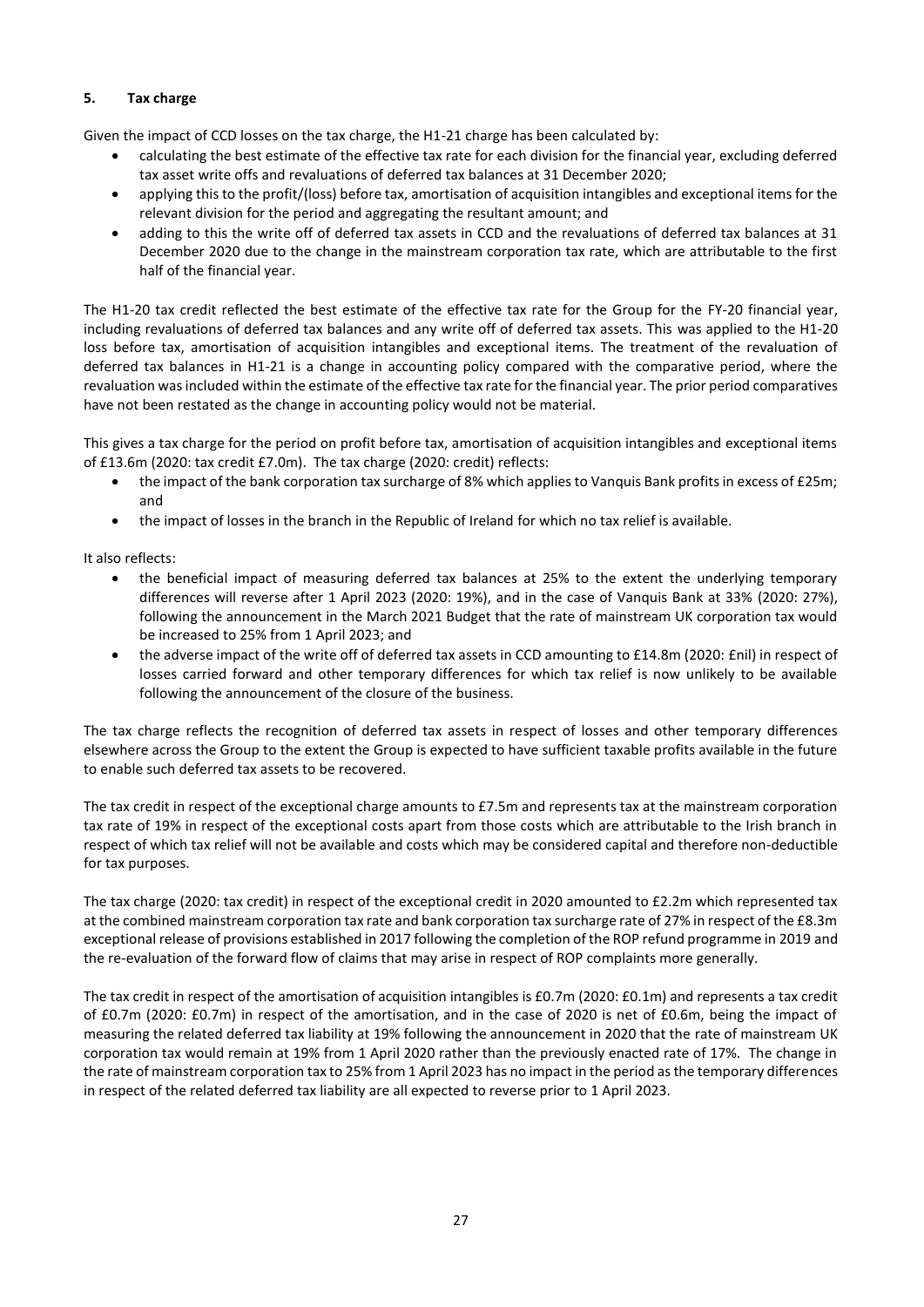#### **6. Loss per share**

Basic loss per share is calculated by dividing the profit for the year attributable to equity shareholders by the weighted average number of ordinary shares outstanding during the year.

Diluted loss per share calculates the effect on earnings per share assuming conversion of all dilutive potential ordinary shares. Potential ordinary shares are treated as dilutive when, and only when, their conversion to ordinary shares would decrease earnings per share or increase loss per share. Dilutive potential ordinary shares are calculated as follows:

- (i) For share awards outstanding under performance-related share incentive schemes such as the Deferred Bonus Plan and the Long-Term Incentive Scheme (LTIS), the number of dilutive potential ordinary shares is calculated based on the number of shares which would be issuable if: (i) the end of the reporting period is assumed to be the end of the schemes' performance period; and (ii) the performance targets have been met as at that date.
- (ii) For share options outstanding under non-performance related schemes such as the Save As You Earn scheme (SAYE), a calculation is performed to determine the number of shares that could have been acquired at fair value (determined as the average annual market share price of the Group's shares) based on the monetary value of the subscription rights attached to outstanding share options. The number of shares calculated is compared with the number of share options outstanding, with the difference being the dilutive potential ordinary shares.

Reconciliations of basic and diluted loss per share are set out below:

|                                      | Six months ended 30 June |                          |        |                          |           |        |
|--------------------------------------|--------------------------|--------------------------|--------|--------------------------|-----------|--------|
|                                      |                          | 2021                     |        |                          | 2020      |        |
|                                      |                          | Weighted                 |        |                          | Weighted  |        |
|                                      |                          | average                  | Per    |                          | average   | Per    |
|                                      |                          | number                   | share  |                          | number    | share  |
|                                      | Earnings                 | of shares                | amount | Earnings                 | of shares | amount |
|                                      |                          |                          |        | (restated) $1$           |           |        |
|                                      | £m                       | m                        | pence  | $\mathsf{fm}$            | m         | pence  |
| <b>Basic loss per share</b>          | (49.6)                   | 253.6                    | (19.6) | (23.2)                   | 253.5     | (9.2)  |
| Dilutive effect of share options and |                          |                          |        |                          |           |        |
| awards                               |                          | $\overline{\phantom{a}}$ |        | $\overline{\phantom{0}}$ |           |        |
| Diluted loss per share               | (49.6)                   | 253.6                    | (19.6) | (23.2)                   | 253.5     | (9.2)  |

An adjusted loss per share has been presented prior to the amortisation of acquisition intangibles which arose on the acquisition of Moneybarn in August 2014 and prior to exceptional items (see note 4). This is presented to show the loss per share generated by the Group's underlying operations. A reconciliation of basic and diluted loss per share to adjusted basic and diluted loss per share is as follows:

|                                          | Six months ended 30 June |                              |        |                 |                          |         |  |  |
|------------------------------------------|--------------------------|------------------------------|--------|-----------------|--------------------------|---------|--|--|
|                                          |                          | 2021                         |        |                 | 2020                     |         |  |  |
|                                          |                          | Weighted                     |        |                 | Weighted                 |         |  |  |
|                                          |                          | average                      | Per    |                 | average                  | Per     |  |  |
|                                          |                          | number                       | share  |                 | number                   | share   |  |  |
|                                          | Earnings                 | of shares                    | amount | Earnings        | of shares                | amount  |  |  |
|                                          |                          |                              |        | $(re stated)^1$ |                          |         |  |  |
|                                          | £m                       | m                            | pence  | £m              | m                        | pence   |  |  |
| <b>Basic loss per share</b>              | (49.6)                   | 253.6                        | (19.6) | (23.2)          | 253.5                    | (9.2)   |  |  |
| Amortisation of acquisition intangibles, |                          |                              |        |                 |                          |         |  |  |
| net of tax                               | 3.0                      | $\qquad \qquad \blacksquare$ | 1.2    | 3.6             |                          | $1.5\,$ |  |  |
| Exceptional items, net of tax            | 38.8                     | $\overline{\phantom{a}}$     | 15.3   | (6.1)           |                          | (2.4)   |  |  |
| Adjusted basic loss per share            | (7.8)                    | 253.6                        | (3.1)  | (25.7)          | 253.5                    | (10.1)  |  |  |
| <b>Diluted loss per share</b>            | (49.6)                   | 253.6                        | (19.6) | (23.2)          | 253.5                    | (9.2)   |  |  |
| Amortisation of acquisition intangibles, |                          |                              |        |                 |                          |         |  |  |
| net of tax                               | 3.0                      | $\qquad \qquad \blacksquare$ | 1.2    | 3.6             |                          | $1.5\,$ |  |  |
| Exceptional items, net of tax            | 38.8                     | $\overline{\phantom{a}}$     | 15.3   | (6.1)           | $\overline{\phantom{0}}$ | (2.4)   |  |  |
| Adjusted diluted loss per share          | (7.8)                    | 253.6                        | (3.1)  | (25.7)          | 253.5                    | (10.1)  |  |  |

<sup>1</sup> Refer to note 2 for details of restatement.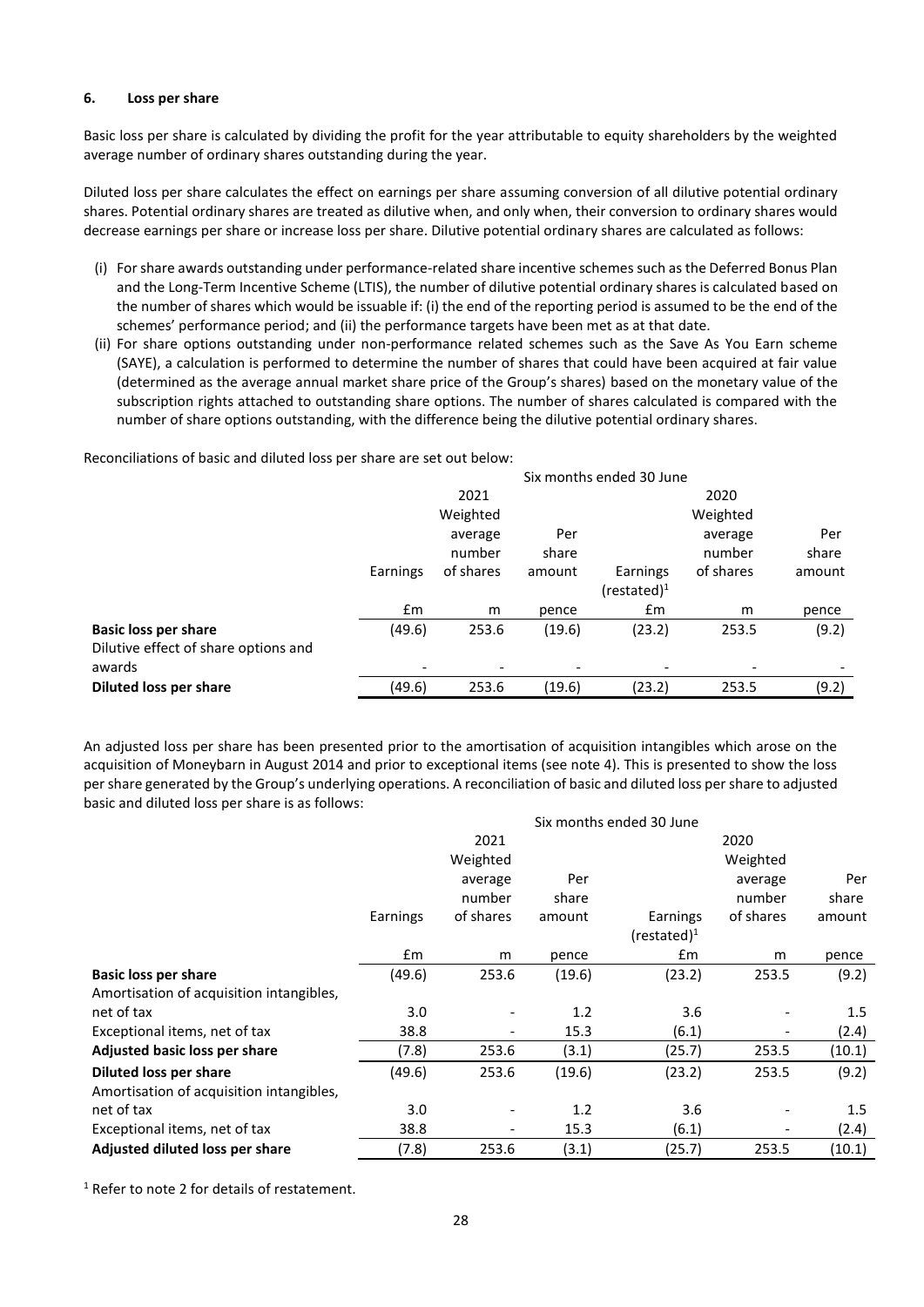# **7. Dividends**

There have been no dividends paid or declared by the Company in the six months ended 30 June 2021 or 30 June 2020.

The directors have not declared an interim dividend in respect of the six months ended 30 June 2021 (2020: £nil).

# **8. Amounts receivable from customers**

|                    | 30 June<br>2021 | 31 December<br>2020 | 30 June<br>2020 |
|--------------------|-----------------|---------------------|-----------------|
|                    |                 |                     | $(rested)^1$    |
|                    | £m              | £m                  | £m              |
|                    |                 |                     |                 |
| Vanquis Bank       | 993.5           | 1,094.2             | 1,202.1         |
| Moneybarn          | 601.6           | 566.6               | 516.3           |
| <b>CCD</b>         | 42.1            | 139.0               | 146.9           |
| <b>Total Group</b> | 1,637.2         | 1,799.8             | 1,865.3         |

Vanquis Bank receivables comprise £977.5m (31 December 2020: £1,075.1m, 30 June 2020: £1,174.1m) in respect of credit cards and £16.0m (31 December 2020: £19.1m, 30 June 2020: £28.0m) in respect of loans.

CCD receivables comprise £39.9m in respect of the home credit business (31 December 2020: £135.3m, 30 June 2020: £130.5m), £2.2m in respect of Satsuma (31 December 2020: £3.7m, 30 June 2020: £16.4m).

An analysis of receivables by IFRS 9 stages is set out below:

|                          | 30 June 2021 |         |         |         |
|--------------------------|--------------|---------|---------|---------|
|                          | Stage 1      | Stage 2 | Stage 3 | Total   |
|                          | £m           | £m      | £m      | £m      |
| <b>Gross receivables</b> |              |         |         |         |
| Vanquis Bank             | 913.0        | 221.1   | 315.3   | 1,449.4 |
| Moneybarn                | 485.4        | 106.1   | 195.4   | 786.9   |
| <b>CCD</b>               | 20.7         | 11.9    | 318.6   | 351.2   |
| <b>Total Group</b>       | 1,419.1      | 339.1   | 829.3   | 2,587.5 |
| Allowance account        |              |         |         |         |
| Vanquis Bank             | (158.9)      | (97.2)  | (199.8) | (455.9) |
| Moneybarn                | (21.7)       | (18.8)  | (144.8) | (185.3) |
| <b>CCD</b>               | (3.1)        | (5.0)   | (301.0) | (309.1) |
| <b>Total Group</b>       | (183.7)      | (121.0) | (645.6) | (950.3) |
| <b>Net receivables</b>   |              |         |         |         |
| Vanquis Bank             | 754.1        | 123.9   | 115.5   | 993.5   |
| Moneybarn                | 463.7        | 87.3    | 50.6    | 601.6   |
| <b>CCD</b>               | 17.6         | 6.9     | 17.6    | 42.1    |
| <b>Total Group</b>       | 1,235.4      | 218.1   | 183.7   | 1,637.2 |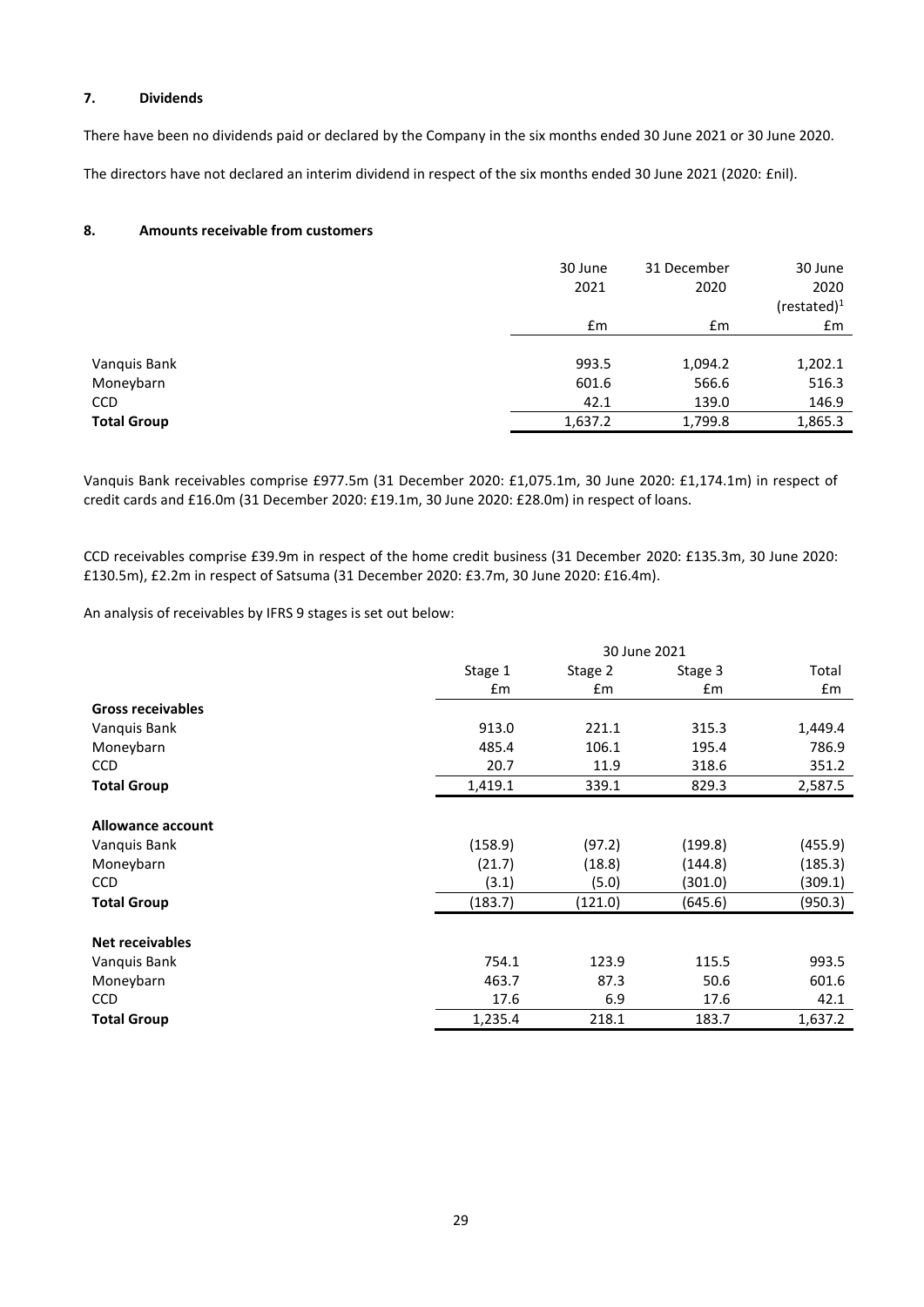# **8. Amounts receivable from customers (continued)**

|                           |                | 31 December 2020            |               |                  |
|---------------------------|----------------|-----------------------------|---------------|------------------|
|                           | Stage 1        | Stage 2                     | Stage 3       | Total            |
|                           | £m             | £m                          | £m            | £m               |
| <b>Gross receivables</b>  |                |                             |               |                  |
| Vanquis Bank              | 1,044.5        | 188.3                       | 335.6         | 1,568.4          |
| Moneybarn                 | 443.8          | 100.1                       | 190.5         | 734.4            |
| <b>CCD</b>                | 76.9           | 17.9                        | 359.4         | 454.2            |
| <b>Total Group</b>        | 1,565.2        | 306.3                       | 885.5         | 2,757.0          |
| Allowance account         |                |                             |               |                  |
| Vanquis Bank              | (170.0)        | (90.2)                      | (214.0)       | (474.2)          |
| Moneybarn                 | (21.8)         | (17.9)                      | (128.1)       | (167.8)          |
| CCD                       | (5.7)          | (3.8)                       | (305.7)       | (315.2)          |
| <b>Total Group</b>        | (197.5)        | (111.9)                     | (647.8)       | (957.2)          |
|                           |                |                             |               |                  |
| <b>Net receivables</b>    |                |                             |               |                  |
| Vanquis Bank              | 874.5          | 98.1                        | 121.6         | 1,094.2          |
| Moneybarn                 | 422.0          | 82.2                        | 62.4          | 566.6            |
| <b>CCD</b>                | 71.2           | 14.1                        | 53.7          | 139.0            |
| <b>Total Group</b>        | 1,367.7        | 194.4                       | 237.7         | 1,799.8          |
|                           |                |                             |               |                  |
|                           |                |                             |               |                  |
|                           |                | 30 June 2020 (restated) $1$ |               |                  |
|                           | Stage 1        | Stage 2                     | Stage 3       | Total            |
|                           | £m             | £m                          | £m            | Em               |
| <b>Gross receivables</b>  |                |                             |               |                  |
| Vanquis Bank              | 1,139.0        | 165.2                       | 350.6         | 1,654.8          |
| Moneybarn                 | 372.2          | 114.7                       | 164.8         | 651.7            |
| <b>CCD</b>                |                |                             |               |                  |
|                           | 68.2           | 22.9                        | 425.3         | 516.4            |
| <b>Total Group</b>        | 1,579.4        | 302.8                       | 940.7         | 2,822.9          |
|                           |                |                             |               |                  |
| <b>Allowance account</b>  |                |                             |               |                  |
| Vanquis Bank              | (153.8)        | (86.4)                      | (212.5)       | (452.7)          |
| Moneybarn                 | (10.0)         | (24.9)                      | (100.5)       | (135.4)          |
| <b>CCD</b>                | (3.4)          | (5.2)                       | (360.9)       | (369.5)          |
| <b>Total Group</b>        | (167.2)        | (116.5)                     | (673.9)       | (957.6)          |
|                           |                |                             |               |                  |
| <b>Net receivables</b>    |                |                             |               |                  |
| Vanquis Bank<br>Moneybarn | 985.2<br>362.2 | 78.8<br>89.8                | 138.1<br>64.3 | 1,202.1<br>516.3 |

**Total Group** 1,412.2 186.3 266.8 1,865.3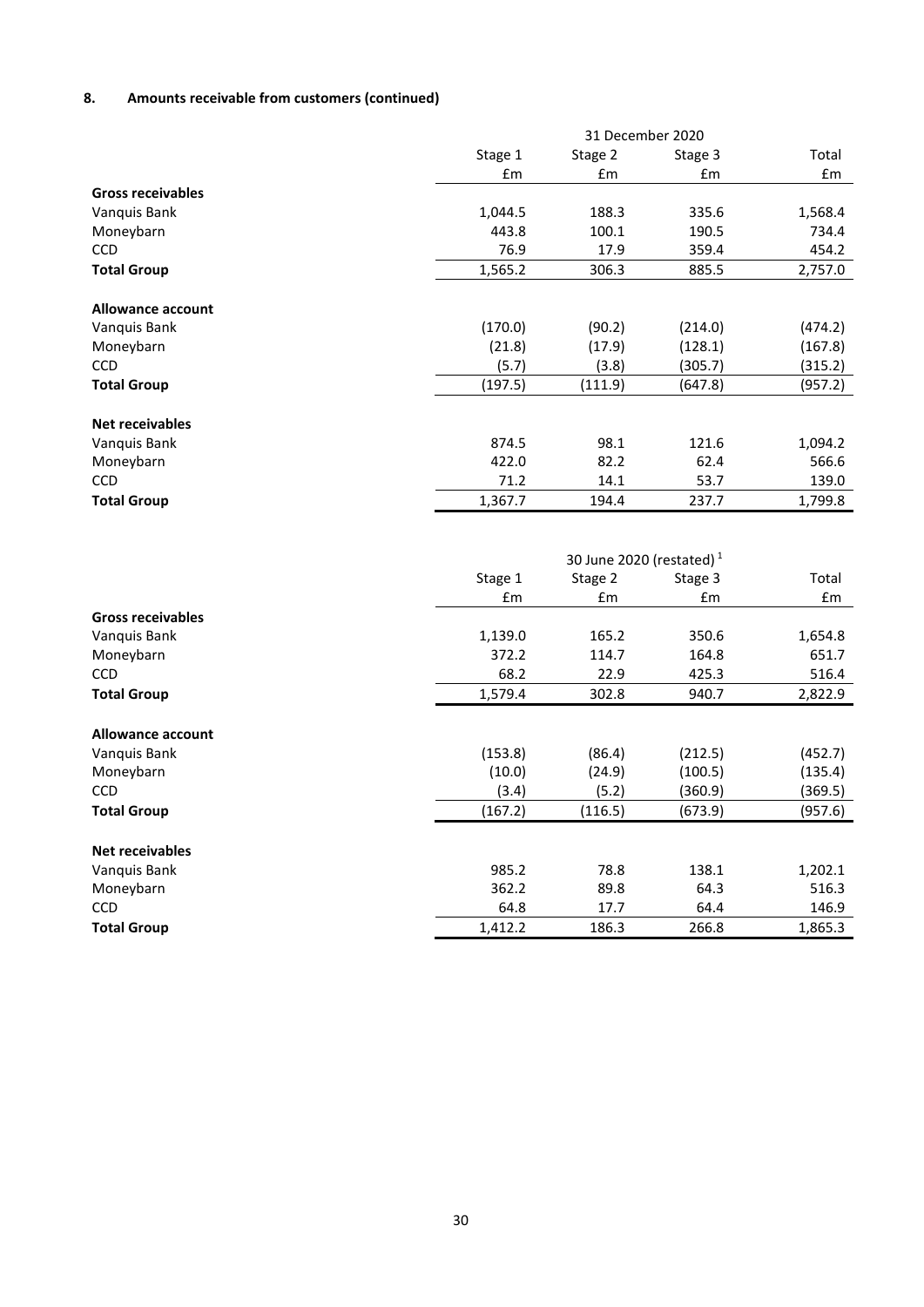# **8. Amounts receivable from customers (continued)**

# **Macro-economic provision**

Separate macroeconomic provisions are recognised to reflect the expected impact of future economic events on a customer's ability to make payments on their agreements and the losses which are expected to be incurred given default, in addition to the core impairment provisions, already recognised.

For Vanquis Bank, the provision reflects an adjustment for future losses based on changes in unemployment under a range of forecasts provided by a number of economists, as approved by the Group Treasury Committee.

For Moneybarn, changes in unemployment is used to calculate a separate macroeconomic provision. Used car sales prices were also considered at 31 December 2021. However, given the favourable trends on used car sales prices through 2021, a macro-economic overlay has not been recognised for used vehicle resale values which would normally estimate recoveries from the sale of repossessed vehicles at auction.

CCD customers often have unpredictable levels of disposable income as they are often not in salaried roles. They are therefore not considered to be reflective of the wider economy. They are typically less indebted and are therefore not impacted by the same macroeconomic factors or to the same degree. Consequently, there is no evidence of any meaningful correlation between the impairment charge and any macro employment statistics. A separate macroeconomic provision is therefore not held. The assumptions are reviewed at each balance sheet date.

The impairment charge in respect of amounts receivable from customers can be analysed as follows:

|                    |               | Six months ended 30 June |  |  |
|--------------------|---------------|--------------------------|--|--|
|                    | 2021          | 2020                     |  |  |
|                    |               | (restated) $1$           |  |  |
|                    | $\mathsf{fm}$ | $\mathsf{fm}$            |  |  |
| Vanquis Bank       | 30.8          | 149.9                    |  |  |
| Moneybarn          | 20.0          | 35.6                     |  |  |
| <b>CCD</b>         | 38.5          | 52.9                     |  |  |
| <b>Total Group</b> | 89.3          | 238.4                    |  |  |

<sup>1</sup> Refer to note 2 for details of restatement.

# **9. Retirement benefit asset**

The group operates a defined benefit pension scheme: the Provident Financial Staff Pension Scheme. The scheme is of the funded, defined benefit type and has been substantially closed to new members since 1 January 2003.

All future benefits in the scheme are now provided on a 'cash balance' basis, with a defined amount being made available at retirement, based on a percentage of salary that is revalued up to retirement with reference to increases in price inflation. This retirement account is then used to purchase an annuity on the open market. The scheme provides pension benefits which were accrued in the past on a final salary basis, but which are no longer linked to final salary. The scheme also provides death benefits.

The scheme is a UK registered pension scheme under UK legislation. The scheme is governed by a Trust Deed and Rules, with trustees responsible for the operation and the governance of the scheme. The trustees work closely with the group on funding and investment strategy decisions. The most recent actuarial valuation of the scheme was carried out as at 1 June 2018 by a qualified independent actuary. The valuation used for the purposes of IAS 19 'Employee benefits' has been based on the 2018 valuation to take account of the requirements of IAS 19 in order to assess the liabilities of the scheme at the balance sheet date. Scheme assets are stated at fair value as at the balance sheet date.

The group is entitled to a refund of any surplus, subject to tax, if the scheme winds up after all benefits have been paid. As a result, the Group recognises surplus assets under IAS 19.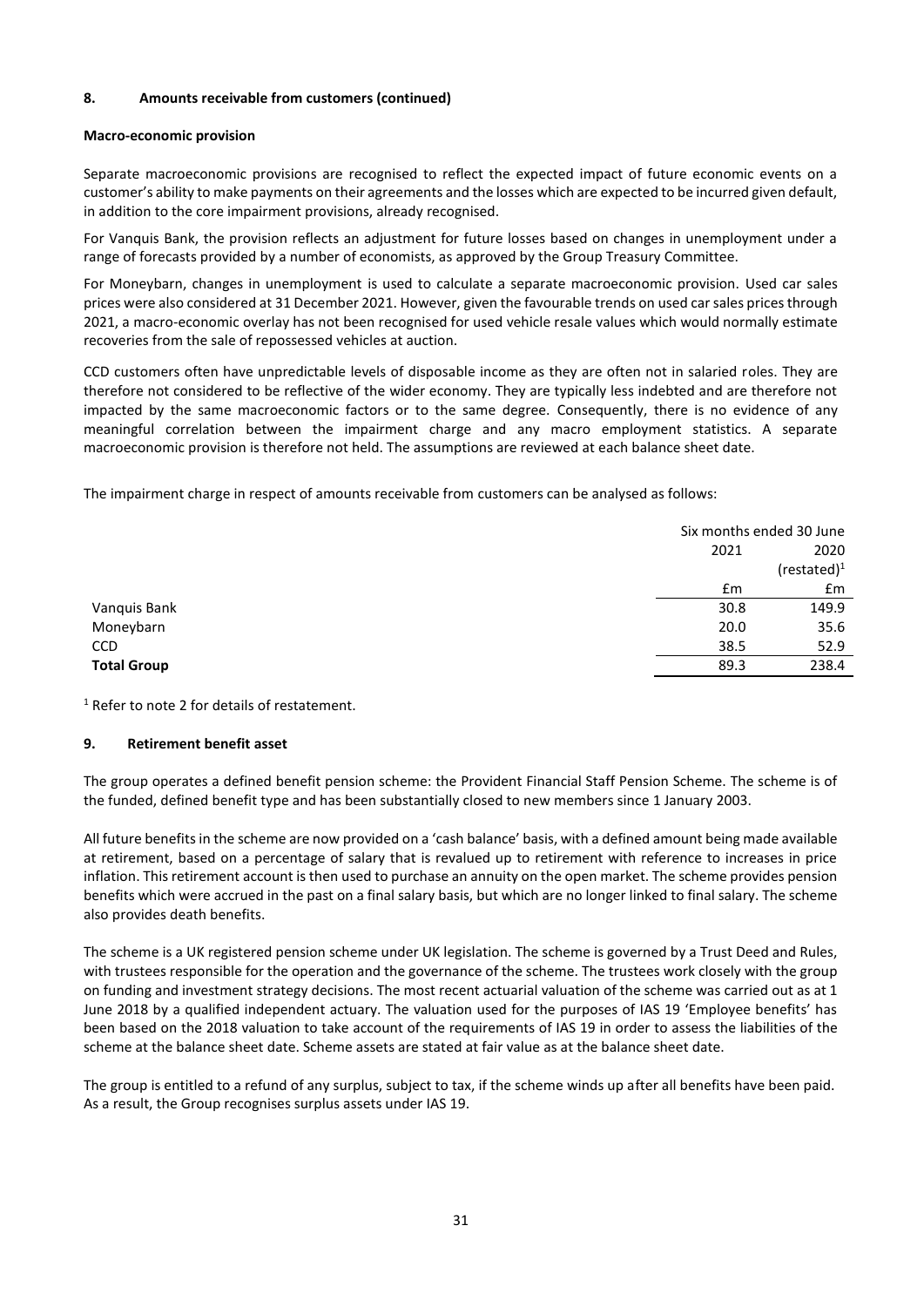# **9. Retirement benefit asset (continued)**

The Group is exposed to a number of risks, the most significant of which are as follows:

- Investment risk the liabilities for IAS 19 purposes are calculated using a discount rate set with reference to corporate bond yields. If the assets underperform this yield a deficit will arise. The scheme has a long-term objective to reduce the level of investment risk by investing in assets that better match liabilities.
- Change in bond yields a decrease in corporate bond yields will increase the liabilities, although this will be partly offset by an increase in matching assets.
- Inflation risk some of the liabilities are linked to inflation. If inflation increases then liabilities will increase, although this will be partly offset by an increase in assets. As part of a long-term de-risking strategy, the scheme has increased its portfolio in inflation matched assets.
- Life expectancies the scheme's final salary benefits provide pensions for the rest of members' lives (and for their spouses' lives). If members live longer than assumed, then the liabilities in respect of final salary benefits increase.

The net retirement benefit asset recognised in the balance sheet of the Group is as follows:

|                                                              | 30 June | 31 December | 30 June |
|--------------------------------------------------------------|---------|-------------|---------|
|                                                              | 2021    | 2020        | 2020    |
|                                                              | £m      | £m          | £m      |
| Fair value of scheme assets                                  | 870.6   | 933.0       | 933.1   |
| Present value of defined benefit obligation                  | (777.9) | (853.3)     | (814.7) |
| Net retirement benefit asset recognised in the balance sheet | 92.7    | 79.7        | 118.4   |

The amounts recognised in the income statement were as follows:

|                                                                                   | Six months ended 30 June |       |
|-----------------------------------------------------------------------------------|--------------------------|-------|
|                                                                                   | 2021                     | 2020  |
|                                                                                   | £m                       | £m    |
| Current service cost                                                              | (1.1)                    | (0.8) |
| Interest on scheme liabilities                                                    | (5.5)                    | (7.6) |
| Interest on scheme assets                                                         | 6.0                      | 8.4   |
| Net cost recognised in the income statement before exceptional curtailment credit | (0.6)                    |       |
| Exceptional curtailment credit (note 4)                                           | 0.8                      |       |
| Net credit recognised in the income statement                                     | 0.2                      |       |

The net credit recognised in the income statement has been included within operating costs.

Movements in the fair value of scheme assets were as follows:

|                                          | Six months ended 30 June |        |
|------------------------------------------|--------------------------|--------|
|                                          | 2021                     | 2020   |
|                                          | £m                       | £m     |
| Fair value of scheme assets at 1 January | 933.0                    | 842.6  |
| Interest on scheme assets                | 6.0                      | 8.4    |
| Actuarial movements on scheme assets     | (59.3)                   | 95.9   |
| Contributions by the Group               | 2.1                      | 2.1    |
| Net benefits paid out                    | (11.2)                   | (15.9) |
| Fair value of scheme assets at 30 June   | 870.6                    | 933.1  |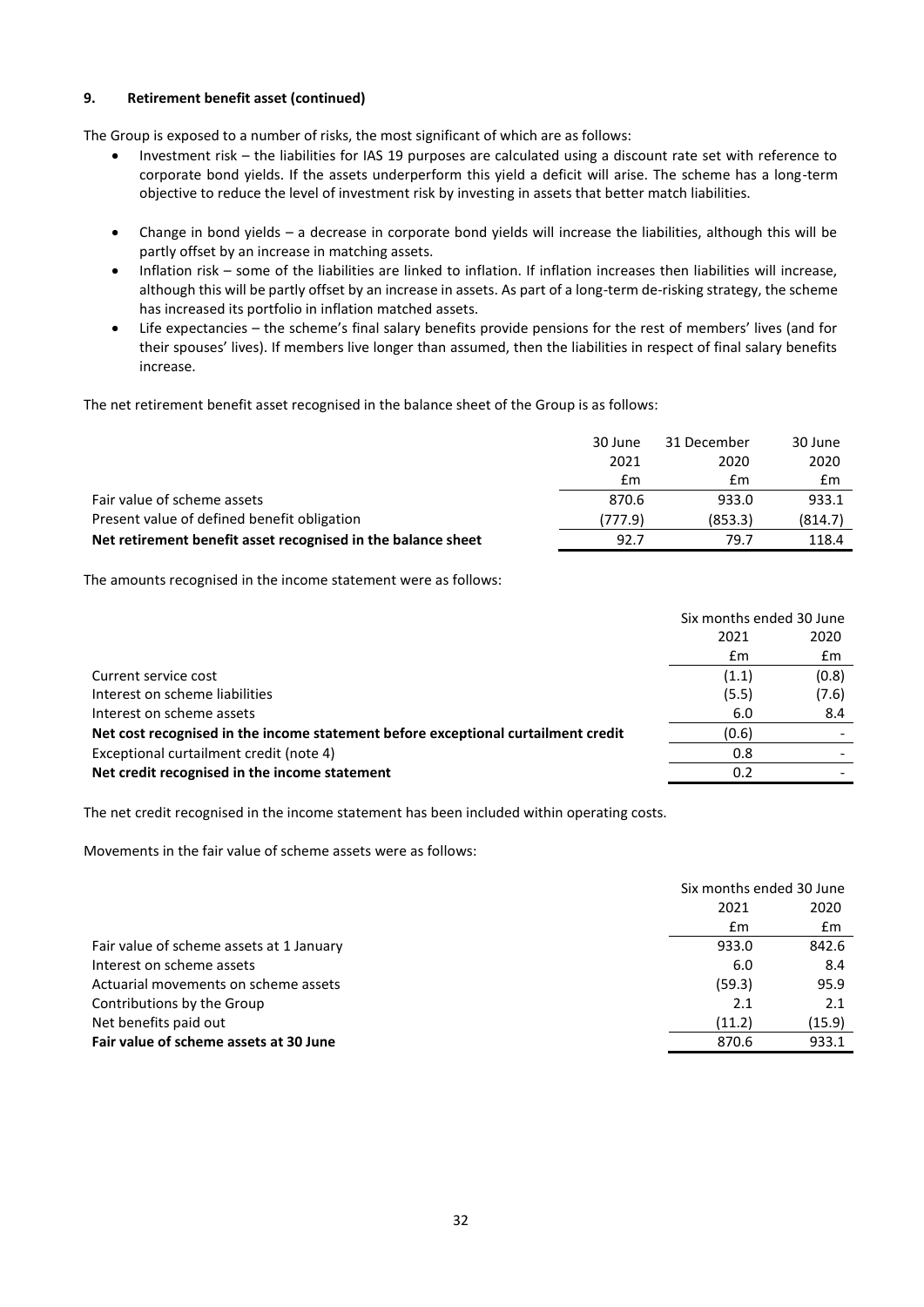## **9. Retirement benefit asset (continued)**

Movements in the present value of the defined benefit obligation were as follows:

|                                                          | Six months ended 30 June |         |
|----------------------------------------------------------|--------------------------|---------|
|                                                          | 2021                     | 2020    |
|                                                          | £m                       | £m      |
| Present value of defined benefit obligation at 1 January | (853.3)                  | (764.6) |
| Current service cost                                     | (1.1)                    | (0.8)   |
| Interest on scheme liabilities                           | (5.5)                    | (7.6)   |
| Past service costs - curtailment                         | 0.8                      |         |
| Actuarial movements on scheme liabilities                | 70.0                     | (57.6)  |
| Net benefits paid out                                    | 11.2                     | 15.9    |
| Present value of defined benefit obligation at 30 June   | (777.9)                  | (814.7) |

The principal actuarial assumptions used at the balance sheet date were as follows:

|                                                 | 30 June | 31 December | 30 June |
|-------------------------------------------------|---------|-------------|---------|
|                                                 | 2021    | 2020        | 2020    |
|                                                 | ℅       | %           | %       |
| Price inflation - RPI                           | 3.15    | 2.85        | 2.80    |
| Price inflation - CPI                           | 2.70    | 2.25        | 1.90    |
| Rate of increase to pensions in payment         | 2.95    | 2.70        | 2.60    |
| Inflationary increases to pensions in deferment | 2.55    | 2.20        | 2.00    |
| Discount rate                                   | 1.85    | 1.30        | 1.50    |

A 0.5% change in the discount rate would change the present value of the defined benefit obligation by approximately £70.3m (31 December 2020: £79m, 30 June 2020 (0.1% change): £15m). A 0.1% change in the inflation rate would change the present value of the defined benefit obligation by approximately £6.2m (31 December 2020: £7m, 30 June 2020: £7m) respectively.

The mortality assumptions are based on the self-administered pension scheme (SAPS) series 2 tables (31 December 2020: series 2 tables, 30 June 2020: series 2 tables), with multipliers of 96% (31 December 2020: 96%, 30 June 2020: 96%) and 101% (31 December 2020: 101%, 30 June 2020: 101%) respectively for males and females. The 4% downwards (31 December 2020: 4% downwards, 30 June 2020: 4% downwards) adjustment to mortality rates for males and a 1% upwards (31 December 2020: 1% upwards, 30 June 2020: 1% upwards) adjustment for females reflects higher life expectancies for males and lower life expectancies for females within the scheme compared to average pension schemes following an updated study of the scheme's membership. Future improvements in mortality are based on the latest available Continuous Mortality Investigation (CMI) model with a long-term improvement trend of 1.00% per annum.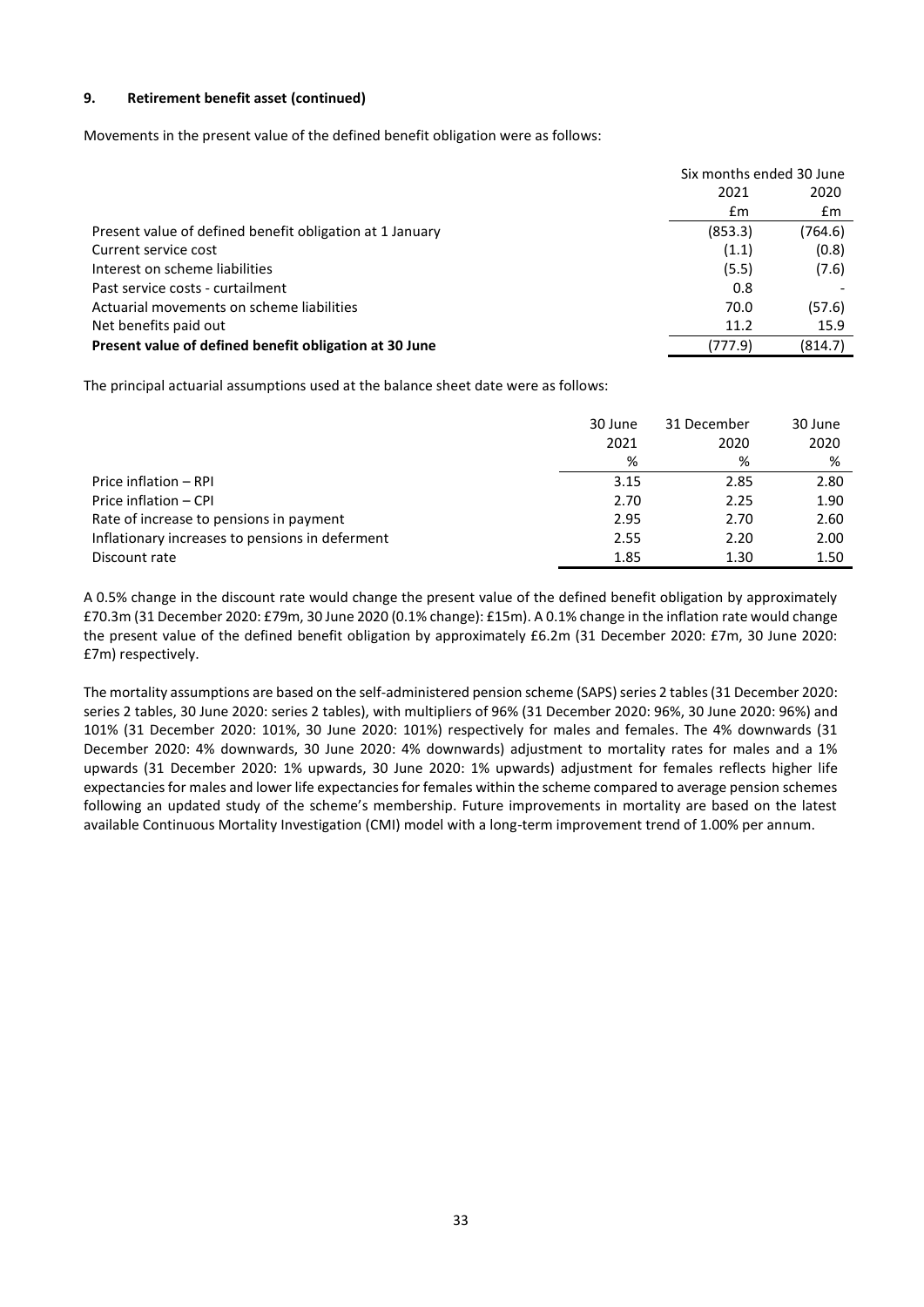# **9. Retirement benefit asset (continued)**

Under these mortality assumptions, the life expectancies of members are as follows:

|                                    | Male    |             |         | <b>Female</b> |             |         |
|------------------------------------|---------|-------------|---------|---------------|-------------|---------|
|                                    | 30 June | 31 December | 30 June | 30 June       | 31 December | 30 June |
|                                    | 2021    | 2020        | 2020    | 2021          | 2020        | 2020    |
|                                    | Years   | Years       | Years   | Years         | Years       | vears   |
| Current pensioner aged 65          | 21.7    | 21.9        | 21.9    | 23.4          | 23.5        | 23.5    |
| Current member aged 45 from age 65 | 22.7    | 23.2        | 23.2    | 24.6          | 25.0        | 25.0    |

If assumed life expectancies were one year greater, the net retirement benefit asset would have been reduced by approximately £35m (31 December 2020: £43m, 30 June 2020: £41m).

An analysis of amounts recognised in the statement of comprehensive income is set out below:

|                                                                                | Six months ended 30 June |        |
|--------------------------------------------------------------------------------|--------------------------|--------|
|                                                                                | 2021                     | 2020   |
|                                                                                | £m                       | £m     |
| Actuarial movements on scheme assets                                           | (59.3)                   | 95.9   |
| Actuarial movements on scheme liabilities                                      | 70.0                     | (57.6) |
| Actuarial movements recognised in the statement of comprehensive income in the |                          |        |
| period                                                                         | 10.7                     | 38.3   |

#### **10. Investments**

|                  | 30 June | 31 December | 30 June |
|------------------|---------|-------------|---------|
|                  | 2021    | 2020        | 2020    |
|                  | £m      | £m          | £m      |
| Visa Inc. shares | 9.7     | 9.2         | 18.0    |
|                  |         |             |         |

#### **Visa Inc. shares**

The Visa Inc. shares represent preferred stock in Visa Inc. held by Vanquis Bank following completion of Visa Inc.'s acquisition of Visa Europe Limited on 21 June 2016. During 2020 there was a partial conversion event and 50% of the preferred stock was converted into class A shares which were then sold in December 2020. On disposal of the shares, the cumulative gain recognised in the fair value reserve was transferred to retained earnings (£7.4m) net of the tax arising on the disposal (£2.0m).

The fair value as at 30 June 2021 of £9.7m (31 December 2020: £9.2m, 30 June 2020: £18.0m) is held at fair value through OCI. The increase in the fair value of the investment during the six month period of £0.5m (2020: £1.4m) in respect of the movement in the Visa Inc. share price and the movement in foreign exchange rates has been recognised in other comprehensive income.

The valuation of the preferred stock has been determined using the common stock's value as an approximation as both classes of stock have similar dividend rights. However, adjustments have been made for: (i) illiquidity, as the preferred stock is not tradeable on an open market and can only be transferred to other Visa members; and (ii) future litigation costs which could affect the valuation of the stock prior to conversion.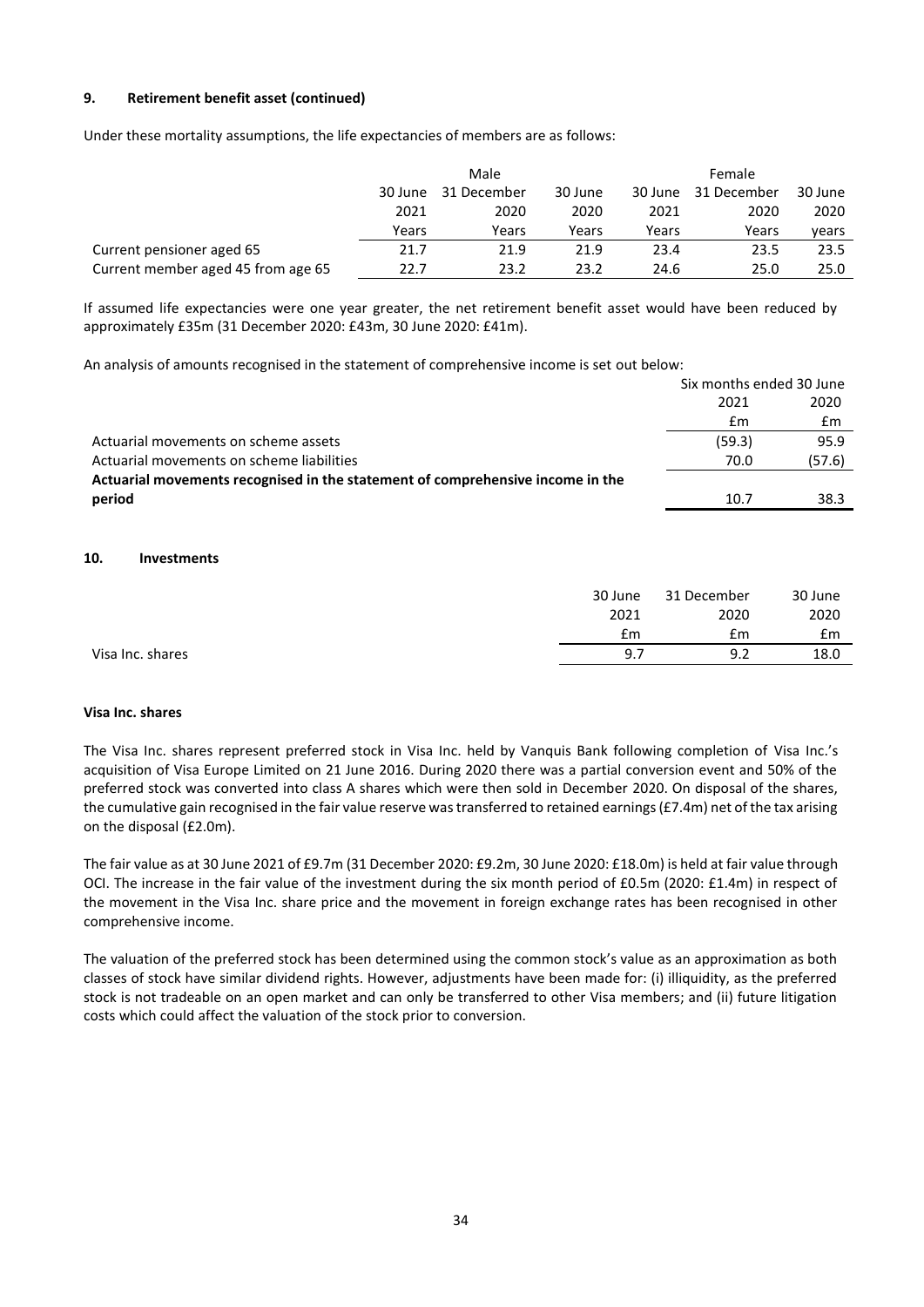#### **11. Fair value disclosures**

The Group holds the following financial instruments at fair value:

|                              | 30 June | 31 December | 30 June        |
|------------------------------|---------|-------------|----------------|
|                              | 2021    | 2020        | 2020           |
|                              | Em      | £m          | $\mathbf{f}$ m |
| <b>Financial assets</b>      |         |             |                |
| Visa Inc. shares             | 9.7     | 9.2         | 18.0           |
|                              | 9.7     | 9.2         | 18.0           |
| <b>Financial liabilities</b> |         |             |                |
| Derivatives                  | (0.2)   | (1.3)       | (1.2)          |

Derivatives of £0.2m (31 December 2020 £1.3m, 30 June 2020: £1.2m) relate to the balance guaranteed swap entered into as part of the Moneybarn securitisation in January 2020.

Except as detailed in the following table, the directors consider that the carrying value of financial assets and financial liabilities recorded at amortised cost in the financial statements are approximately equal to their fair values:

|                              |               | Carrying value |            |           | Fair value  |                |
|------------------------------|---------------|----------------|------------|-----------|-------------|----------------|
|                              | 30 June       | 31 December    | 30 June    | 30 June   | 31 December | 30 June        |
|                              | 2021          | 2020           | 2020       | 2021      | 2020        | 2020           |
|                              | $\mathsf{fm}$ | £m             | (Restated) | Em        | £m          | $(Restated)^1$ |
|                              |               |                | £m         |           |             | $\mathsf{fm}$  |
| <b>Financial assets</b>      |               |                |            |           |             |                |
| Amounts receivable from      |               |                |            |           |             |                |
| customers                    | 1,637.2       | 1,799.8        | 1,865.3    | 1,971.9   | 2,246.5     | 2,336.4        |
| <b>Financial liabilities</b> |               |                |            |           |             |                |
| Retail deposits              | (1,062.8)     | (1,683.2)      | (1,917.3)  | (1,066.5) | (1,689.2)   | (1,921.9)      |
| Bank and other borrowings    | (567.2)       | (520.0)        | (476.3)    | (576.6)   | (635.5)     | (463.4)        |
| Total                        | (1,630.0)     | (2,203.2)      | (2,393.6)  | (1,643.1) | (2,324.7)   | (2,385.3)      |

<sup>1</sup> Refer to note 2 for details of restatement.

# **12. Provisions**

|                                | 30 June | 31 December | 30 June |
|--------------------------------|---------|-------------|---------|
|                                | 2021    | 2020        | 2020    |
|                                | £m      | £m          | £m      |
| At 1 January                   | 91.0    | 14.5        | 14.5    |
| Created in the period          | 7.4     | 45.5        | 8.9     |
| Created in the period (scheme) | 5.0     | 65.0        |         |
| Total created in the period    | 12.4    | 110.5       | 8.9     |
| Reclassified in the period     |         | 17.6        | 8.6     |
| Used during the period         | (37.8)  | (43.3)      | (14.7)  |
| Released in the period         |         | (8.3)       | (8.3)   |
| At the period end              | 65.6    | 91.0        | 9.0     |

During 2020, the Group reassessed both the probability and the reliability of the estimates in settling a number of liabilities previously included within accruals. The level of certainty required to include these amounts as accruals was not evident. Therefore, the accruals have been reclassified to provisions.

#### **Complaints of irresponsible lending in CCD and the scheme of arrangement**

Significantly higher claims volumes were received by CCD in 2020 in respect of irresponsible lending of home credit loans. £23.4m was provided at 31 December 2020 for the claims received for irresponsible lending. This reflected the recent uphold rates and settlement values. The provision also assumed a settlement rate of customer claims to the date of the Practice Statement Letter (PSL) being issued of 15 March 2021, as part of the Scheme of Arrangement (the 'Scheme'). These amounts were fully utilised during H1 21.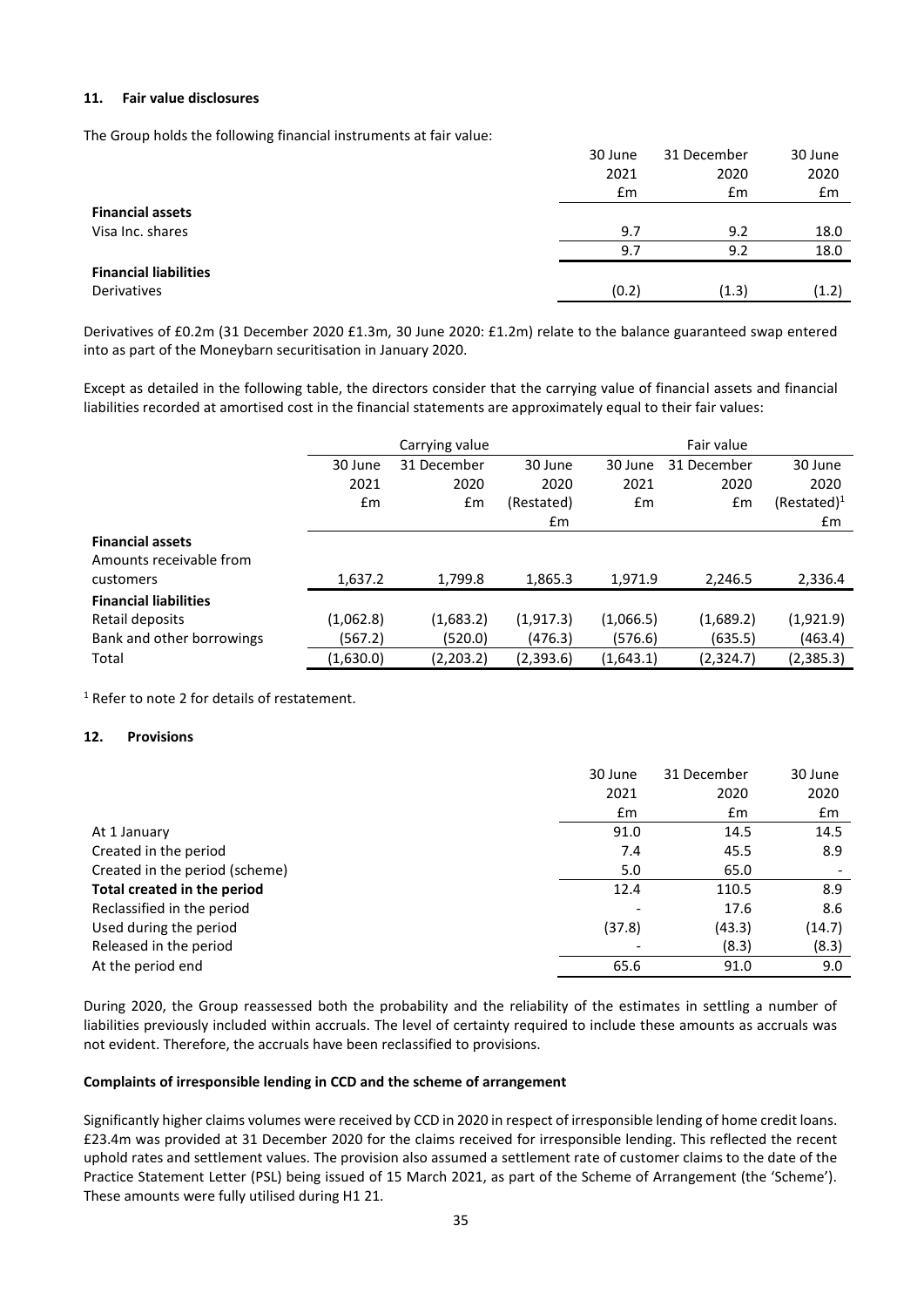# **12. Provisions (continued)**

The Scheme of Arrangement was sanctioned on 30 July 2021. The Scheme will now remediate all outstanding relevant claims, as well as new relevant claims received before the claims submission deadline in February 2022. The objective of the Scheme is to ensure:

- all customers with redress claims are treated fairly; and
- outstanding claims are treated consistently with all customers who submit a claim under the Scheme.

The Group will fund legitimate Scheme claims with £50m and will cover further Scheme-related costs. These were estimated at approximately £15m at 31 December 2020 with an additional £5m being recognised in H1-21 for additional expected costs in supporting the delivery of the Scheme. At 30 June 2021, £14.2m of the provision for costs of the scheme has been utilised.

# **FCA investigation into CCD**

CCD was informed in Q1 2021, that the FCA had opened an enforcement investigation focusing on the consideration of affordability and sustainability of lending to customers, as well as the application of a FOS decision into the complaint handling process, in the period between February 2020 and February 2021. Discussions continue with the FCA on this matter. Analysis of lending during the period of investigation has resulted in a provision of £5m being recognised at 30 June 2021 which reflects the current best estimate of the settlement.

# **Vanquis Bank**

The remaining ROP provision of £2.4m (31 December 2020: £2.6m; 30 June 2020; £2.9m) principally reflects the estimated cost of the forward flow of ROP complaints more generally in respect of which compensation may need to be paid.

# **13. Contingent liabilities**

A contingent liability is a liability that is not sufficiently certain to qualify for recognition as a provision where uncertainty exists regarding the outcome of future events and the obligation cannot be measured with sufficient reliability.

# **Challenge to self-employed status of UK home credit agents**

It is understood from discussions with HMRC that they have commenced an industry-wide review of the self-employed status of agents.

In July 2017, the Group changed its home credit operating model in the UK from a self-employed agent model to an employed workforce to take control of all aspects of the customer relationship.

The Group's discussions with HMRC, which are focusing on the period from when the FCA took over responsibility for the regulation of consumer credit in April 2014 to the change of operating model in July 2017, remain in the initial factfinding stages. The Group is working positively and collaboratively with HMRC and it is expected that the review could continue for at least another year. Were the Group to be unsuccessful in defending the historic self-employed position of agents, it may be required to pay additional taxes, in particular National Insurance contributions, on the approximate £80m per annum commission it paid to agents in the UK for the years concerned. As discussions with HMRC remain in the preliminary stages and the Group does not know the amounts of tax and National Insurance contributions paid by agents through self-assessment which are available for offset, it is difficult to calculate an accurate liability should the Group be unsuccessful in defending the position. HMRC has raised protective assessments which have been appealed but these are purely a procedural matter to ensure that, in the event the review concludes that taxes are payable, HMRC can recover such amounts that would otherwise be excluded due to the lapse of statutory time limits.

The Group has worked with HMRC over many years to manage employment status risk and it remains confident based on the advice received that agents were self-employed as a matter of law throughout their engagement by the home credit business.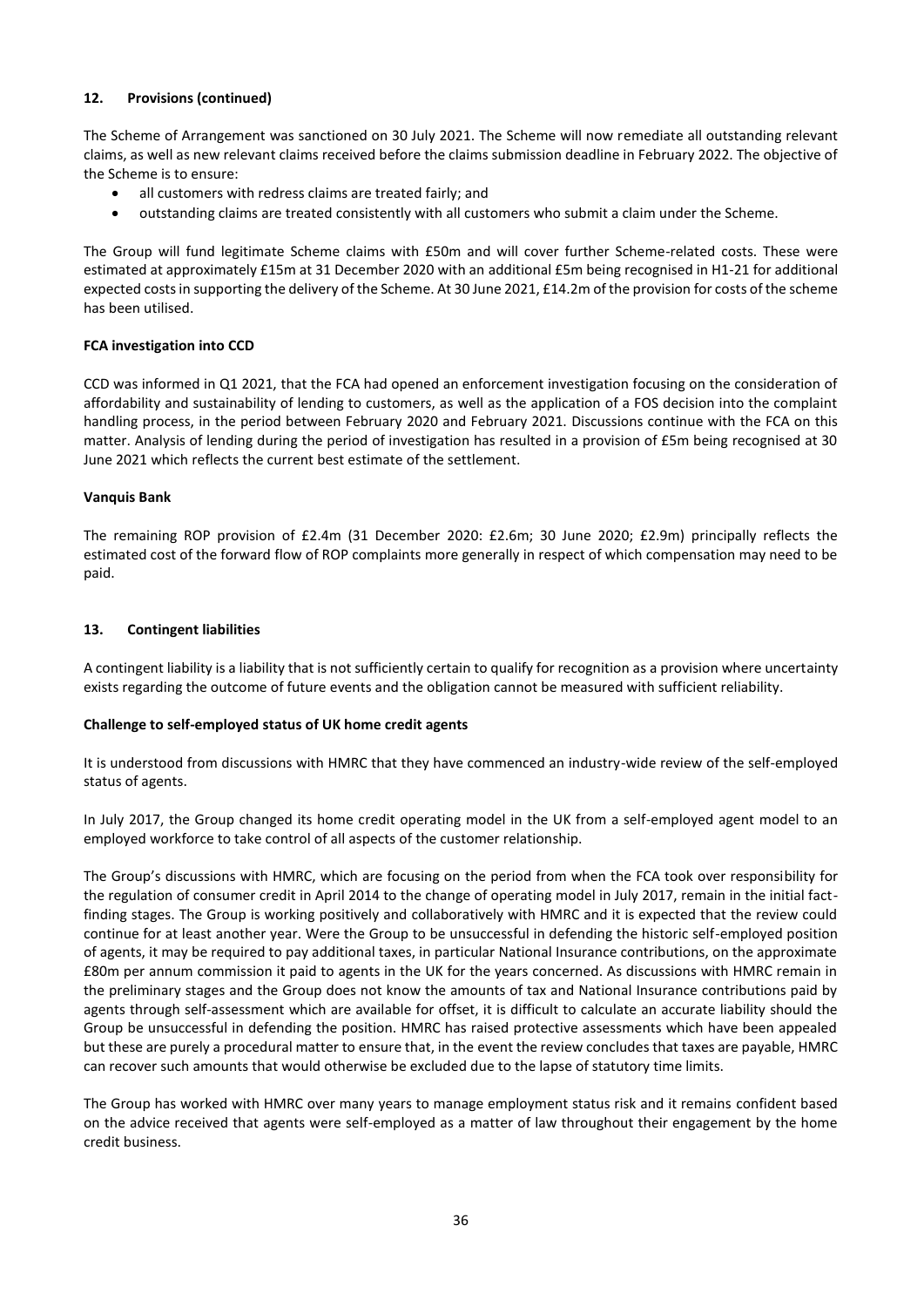#### **Other legal actions and regulatory matters**

In addition, during the ordinary course of business the Group is subject to other complaints and threatened or actual legal proceedings (including class or group action claims) brought by or on behalf of current or former employees, agents, customers, investors or third parties. This extends to legal and regulatory reviews, challenges, investigations, enforcement actions combined with tax authorities taking a view that is different to the view the Group has taken on the tax treatment in its tax returns, both in the UK and overseas. All such material matters are periodically assessed, with the assistance of external professional advisers where appropriate, to determine the likelihood of the Group incurring a liability. In those instances where it is concluded that it is more likely than not that a payment will be made, a provision is established to management's best estimate of the amount required at the relevant balance sheet date. In some cases, it may not be possible to form a view, for example because the facts are unclear or because further time is needed to properly assess the merits of the case, and no provisions are held in relation to such matters. However, the Group does not currently expect the final outcome of any such case to have a material adverse effect on its financial position, operations of cash flows.

# **14. Capital**

The Group's capital management policy is focused on optimising shareholder value, in a safe and sustainable manner. There is a clear focus on delivering organic growth and ensuring capital resources are sufficient to support planned levels of growth. The Board regularly reviews the capital position. The following table shows the regulatory capital resources as managed by the Group:

| 30 June | 31 December | 30 June |
|---------|-------------|---------|
| 2021    | 2020        | 2020    |
| £m      | £m          | £m      |
| 52.6    | 52.6        | 52.6    |
| 273.2   | 273.2       | 273.2   |
| 277.2   | 321.9       | 422.1   |
| 603.0   | 647.7       | 747.9   |
|         |             |         |
| (69.5)  | (64.6)      | (95.9)  |
| (71.2)  | (71.2)      | (71.2)  |
| (34.9)  | (40.1)      | (35.1)  |
| 63.2    | 74.2        |         |
| 92.0    | 128.8       | 159.2   |
| 582.6   | 674.8       | 704.9   |
|         |             |         |
| 582.6   | 674.8       | 704.9   |
|         |             |         |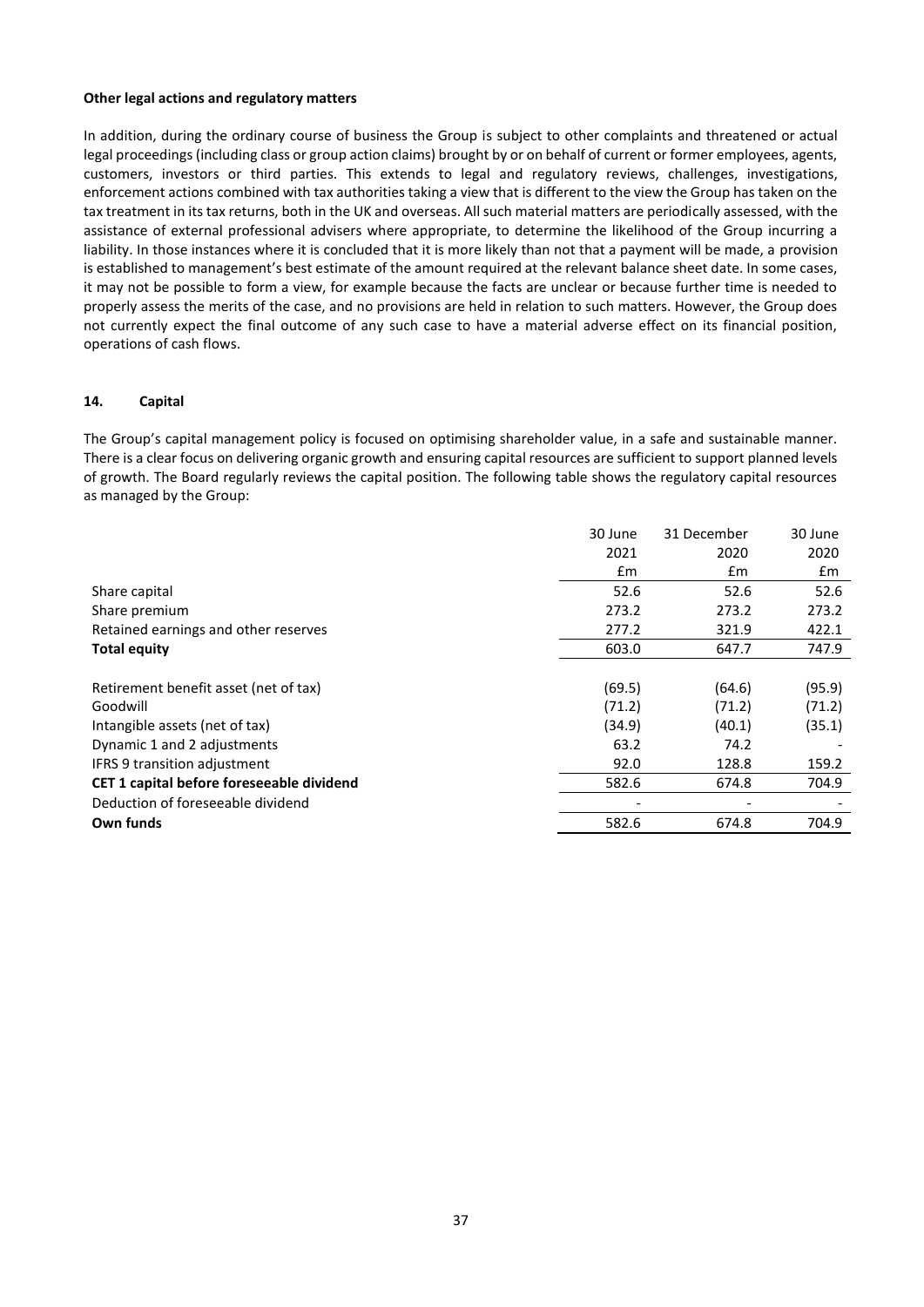# **14. Capital (continued)**

The capital resources shown in the table above include accrued losses for the periods to 30 June 2021, 31 December 2020 and 30 June 2020 which are automatically deducted from own funds.

The transitional adjustment to capital arises from the Group making an election to phase in the impact of transitioning to IFRS 9 over a five-year period, by applying add back factors of 95%, 85%, 70%, 50% and 25% for years one to five respectively to the initial IFRS 9 transition adjustment plus any subsequent increase in expected credit losses (ECL) in the non-credit-impaired book from transition to the end of the reporting period. The PRA ratified additional capital mitigation proposed by the Basel Committee, in response to Covid-19, with these measures coming into force from 27 June 2020. The new measures allow for the increase in ECL in the non-credit impaired book arising in 2020 and 2021 to be fully added back in those years. This relief is then phased out over the following three years on a straight-line basis (2022: 75%, 2023: 50%, 2024: 25%, 2025: 0%). At 30 June 2021, the impacts of these adjustments amounted to the following:

|                                                                 | 30 June | 31 December | 30 June |
|-----------------------------------------------------------------|---------|-------------|---------|
|                                                                 | 2021    | 2020        | 2020    |
|                                                                 | £m      | £m          | £m      |
| Initial IFRS 9 transition adjustment                            | 184.0   | 184.0       | 184.0   |
| Increase in ECL in the non-credit impaired book from transition | 22.7    | 22.7        | 22.7    |
|                                                                 | 206.7   | 206.7       | 206.7   |
| Percentage add back                                             | 50%     | 70%         | 70%     |
|                                                                 | 103.4   | 144.7       | 144.7   |
| Increase in ECL on the non-performing book during the 6 months  |         |             |         |
| ended 30 June 2021                                              | 51.8    | 58.3        | 14.5    |
| Percentage add back                                             | 100%    | 100%        | 100%    |
|                                                                 | 51.8    | 58.3        | 14.5    |
| <b>IFRS 9 transition adjustment</b>                             | 155.2   | 203.0       | 159.2   |

#### **15. Reconciliation of Loss after tax to cash generated from operations**

|                                                                            | Six months ended 30 June |                |
|----------------------------------------------------------------------------|--------------------------|----------------|
|                                                                            | 2021                     | 2020           |
|                                                                            |                          | (restated) $1$ |
|                                                                            | £m                       | £m             |
| Loss after tax                                                             | (49.6)                   | (23.2)         |
| Adjusted for:                                                              |                          |                |
| - tax charge                                                               | 5.4                      | (4.9)          |
| - finance costs                                                            | 31.2                     | 36.0           |
| - share-based payment charge                                               | 1.5                      | 0.3            |
| - retirement benefit credit before exceptional curtailment credit (note 9) | 0.6                      |                |
| - exceptional pension curtailment credit (note 9)                          | (0.8)                    |                |
| - amortisation of intangible assets                                        | 7.5                      | 7.3            |
| - depreciation of property, plant and equipment and right of use assets    | 6.6                      | 8.0            |
| - Exceptional amortisation and depreciation charge                         | 5.6                      |                |
| - Loss on sale of property, plant and equipment                            | 0.3                      |                |
| - Loss on sale of intangibles                                              | 2.5                      |                |
| Changes in operating assets and liabilities:                               |                          |                |
| - amounts receivable from customers                                        | 162.6                    | 334.3          |
| - trade and other receivables                                              | (2.8)                    | (11.3)         |
| - trade and other payables                                                 | 41.3                     | (9.2)          |
| - contributions into the retirement benefit scheme (note 9)                | (2.1)                    | (2.1)          |
| - derivative financial instruments                                         |                          | 0.3            |
| - provisions (note 12)                                                     | (25.4)                   | (5.5)          |
| Cash generated from operations                                             | 184.4                    | 330.0          |

<sup>1</sup> Refer to note 2 for details of restatement.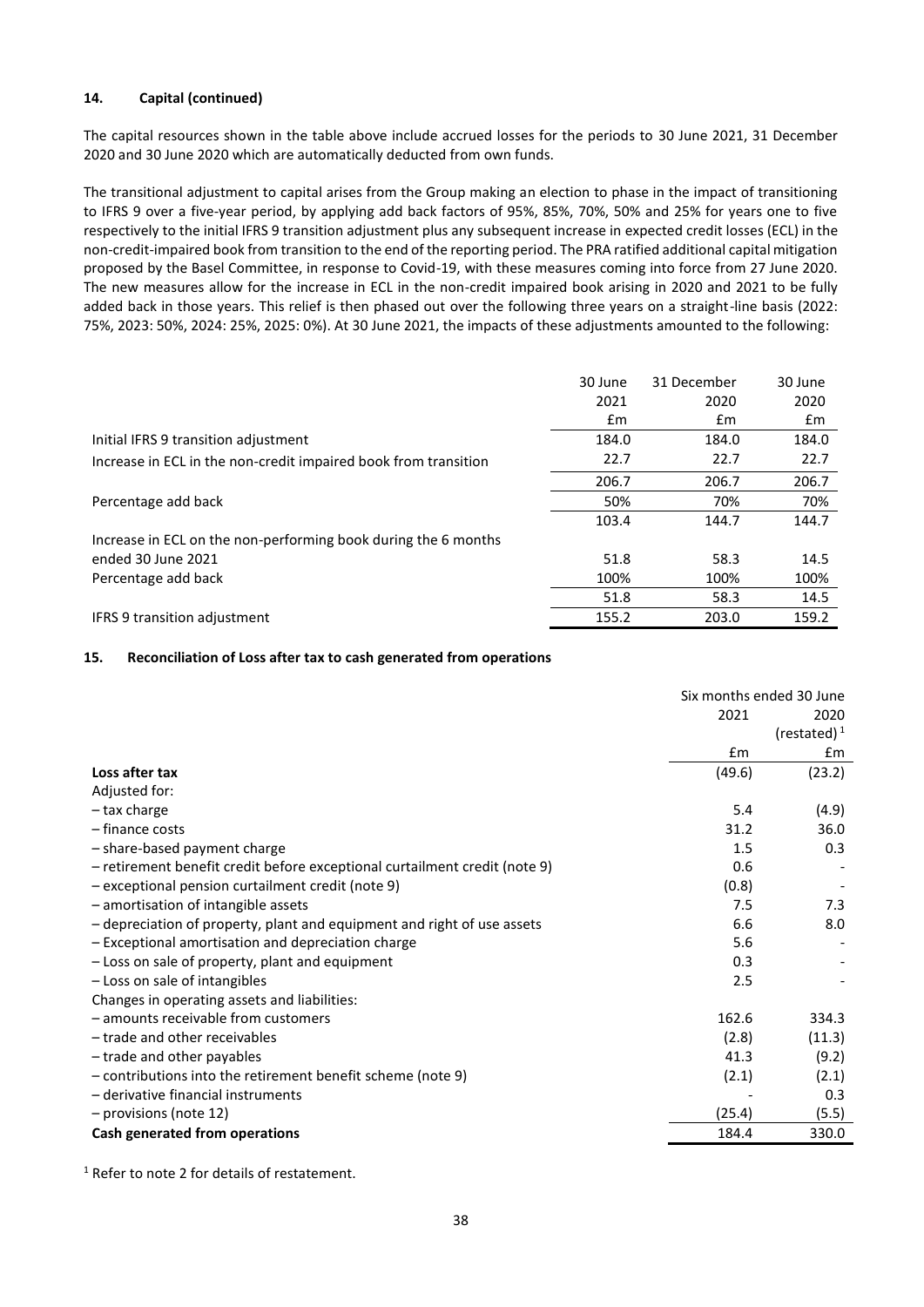## **16. Post balance sheet events**

In July 2021, the Group extended both its Moneybarn securitisation facility and its Revolving Credit Facility.

The previous Moneybarn securitisation warehouse provided £150m of committed funding to July 2021. The new facility will result in the committed amount increasing to £325m, of which £275m was initially drawn, over a new extended period of 24 months (plus any period of amortisation thereafter). The cost of the new facility is broadly unchanged from the previous warehouse and its advance rate is significantly higher, resulting in a reduction in the weighted average cost of funding for Moneybarn.

The Group also had a multi-currency RCF in place provided by several banks with a total facility size of approximately £140m as at 30 June 2020. In line with the Group's existing strategy of reducing the reliance on its RCF, a portion of the new securitisation funds were used to reduce the Group's RCF commitments, initially to £90m and funded by fewer banks, alongside an extension of the facility h to the second half of 2023.

In March, the Group announced that the Consumer Credit Division would seek to launch a Scheme of Arrangement in relation to potential redress claims arising from complaints based on historic home credit lending prior to 17 December 2020. In April, the High Court made an order enabling CCD to convene a meeting of Scheme creditors to consider the Scheme. The creditor meeting took place on 19 July 2021 and the Scheme was approved by its creditors with votes cast in favour of approximately 98% by both value and number. Following the sanction hearing on 30 July, the Scheme was sanctioned by the High Court on 4 August 2021.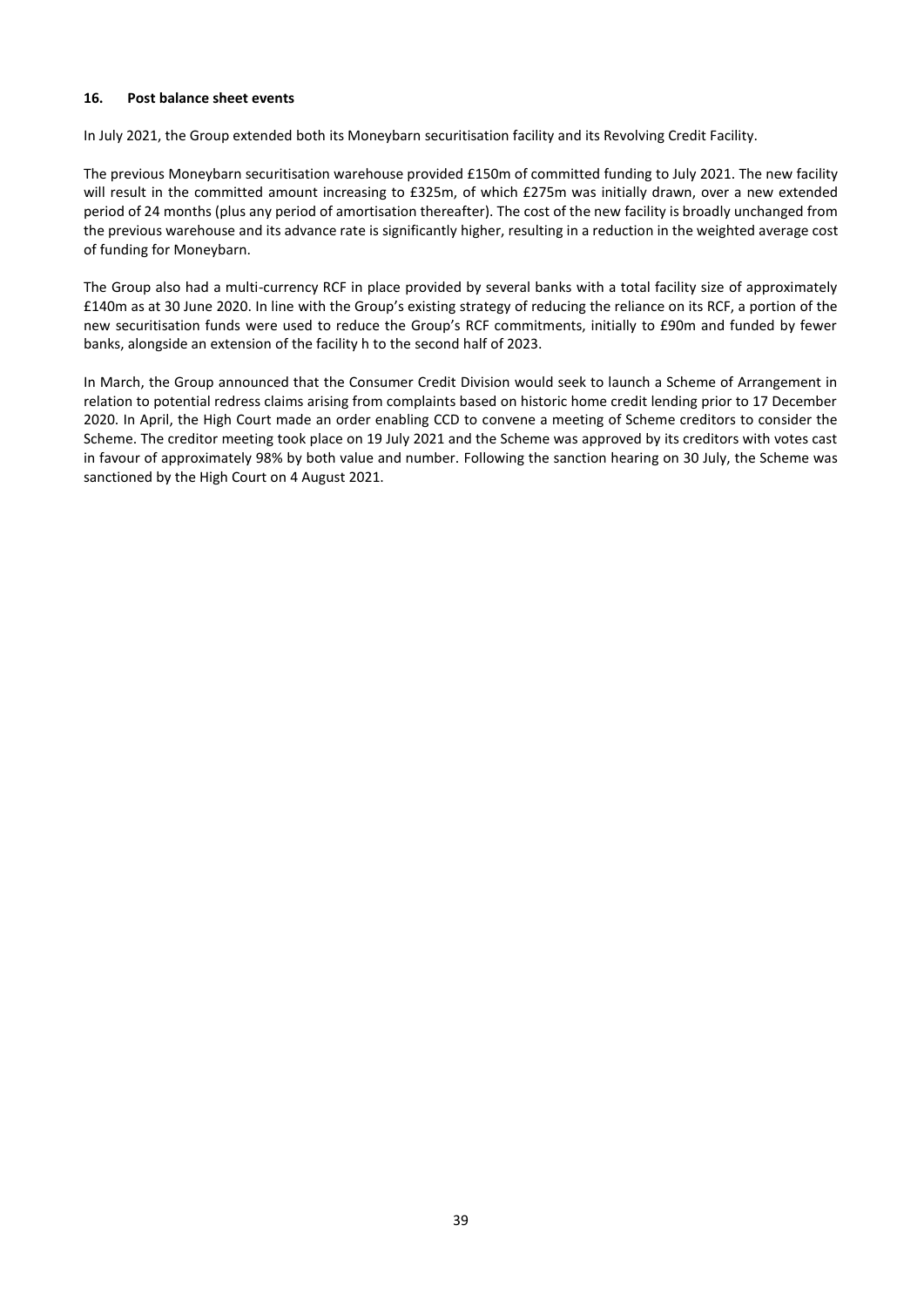# **Alternative Performance Measures (APMs)**

| <b>APM</b>                                 | <b>Method of calculation</b>                                                                                                                                                                                                                                                                   | Relevance                                                                                                                                                                                                                                                                      |
|--------------------------------------------|------------------------------------------------------------------------------------------------------------------------------------------------------------------------------------------------------------------------------------------------------------------------------------------------|--------------------------------------------------------------------------------------------------------------------------------------------------------------------------------------------------------------------------------------------------------------------------------|
| Net interest margin (NIM)                  | Revenue less funding costs, excluding<br>exceptional items for the period<br>365/181<br>multiplied<br>by<br>as<br>a a<br>percentage of average receivables for<br>the 6 months ended 30 June.                                                                                                  | This measure shows the returns<br>generated from customers to allow<br>comparison to other banks and<br>banking groups.                                                                                                                                                        |
| Risk-adjusted net interest margin          | Net interest margin less impairment,<br>excluding exceptional items for the<br>period multiplied by 365/181 as a<br>percentage of average receivables for<br>the 6 months ended 30 June.                                                                                                       | This measure shows the returns from<br>customers after impairment charges.                                                                                                                                                                                                     |
| Adjusted basic earnings per share<br>(EPS) | Profit<br>after tax, excluding<br>the<br>of<br>amortisation<br>acquisition<br>intangibles and exceptional items,<br>divided by the weighted average<br>number of shares in issue.                                                                                                              | This is used to assess the Group's<br>performance<br>operational<br>from<br>continuing operations per ordinary<br>share. It removes the effect of<br>amortisation<br>οf<br>acquisition<br>intangibles and exceptional items.                                                   |
| Average receivables                        | Average month-end receivables for<br>the 6 months ended 30 June                                                                                                                                                                                                                                | This is used to smooth the seasonality<br>of receivables across the divisions in<br>calculating performance KPIs.                                                                                                                                                              |
| Dividend cover                             | Adjusted basic earnings per share<br>divided by dividend per share.                                                                                                                                                                                                                            | This shows the rate that the Company<br>is paying its dividends out of<br>earnings. The dividend policy will<br>reflect the Board's risk appetite of<br>maintaining a regulatory capital<br>headroom in excess of £100m and<br>the remaining transitional impact of<br>IFRS 9. |
| Cost income ratio                          | Operating costs as a percentage of<br>revenue for the period.                                                                                                                                                                                                                                  | This ratio is a measure of the<br>efficiency of the Group's cost base.                                                                                                                                                                                                         |
| Adjusted return on assets (ROA)            | Adjusted profit before interest after<br>tax for the period multiplied by<br>365/181 as a percentage of average<br>receivables for the 6 months ended<br>30 June                                                                                                                               | This measures the return a company<br>generates from its assets prior to the<br>impact of funding strategy for each<br>division.                                                                                                                                               |
| Adjusted return on equity (ROE)            | Adjusted profit after tax for the<br>period multiplied by 365/181 as a<br>percentage of average equity for the<br>6 months ended 30 June. Equity is<br>stated after deducting the Group's<br>pension asset, net of deferred tax,<br>and the fair value of derivative<br>financial instruments. | <b>ROE</b><br>shows<br>the<br>return<br>being<br>generated from the shareholders'<br>equity retained in the business.                                                                                                                                                          |
| Return on required equity (RORE)           | Statutory profit after tax for the<br>period, excluding CCD, multiplied by<br>365/181 divided by the average<br>regulatory capital requirement for<br>the period.                                                                                                                              | This demonstrates how well the<br>Group's returns are reinvested and is<br>an indicator of its growth potential.                                                                                                                                                               |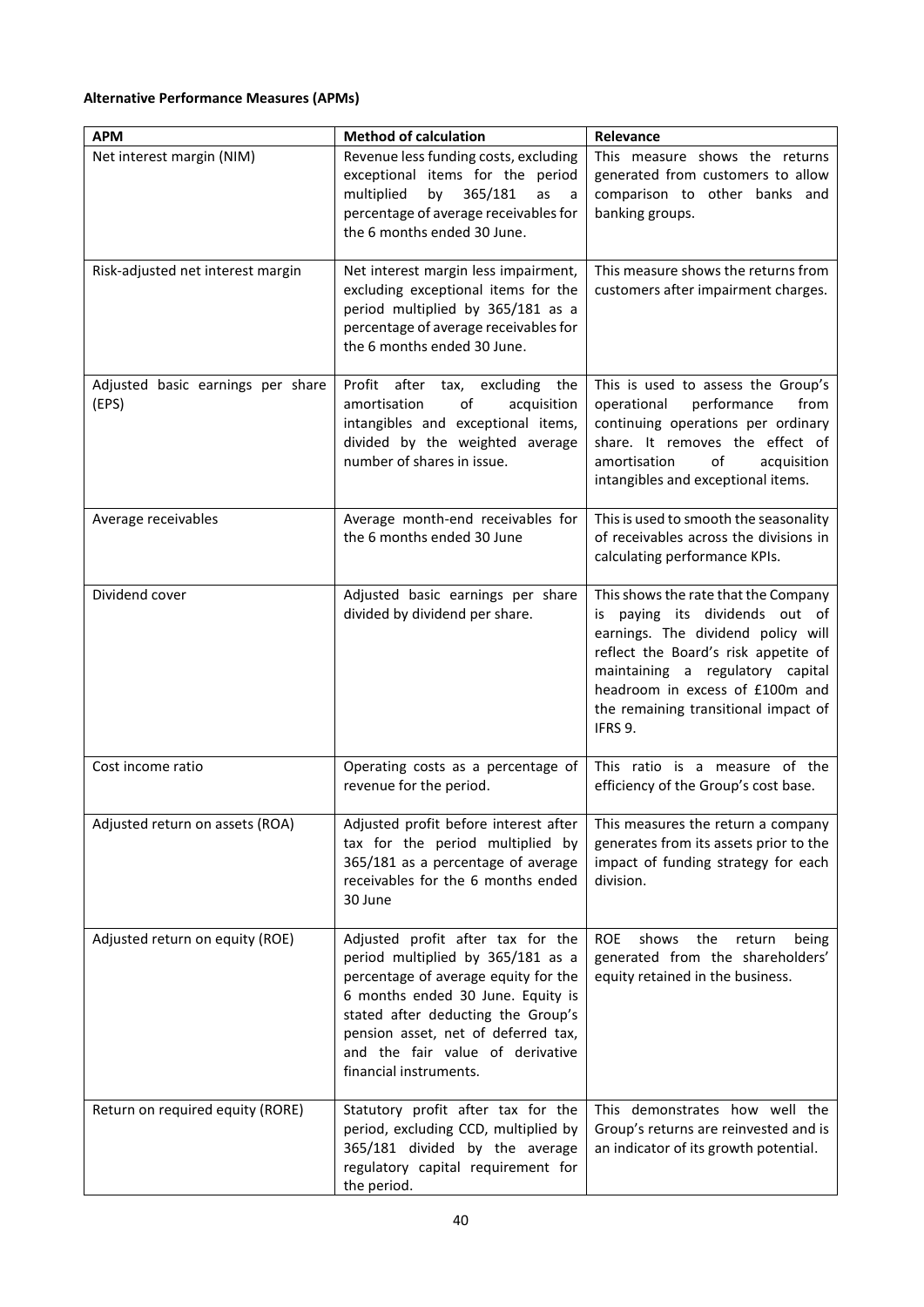| Common equity tier 1 (CET1) ratio | The ratio of the Group's regulatory<br>capital to the Group's risk-weighted<br>assets measured in accordance with<br>CRD IV. |                                                                                                                                                                                                                                                                      |
|-----------------------------------|------------------------------------------------------------------------------------------------------------------------------|----------------------------------------------------------------------------------------------------------------------------------------------------------------------------------------------------------------------------------------------------------------------|
| Funding headroom                  | Committed bank and debt facilities<br>less borrowings on those facilities.                                                   | <b>This</b><br>difference<br>the<br>represents<br>the total amount of<br>between<br>committed contractual debt facilities<br>provided by banks, bond holders and<br>other lenders and the amount of<br>funds drawn on those facilities plus<br>cash held on deposit. |

Income statement metrics have been reported by utilising the income or expense for the period multiplied by 365/181 as a percentage of average receivables for the 6 months ended 30 June. This better reflects performance in the period, as opposed to the historical annualised basis using a rolling 12 months of income or expense. This is particularly relevant in periods where profitability does not show a stable trend such as during the Covid-19 pandemic.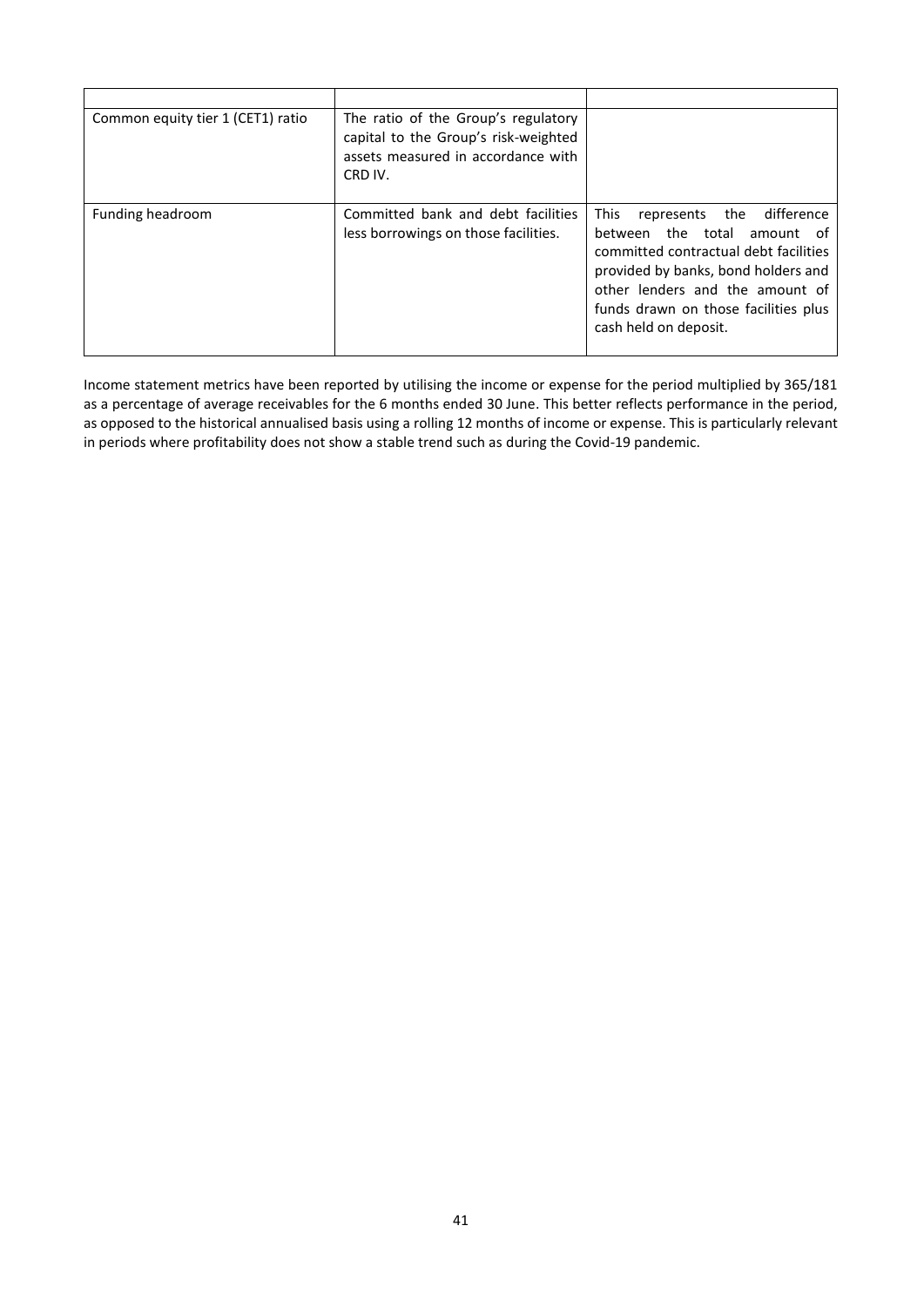## **Statement of directors' responsibilities**

The directors confirm that, to the best of their knowledge, the unaudited condensed interim financial statements have been prepared in accordance with IAS 34 as adopted by the UK, and that the interim report includes a fair review of the information required by DTR 4.2.7R and DTR 4.2.8R, namely:

- An indication of important events that have occurred during the first six months of the financial year and their impact on the unaudited condensed interim financial statements, and a description of the principal risks and uncertainties for the remaining six months of the financial year; and
- Material related party transactions that have occurred in the first six months of the financial year and any material changes in the related party transactions described in the last annual report and financial statements.

A list of current directors is maintained on the Provident Financial plc website: [www.providentfinancial.com.](http://www.providentfinancial.com/)There have been no changes in directors during the six months ended 30 June 2021.

The maintenance and integrity of the Provident Financial website is the responsibility of the directors. The work carried out by the auditor does not involve consideration of these matters and, accordingly, the auditor accept no responsibility for any changes that may have occurred to the unaudited condensed interim financial statements since they were initially presented on the website.

Legislation in the United Kingdom governing the preparation and dissemination of unaudited condensed interim financial statements may differ from legislation in other jurisdictions.

By order of the board

Malcolm Le May – Chief Executive Officer Neeraj Kapur – Chief Financial Officer 11 August 2021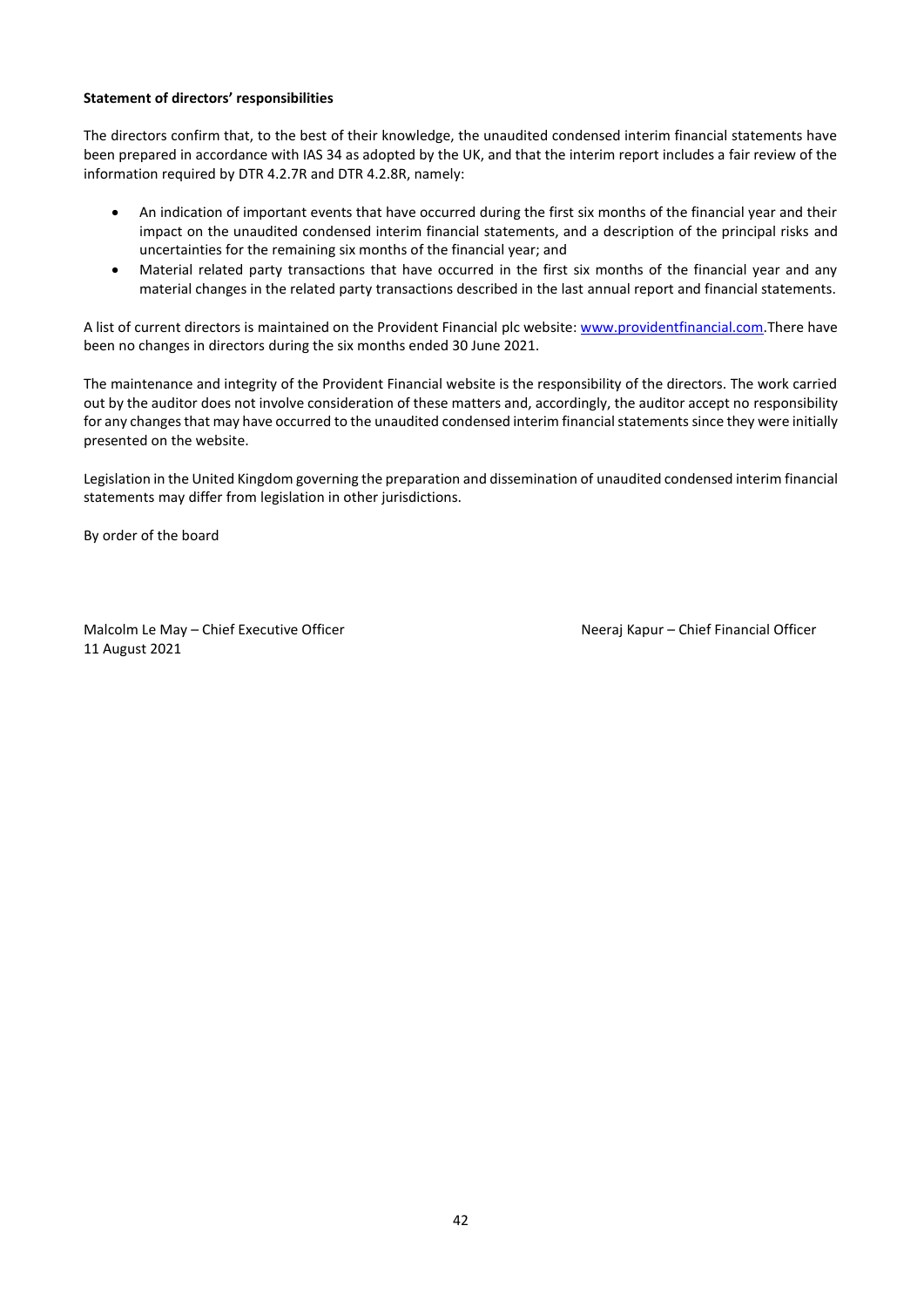#### **INDEPENDENT REVIEW REPORT TO PROVIDENT FINANCIAL PLC**

We have been engaged by the company to review the condensed set of financial statements in the half-yearly financial report for the six months ended 30 June 2021 which comprises the consolidated income statement, the consolidated statement of comprehensive income, the consolidated balance sheet, the consolidated statement of changes in shareholders' equity, the consolidated statement of cash flows and related notes 1 to 16. We have read the other information contained in the half-yearly financial report and considered whether it contains any apparent misstatements or material inconsistencies with the information in the condensed set of financial statements.

# **Directors' responsibilities**

The half-yearly financial report is the responsibility of, and has been approved by, the directors. The directors are responsible for preparing the half-yearly financial report in accordance with the Disclosure Guidance and Transparency Rules of the United Kingdom's Financial Conduct Authority.

As disclosed in note 2, the annual financial statements of the group will be prepared in accordance with United Kingdom adopted International Financial Reporting Standards. The condensed set of financial statements included in this halfyearly financial report has been prepared in accordance with United Kingdom adopted International Accounting Standard 34, "Interim Financial Reporting".

#### **Our responsibility**

Our responsibility is to express to the Company a conclusion on the condensed set of financial statements in the halfyearly financial report based on our review..

#### **Scope of review**

We conducted our review in accordance with International Standard on Review Engagements (UK and Ireland) 2410 "Review of Interim Financial Information Performed by the Independent Auditor of the Entity" issued by the Financial Reporting Council for use in the United Kingdom. A review of interim financial information consists of making inquiries, primarily of persons responsible for financial and accounting matters, and applying analytical and other review procedures. A review is substantially less in scope than an audit conducted in accordance with International Standards on Auditing (UK) and consequently does not enable us to obtain assurance that we would become aware of all significant matters that might be identified in an audit. Accordingly, we do not express an audit opinion.

#### **Conclusion**

Based on our review, nothing has come to our attention that causes us to believe that the condensed set of financial statements in the half-yearly financial report for the six months ended 30 June 2021 is not prepared, in all material respects, in accordance with United Kingdom adopted International Accounting Standard 34 and the Disclosure Guidance and Transparency Rules of the United Kingdom's Financial Conduct Authority.

#### **Use of our report**

This report is made solely to the company in accordance with International Standard on Review Engagements (UK and Ireland) 2410 "Review of Interim Financial Information Performed by the Independent Auditor of the Entity" issued by the Financial Reporting Council. Our work has been undertaken so that we might state to the company those matters we are required to state to it in an independent review report and for no other purpose. To the fullest extent permitted by law, we do not accept or assume responsibility to anyone other than the company, for our review work, for this report, or for the conclusions we have formed.

**Deloitte LLP** Statutory Auditor Birmingham, United Kingdom 11 August 2021